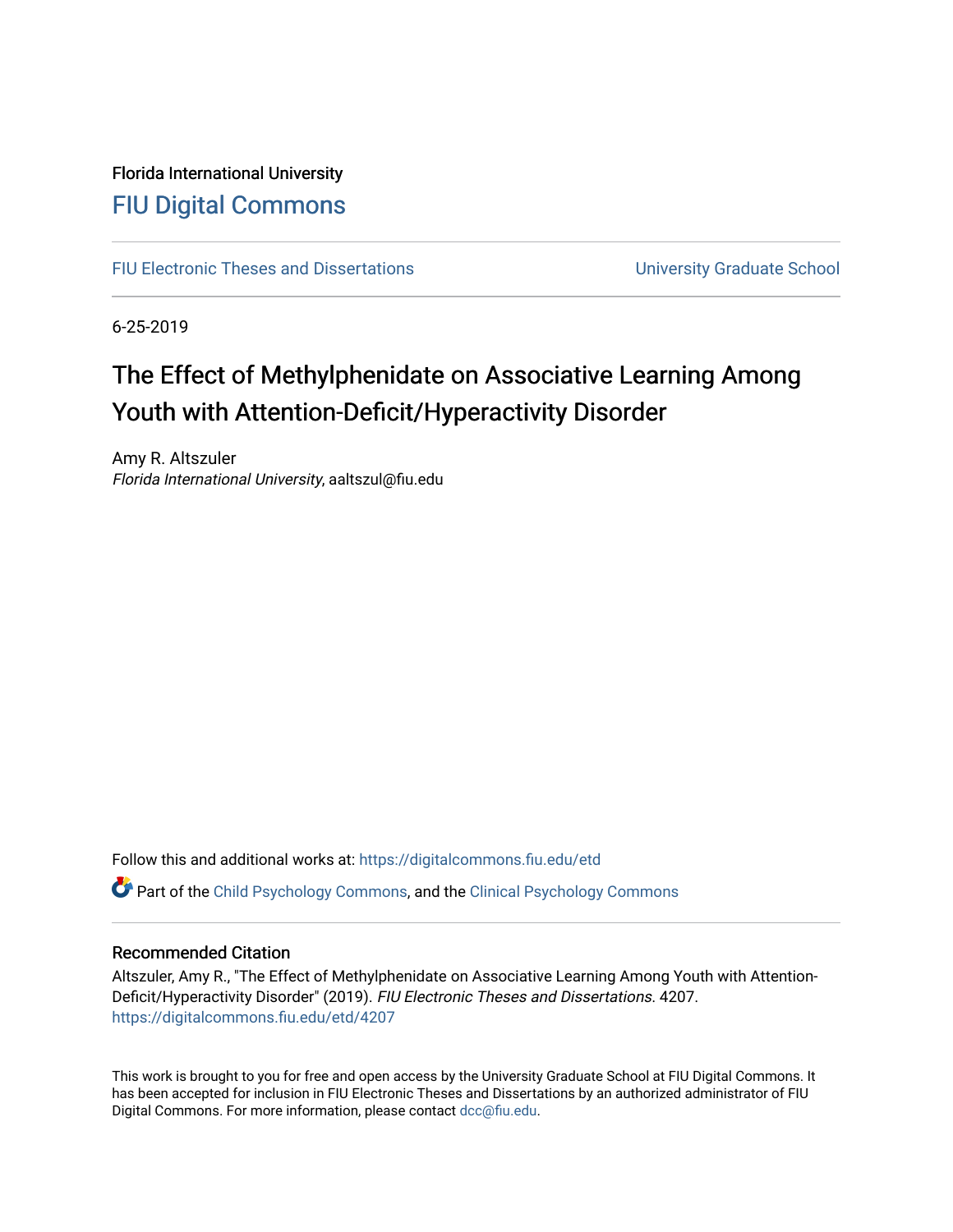# FLORIDA INTERNATIONAL UNIVERSITY

Miami, Florida

# THE EFFECT OF METHYLPHENIDATE ON ASSOCIATIVE LEARNING AMONG YOUTH WITH ATTENTION-DEFICIT/HYPERACTIVITY DISORDER

A dissertation submitted in partial fulfillment of the

requirements for the degree of

# DOCTOR OF PHILOSOPHY

in

# **PSYCHOLOGY**

by

Amy R. Altszuler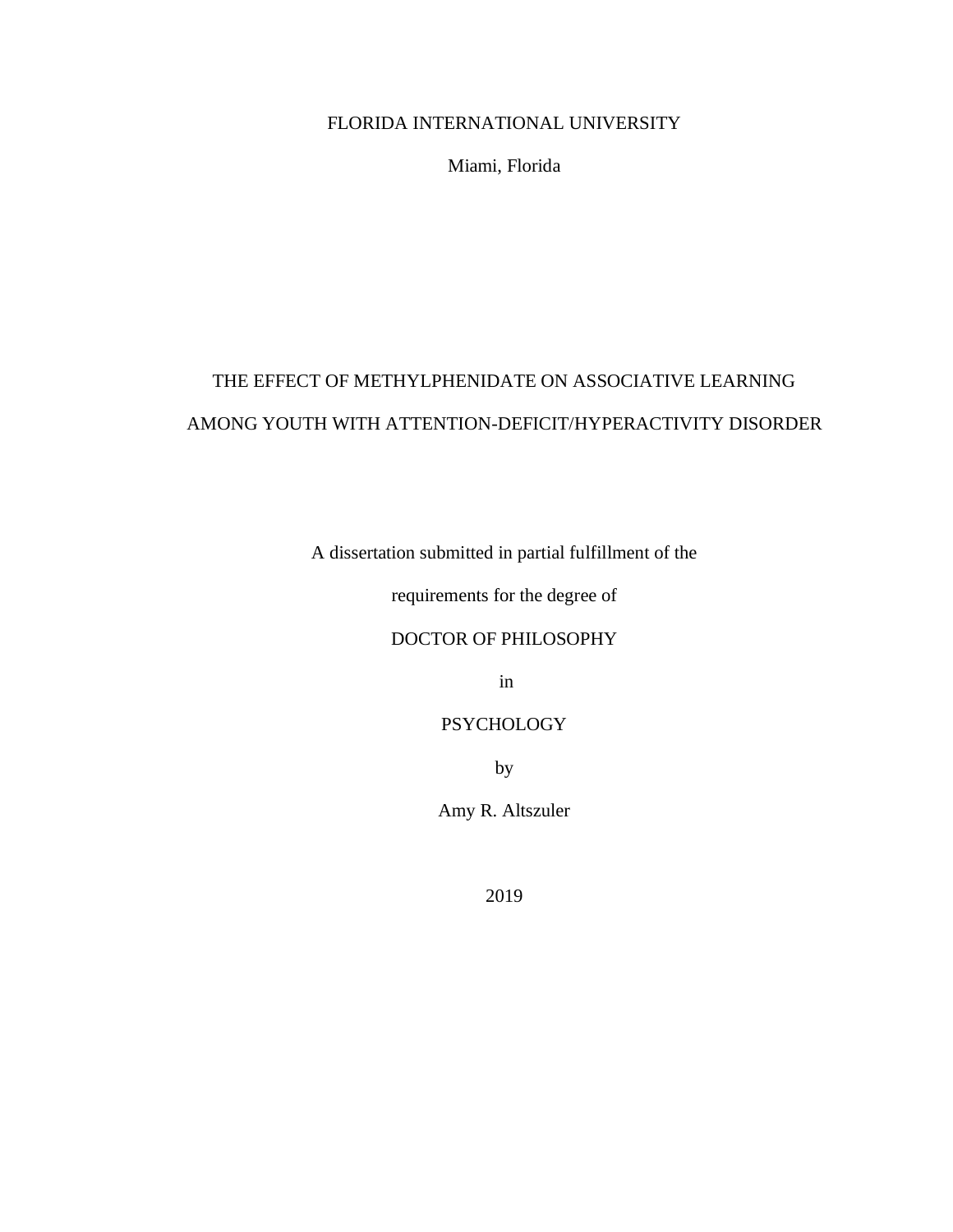To: Dean Michael R. Heithaus College of Arts, Sciences and Education

This dissertation, written by Amy R. Altszuler, and entitled The Effect of Methylphenidate on Associative Learning among Youth with Attention-Deficit/Hyperactivity Disorder, having been approved in respect to style and intellectual content, is referred to you for judgement.

We have read this dissertation and recommend that it be approved.

Daniel Waschbusch

Joseph Raiker

Aaron Mattfeld

Andy Pham

William E. Pelham, Jr., Major Professor

Date of Defense: June 25, 2019

The dissertation of Amy R. Altszuler is approved.

Dean Michael R. Heithaus College of Arts, Sciences, and Education

Andrés G. Gil Vice President for Research and Economic Development And Dean of the University Graduate School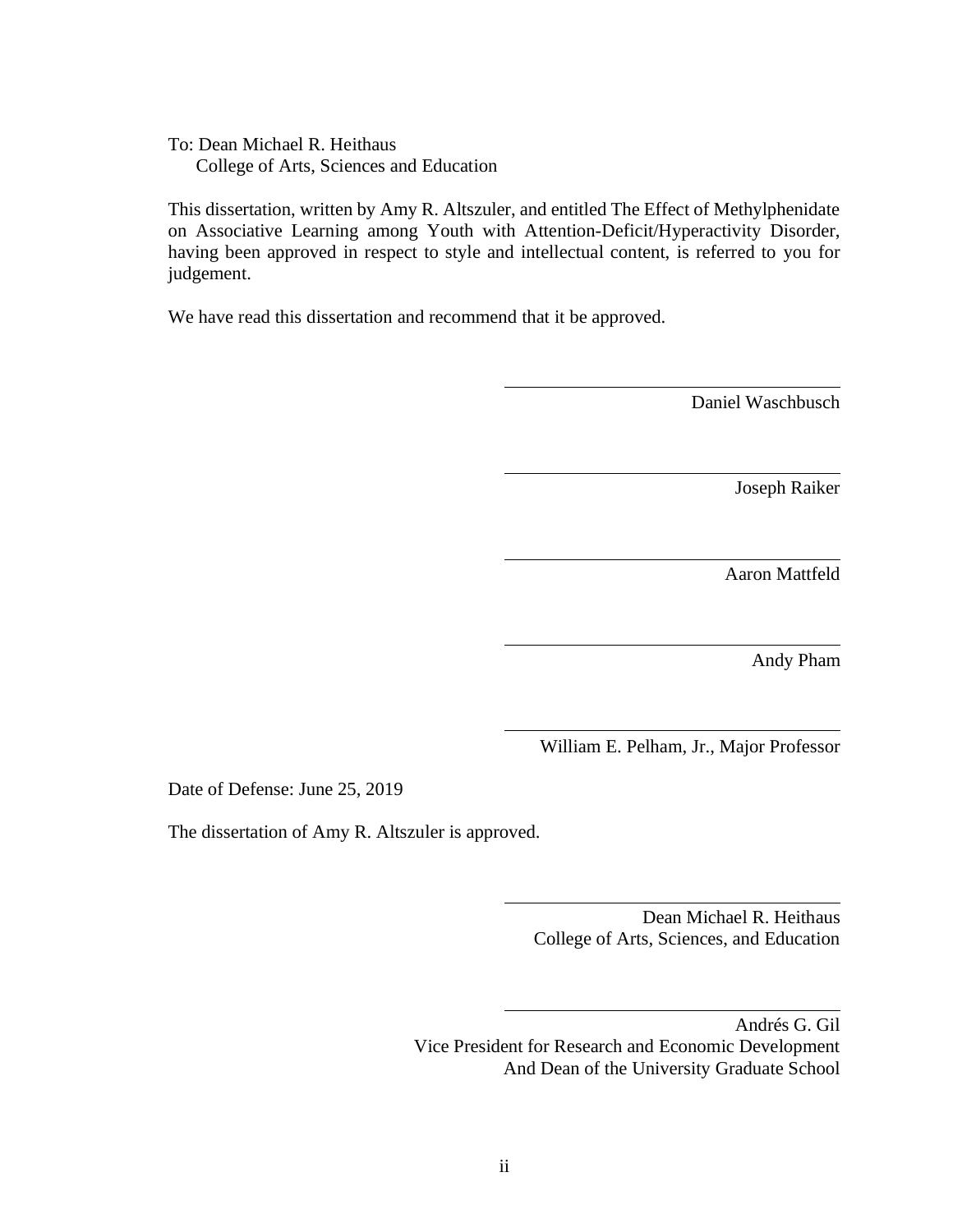# ABSTRACT OF THE DISSERTATION THE EFFECT OF METHYLPHENIDATE ON ASSOCIATIVE LEARNING AMONG YOUTH WITH ATTENTION-DEFICIT/HYPERACTIVITY DISORDER

by

Amy R. Altszuler Florida International University, 2019 Miami, Florida Professor William E. Pelham, Jr., Major Professor

Despite strong evidence supporting the short-term efficacy of interventions for youth with Attention-Deficit/Hyperactivity Disorder (ADHD), and despite the fact that the majority of youth with ADHD receive treatment for the disorder at some point over the course of childhood, the long-term prognosis for individuals with ADHD remains poor. One potential explanation for the gap between short-term efficacy and long-term outcomes is that the most common intervention for youth with ADHD, stimulant medication, paradoxically undermines children's abilities to learn from contingencies through their action on the dopaminergic system. The dynamic dopamine theory posits that by increasing levels of dopamine, stimulant medication enhances reward-based learning but prevents phasic dips in dopamine necessary for punishment-based learning to occur. The current study explored the hypothesis that stimulant medication undermines punishment-based learning among school-aged youth diagnosed with ADHD using an associative learning task. The study used a 4 (stimulant medication dose: placebo, low, moderate, high)  $x$  2 (trial type: reward, punishment)  $x$  2 (punishment condition: regular, enhanced) design to evaluate children's ability to learn stimuli-category associations following reward and punishment. On reward-based trials, participants earned points

iii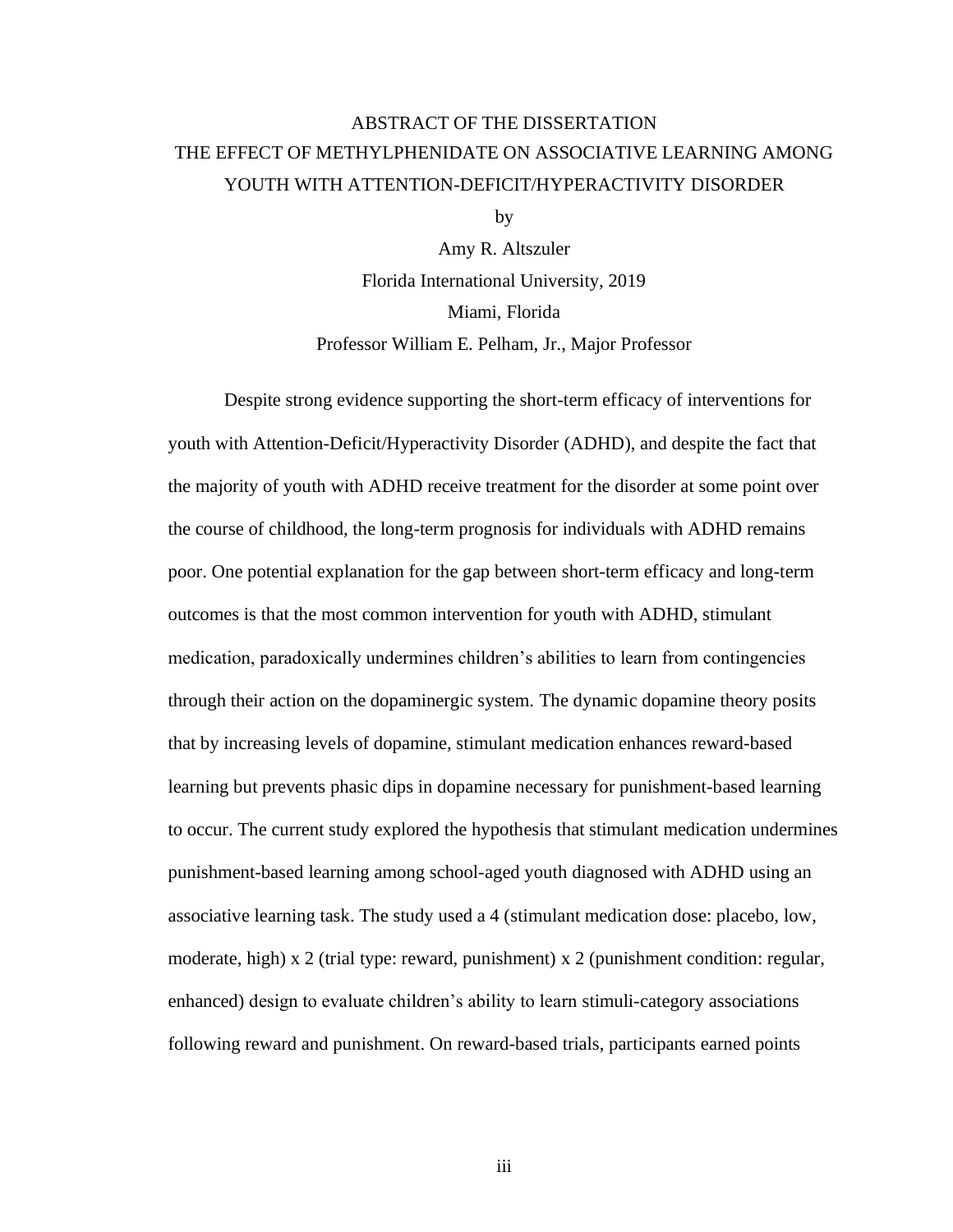following correct associations and received no feedback following incorrect associations. On punishment trials, participants lost points (20 in the regular condition, 100 in the enhanced condition) following incorrect associations and received no feedback following correct associations. Results indicated that there was no significant main effect of medication on children's associative learning. Rather, children demonstrated better overall performance in response to rewards regardless of medication condition. Children performed worse when they received the enhanced punishment condition, an effect that was moderated by higher doses of medication. Results indicate that other factors, aside from dopamine levels, likely contribute to associative learning among youth with ADHD. Specifically, the punishment to reward ratio is likely an important factor that should be considered when designing interventions for youth with ADHD.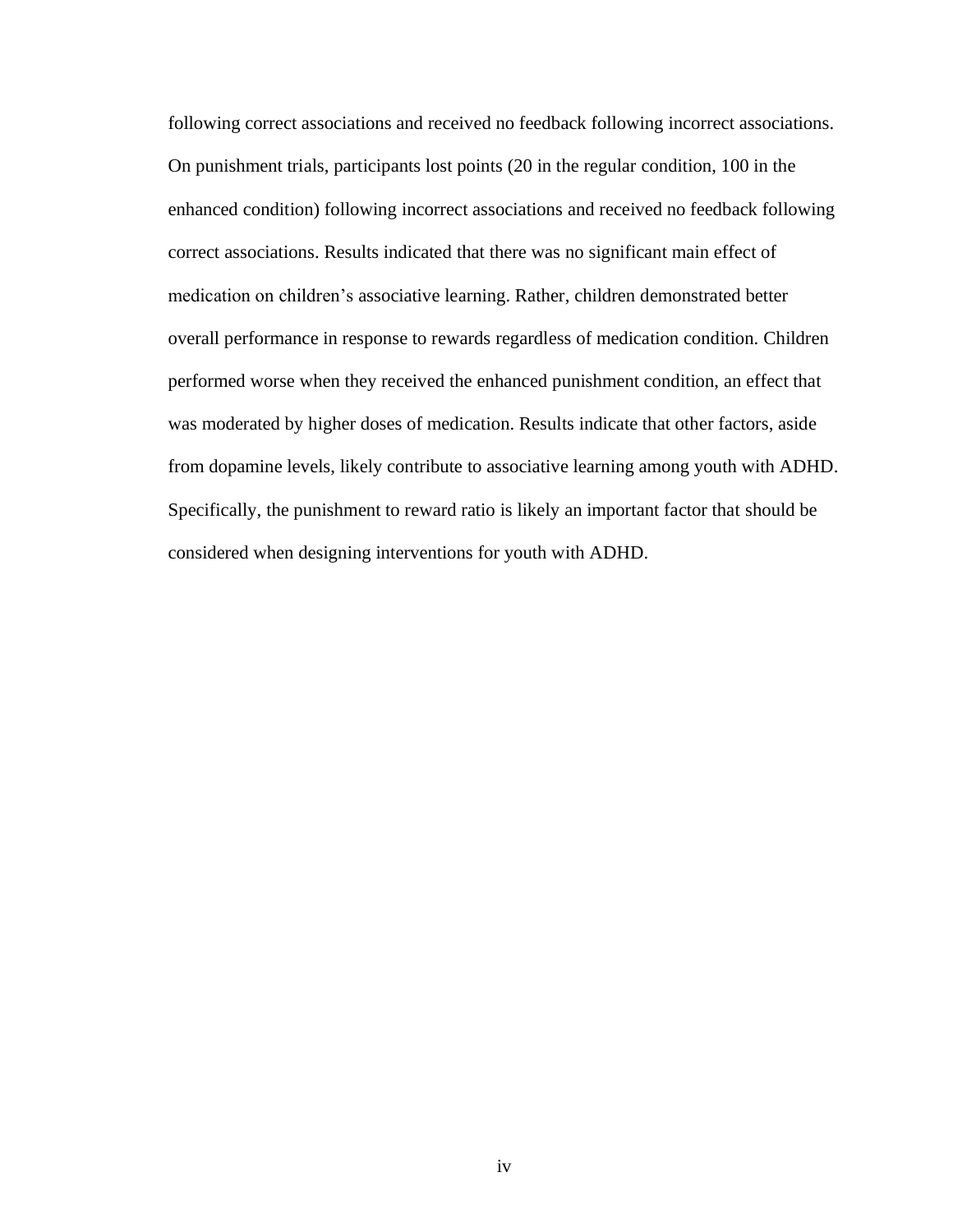| <b>TABLE OF CONTENTS</b> |  |
|--------------------------|--|
|--------------------------|--|

| <b>CHAPTER</b> | <b>PAGE</b> |
|----------------|-------------|
|                |             |
|                |             |
|                |             |
|                |             |
|                |             |
|                |             |
|                |             |
|                |             |
|                |             |
|                |             |
|                |             |
|                |             |
|                |             |
|                |             |
|                |             |
|                |             |
|                |             |
|                |             |
|                |             |
|                |             |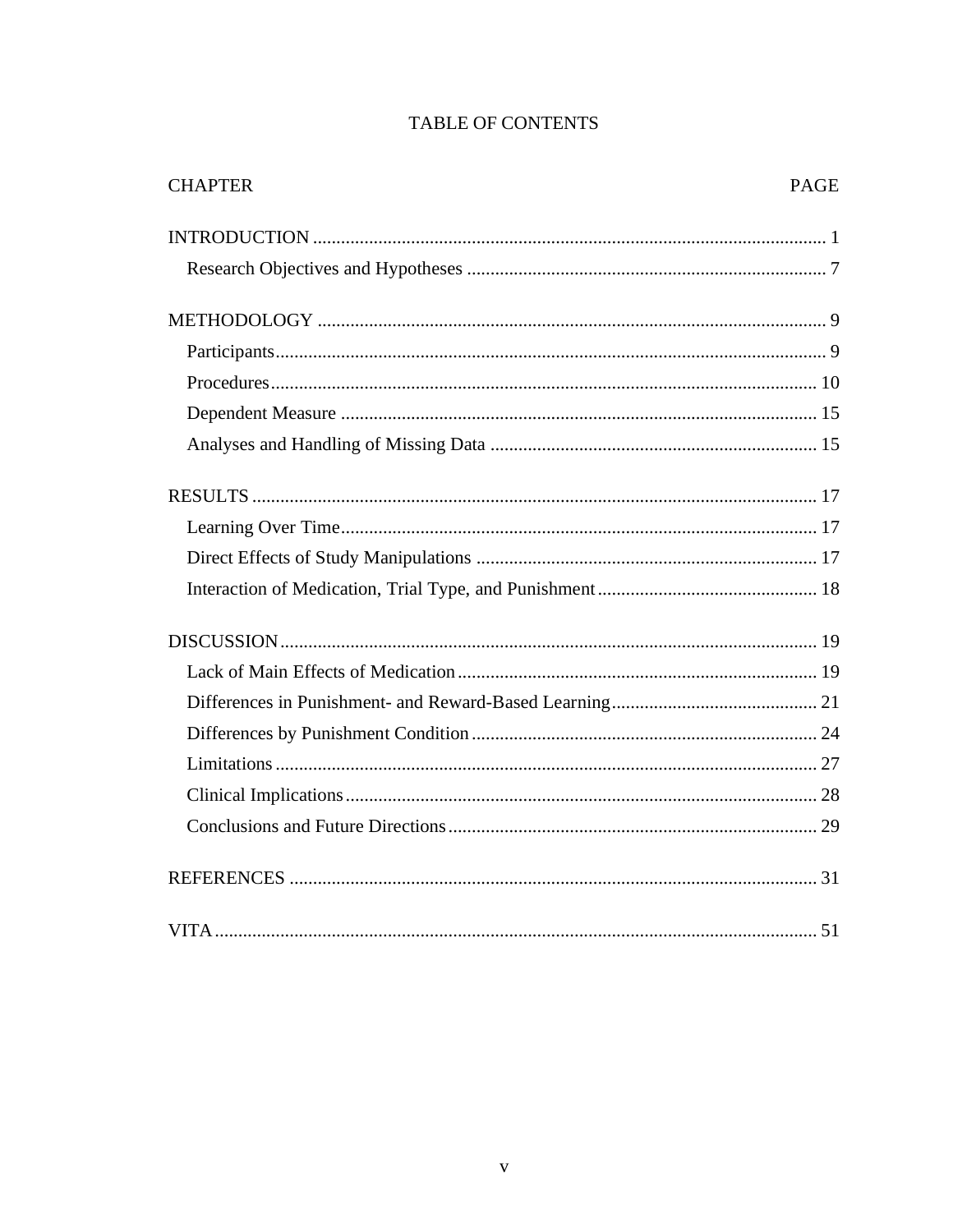# LIST OF TABLES

| <b>TABLE</b>                                                   | PAGE |
|----------------------------------------------------------------|------|
|                                                                |      |
|                                                                |      |
|                                                                |      |
| 4. Raw Means and Standard Deviations for Dependent Measures 46 |      |
|                                                                |      |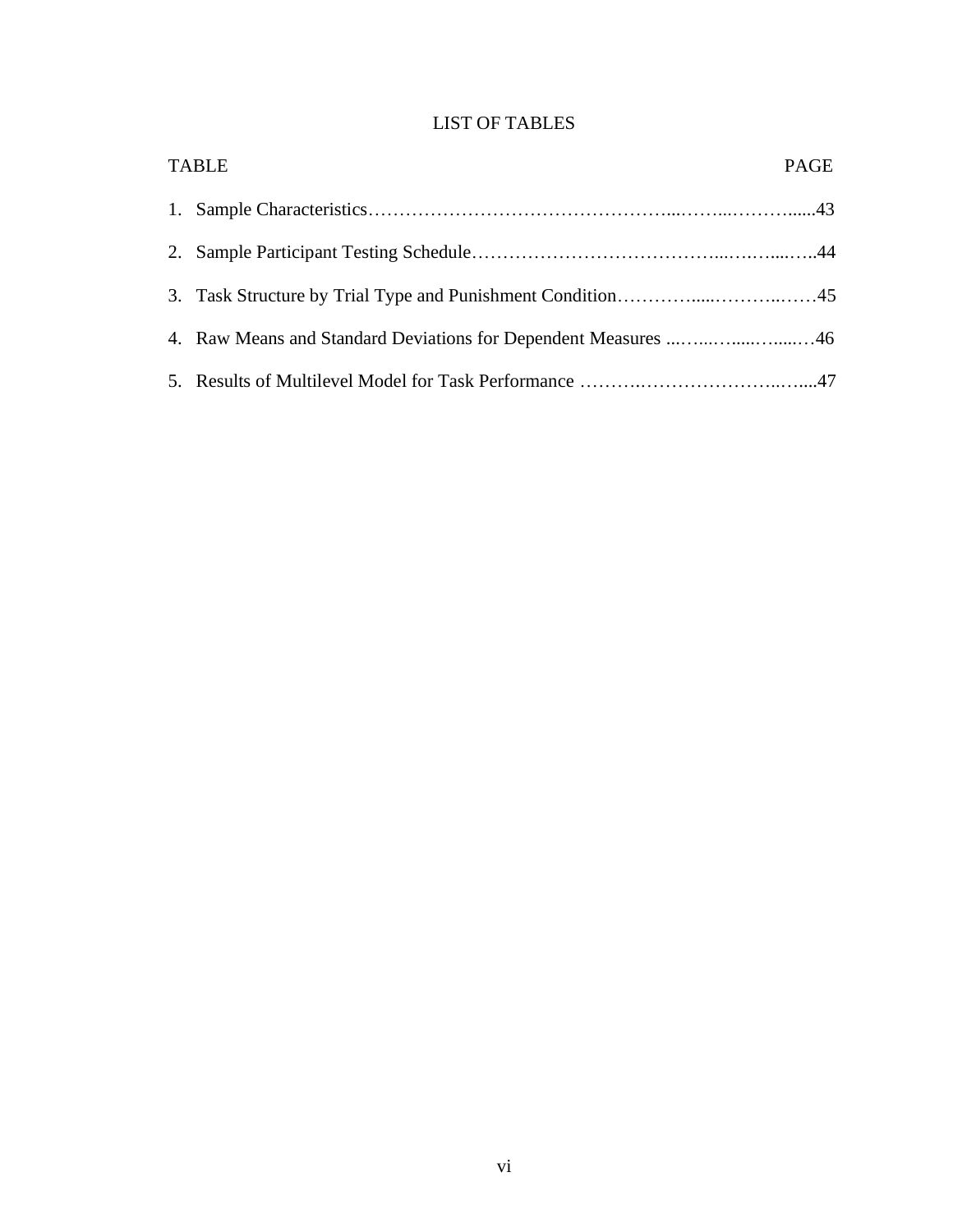# LIST OF FIGURES

| <b>FIGURE</b>                                                                  | PAGE |
|--------------------------------------------------------------------------------|------|
|                                                                                |      |
|                                                                                |      |
| 3. Task Performance by Trial Type, Punishment Condition, and Medication Dose50 |      |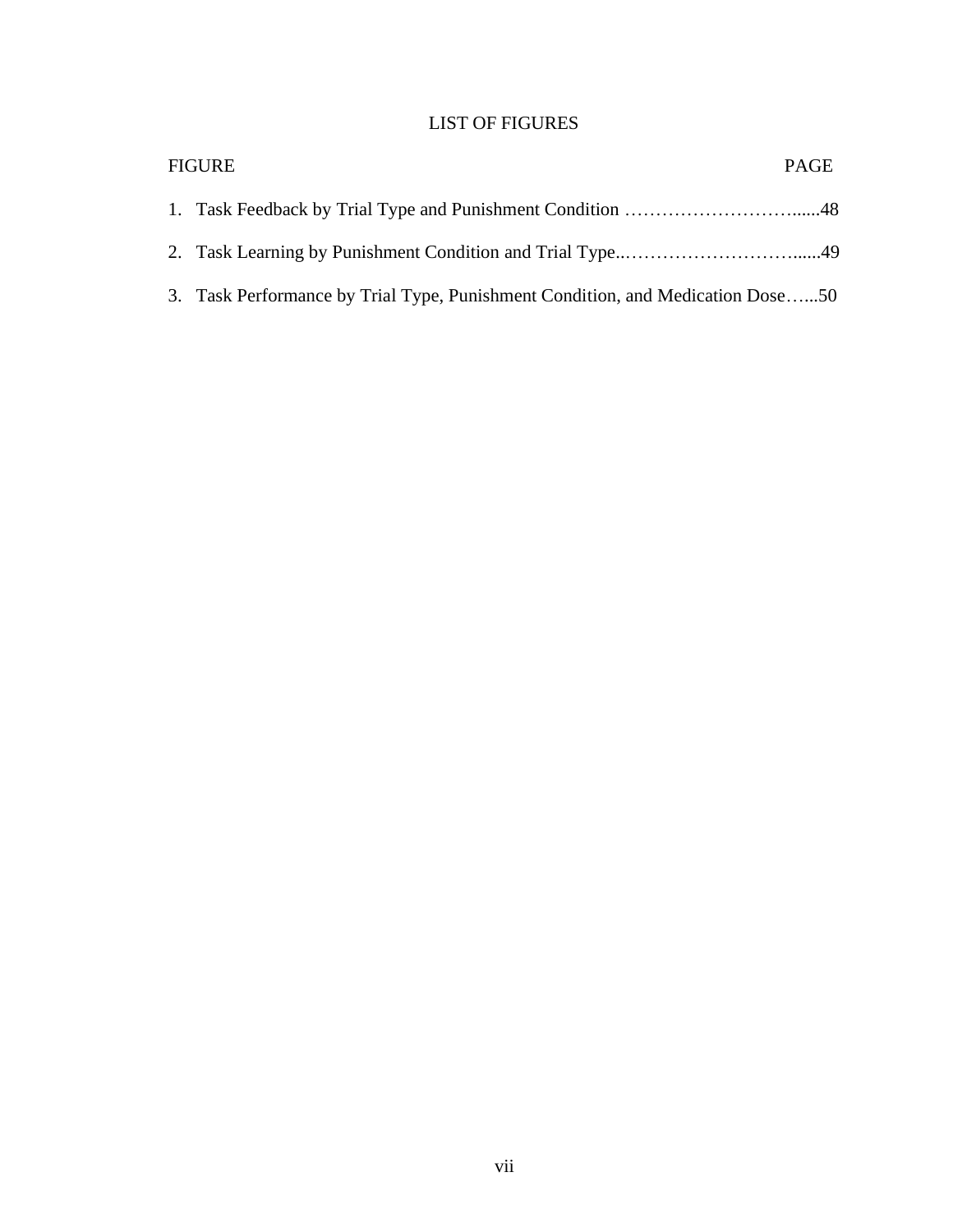# INTRODUCTION

<span id="page-8-0"></span>Attention-Deficit/Hyperactivity Disorder (ADHD) is a chronic neurodevelopmental disorder affecting approximately 10% of children and adolescents in the U.S. (Danielson, Bitsko, et al., 2018). The core symptoms of ADHD – inattention, hyperactivity, and impulsivity, lead to significant impairment across domains of daily life functioning, including home, school, and peer settings (Barkley, 2015; Fabiano et al., 2006). For the majority of individuals diagnosed with ADHD, symptoms continue to cause significant educational, financial, occupational and interpersonal problems in young adulthood (Altszuler et al., 2015; Barkley, Murphy, & Fischer, 2008; Gordon & Fabiano, 2019; Hechtman et al., 2016; Kuriyan et al., 2013), and for a subset of individuals ADHD develops into more serious impairments during adolescence and young adulthood, including substance abuse and criminality (Merrill et al., 2019; Molina & Pelham, 2014; Sibley et al., 2011). The prevalence and persistence of ADHD-related problems across several areas of functioning places a large economic burden on society, with recent cost estimates in the U.S. ranging from \$143 - \$266 billion annually (Doshi et al., 2012). Understanding how to best intervene with youth with ADHD to reduce lifelong impairment associated with the disorder is therefore not only a matter of critical importance to individuals with ADHD and their families, but also a major public health concern.

Attention-Deficit/Hyperactivity Disorder remains a prevalent and costly problem despite decades of research supporting the significant acute benefits of interventions for the disorder, including stimulant medication, behavioral interventions (e.g., behavioral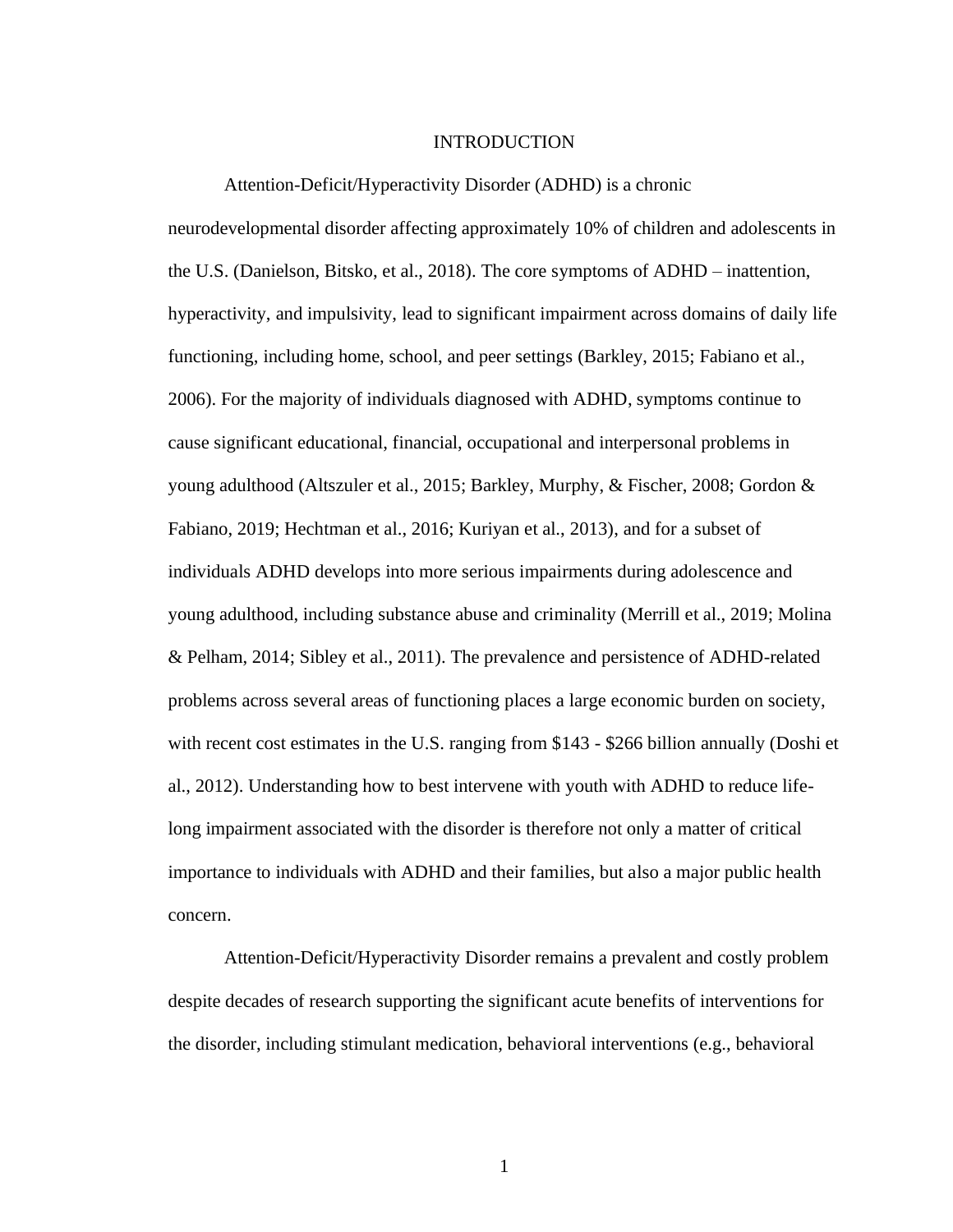parent training, behavioral classroom management) and their combination (Evans, Owens, & Bunford, 2014; Evans, Owens, Wymbs, & Ray, 2017; Fabiano et al., 2009; Macphee, Altszuler, Merrill, & Pelham, 2017; Pelham & Fabiano, 2008; Pliszka, 2007; Wolraich et al., 2011). Importantly, whereas stimulant medication is the most common of these treatments, with 90% of children with the disorder receiving stimulant treatment at some point in their lifetime (Danielson, Visser, Chronis-Tuscano, & DuPaul, 2018), no long-term benefits associated with stimulant medication has been documented in the literature. Stimulant effects are only apparent as long as the medication has a pharmacological effect (4 to 12 hours depending on the formulation; Pelham et al., 2001). Further, there do not appear to be any residual benefits associated with taking medication. In the Multimodal Treatment Study of ADHD (MTA), the largest longitudinal study of ADHD treatment to date, children who received stimulant medication outperformed those who received behavioral treatment alone at the initial 14-month assessment (MTA Cooperative Group, 1999), but by the 24-month assessment the benefit of medication over behavioral treatment decreased by 50% (MTA Cooperative Group, 2004) and by the 36-month assessment there was no measurable benefit of medication over behavioral intervention (Jensen, Arnold, Swanson, Vitiello, & Abikoff, 2007).

It is surprising that medication does not produce long-term benefits, as it has large acute effects on domains that would be expected to lead to improvements in long-term functioning, such as on-task behavior, compliance, and academic productivity (Chronis, Pelham, Gnagy, Roberts, & Aronoff, 2003; Fabiano et al., 2007; Greenhill, 2002; Kortekaas-Rijlaarsdam, Luman, Sonuga-Barke, & Oosterlaan, 2019; Pelham et al., 2014; Prasad et al., 2013). However, the effect of stimulants on areas of functioning in which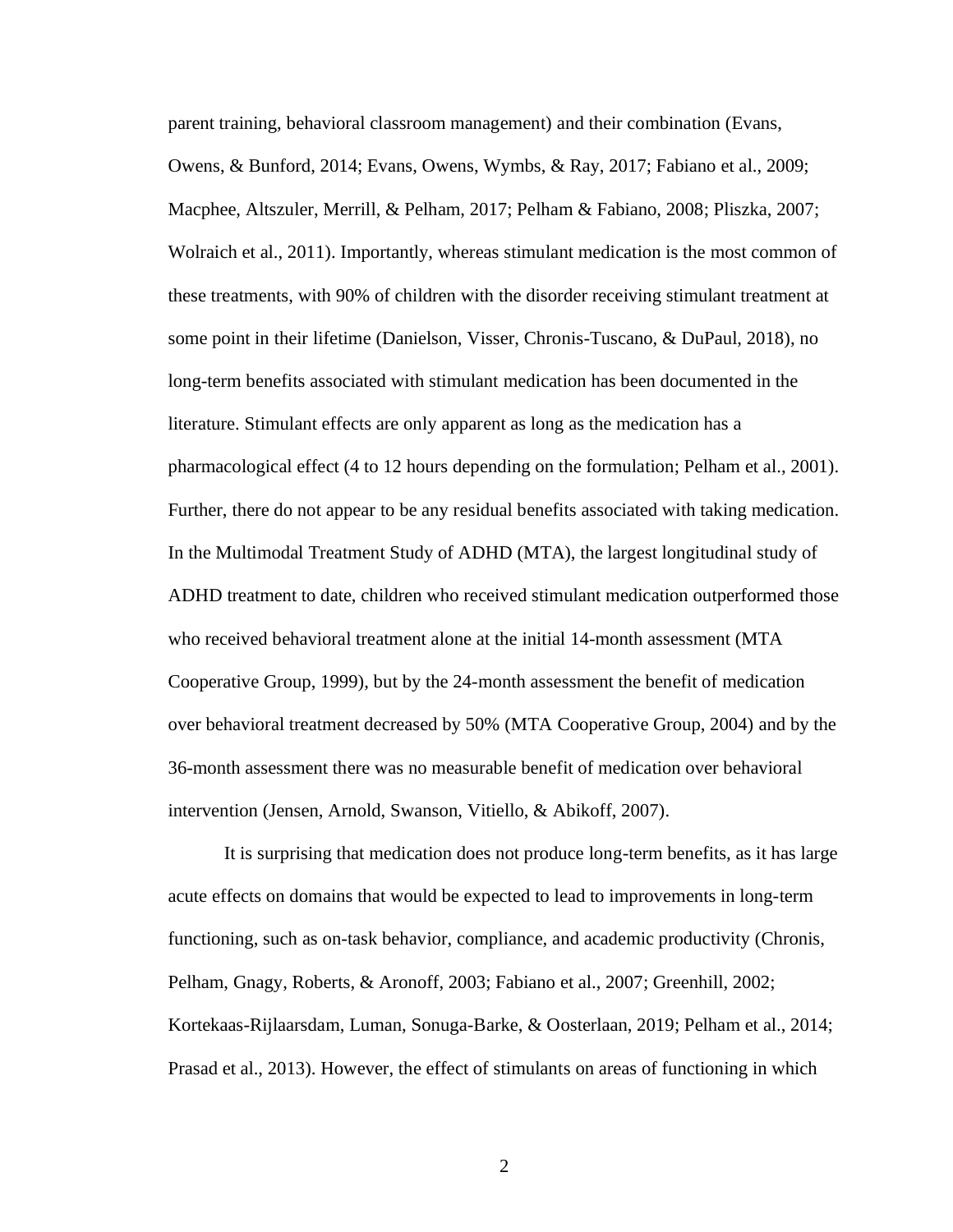skill development is required is much more limited, including academic achievement (Barbaresi, Katusic, Colligan, Weaver, & Jacobsen, 2007; Massetti et al., 2008; Tamm et al., 2017), social functioning (Altszuler et al., 2017; Hoza et al., 2005; Pelham & Bender, 1982; Whalen & Henker, 1991) and parenting (Wells et al., 2006). These findings suggest that despite improving behavior and attention in the short-term, medication does not help children to develop the competencies needed (e.g., ability to learn academic concepts, social skills) to successfully navigate their schooling and interpersonal relationships, which are key predictors of long-term outcomes (Altszuler, Page, et al., 2015; Kuriyan et al., 2013; Molina et al., 2012).

The lack of stimulant effects in key domains and on long-term functioning provides clear rationale for the use of behavioral interventions (Altszuler, Macphee, et al., 2015; Macphee et al., 2017; Pelham, 2008). In contrast to medication, behavioral interventions target the development of skills by teaching the key adults in a child's life (e.g., parents, teachers) to reinforce appropriate behavior through the use of praise and rewards and to reduce inappropriate behavior through the use of punishments and privilege removal (Evans, Owens, & Bunford, 2014; Kaminski, Valle, Filene, & Boyle, 2008; Pelham & Fabiano, 2008). Behavioral interventions produce positive effects on behavior and attention that are similar in magnitude to those produced by stimulants (Fabiano et al., 2007; Pelham et al., 2016; Pelham et al., 2014), and parents prefer treatment plans that include behavioral intervention (Schatz et al., 2015; Waschbusch et al., 2011). The use of behavioral intervention as a stand-alone treatment remains quite low compared to medication (likely a result of costs and complexity associated with implementing quality behavioral intervention), but the use of behavioral interventions in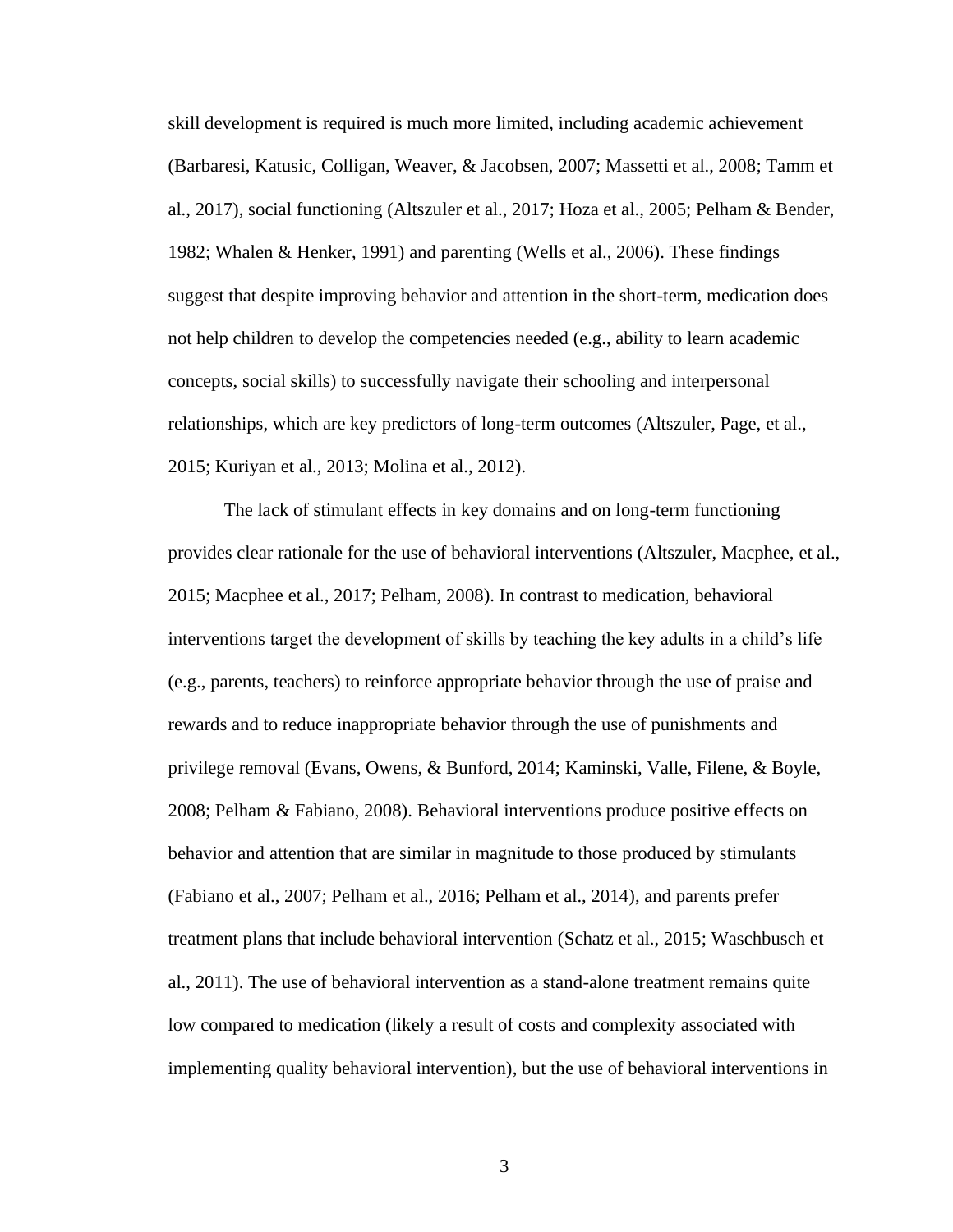combination with stimulant medication has risen significantly in recent years (Danielson, Visser, et al., 2018), and is currently the most commonly recommended intervention by leading professional organizations (Pliszka, 2007; Wolraich et al., 2011).

Recent trends supporting the combination of behavioral intervention and medications appear promising for improving long-term outcomes of youth with ADHD. When medication and behavioral interventions are combined, low doses of both modalities can achieve the same effects as high doses of either unimodal treatment (Fabiano et al., 2007; Pelham et al., 2014). Using low intensity treatments is likely more palatable than using high intensity interventions to parents and teachers (e.g., Coles et al., under review). Using low doses of medication reduces side effects (Fabiano et al., 2007; Pelham, Manos, et al., 2005), and low intensity behavioral interventions are less costly and take less parent and teacher time to implement (Page et al., 2016). Therefore, combined interventions, relative to unimodal treatment, may improve long-term adherence. Further, there is some evidence that combined intervention allows for both symptom reduction and skill development (Altszuler et al., 2017; Tamm et al., 2017), which should lead to better long-term outcomes. However, the mechanisms by which combined interventions achieve their effects is not well understood, and the literature documenting long-term effects of behavioral and combined interventions is limited.

Recent evidence collected in our laboratory suggests that stimulant medication may paradoxically undermine the effects of behavioral interventions, which may help explain why despite the large, acute effects of stimulant medication and combined interventions, and despite most individuals with ADHD receiving these interventions at some point during childhood, the long-term prognosis for individuals with ADHD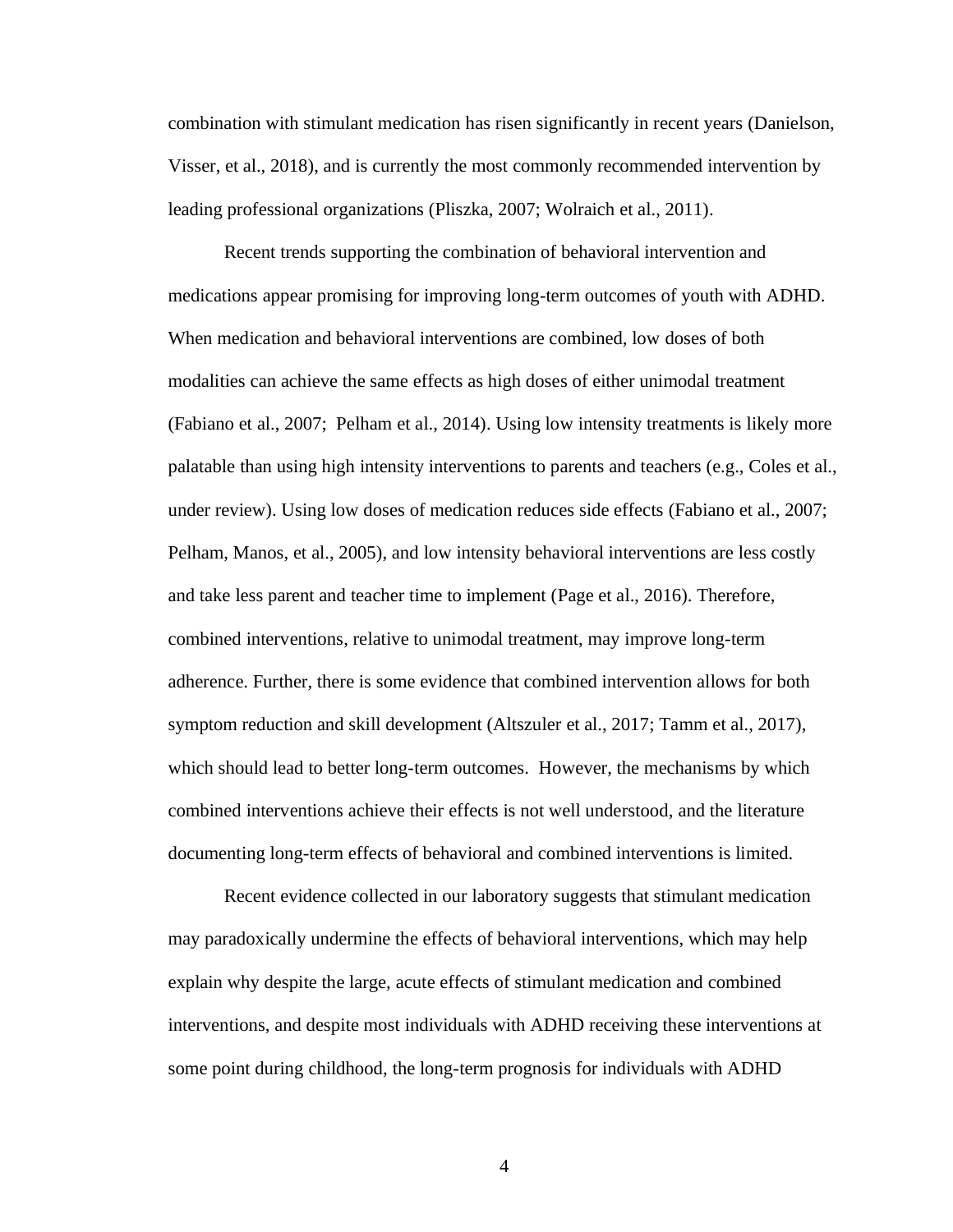remains poor. Our laboratory recently completed a within-subjects crossover study in which children received intensive behavioral intervention combined with either stimulant medication or placebo for three weeks, and then received the opposite medication condition during the subsequent three weeks (Pelham at el., in preparation). Children who initiated treatment with combined intervention (i.e., stimulant medication plus intensive behavioral intervention) had twice as many negative verbalizations (i.e., talking back to adults, teasing peers) per day after medication was withdrawn compared to children who initiated treatment with placebo. The difference was observed despite the fact that children in the medication-first condition exhibited very low rates of negative verbalizations while taking medication. These results suggest that having medication onboard while participating in behavioral interventions reduces learning from behavioral contingencies. Post-hoc analyses of an earlier study conducted in our laboratory similarly suggest that the presence of medication interferes with response to intensive behavioral intervention (Chronis et al., 2004). Given the benefits associated with the use of combined interventions discussed above, understanding the mechanism by which stimulant medication may interfere with behavioral interventions is crucial for understanding how to improve long-term functioning among youth with ADHD.

The neurobiological literature suggests that stimulants may interfere with children's ability to learn from contingencies in their environment, such as those manipulated in behavioral interventions, through their action on the dopaminergic system (Frank, 2005). Stimulants increase tonic and phasic levels of the neurotransmitter dopamine (Schiffer et al., 2006; Volkow et al., 2001), functioning of which is depressed among individuals with ADHD (Ernst, Zametkin, Matochik, Jons, & Cohen, 1998;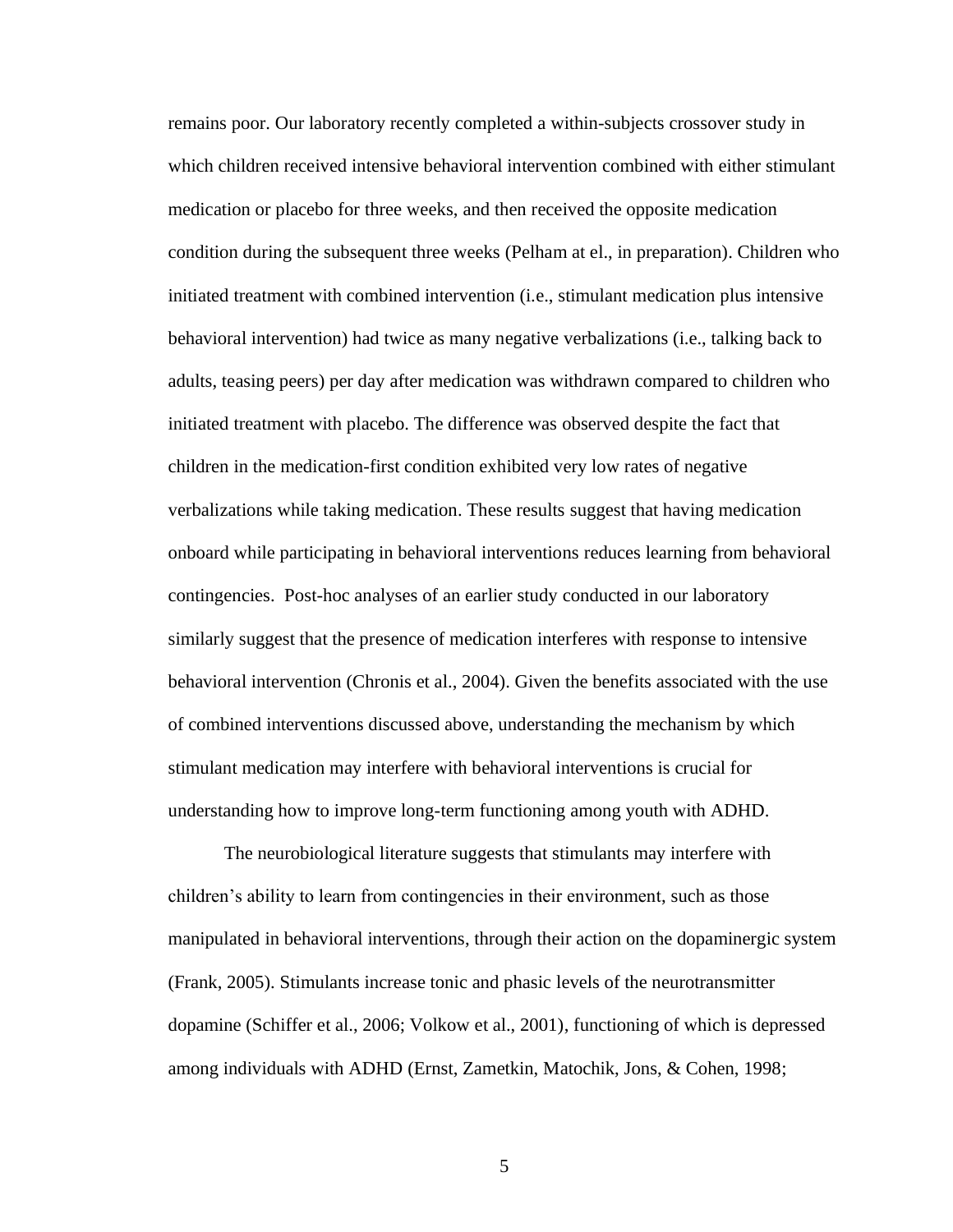Volkow et al., 2007; Volkow, Wang, & Baler, 2011). Dopaminergic function is central to creating behavior-consequence associations (Schultz, 1998) in that phasic activations of dopamine in response to rewards result in learned behavior-reward associations over time (Cohen, Haesler, Vong, Lowell, & Uchida, 2012; Fiorillo, Newsome, & Schultz, 2008), whereas phasic dips following punishment (Cohen et al., 2012; Ungless, Magill, & Bolam, 2004) result in learned avoidance of negative consequences (Frank, 2005). Stimulant medications increase levels of dopamine (Schiffer et al., 2006; Volkow et al., 2012; Volkow et al., 2001), which has been shown to enhance reward-based learning among adults with ADHD (e.g., Frank, Santamaria, O'Reilly, & Willcutt, 2007). However, by increasing dopamine levels, stimulant use may also prevent punishmentinduced phasic dips in dopamine from reaching the level necessary to effectively shape behavior (Frank, 2005), an effect that has been consistently found among patients with Parkinson's Disease taking medication to increase dopamine levels (Bodi et al., 2009; Frank, O'Reilly, & Seeberger, 2004).

Stimulant-induced insensitivity to punishment learning has not yet been evaluated among youth with ADHD, but if supported, would have significant clinical implications. Interventions that include punishment-based components (e.g., reprimands, point or privilege loss) more effectively reduce disruptive behavior and increase academic productivity than those relying on reward-based strategies alone (Abramowitz, O'Leary, & Rosén, 1987; Acker & O'Leary, 1987; Rosen, O'Leary, Joyce, Conway, & Pfiffner, 1984), and have been found to result in better maintenance of on-task behavior (Sullivan & O'Leary, 1990). Therefore, if children fail to learn behavior-consequence associations while taking stimulant medication, they may face serious difficulties once stimulant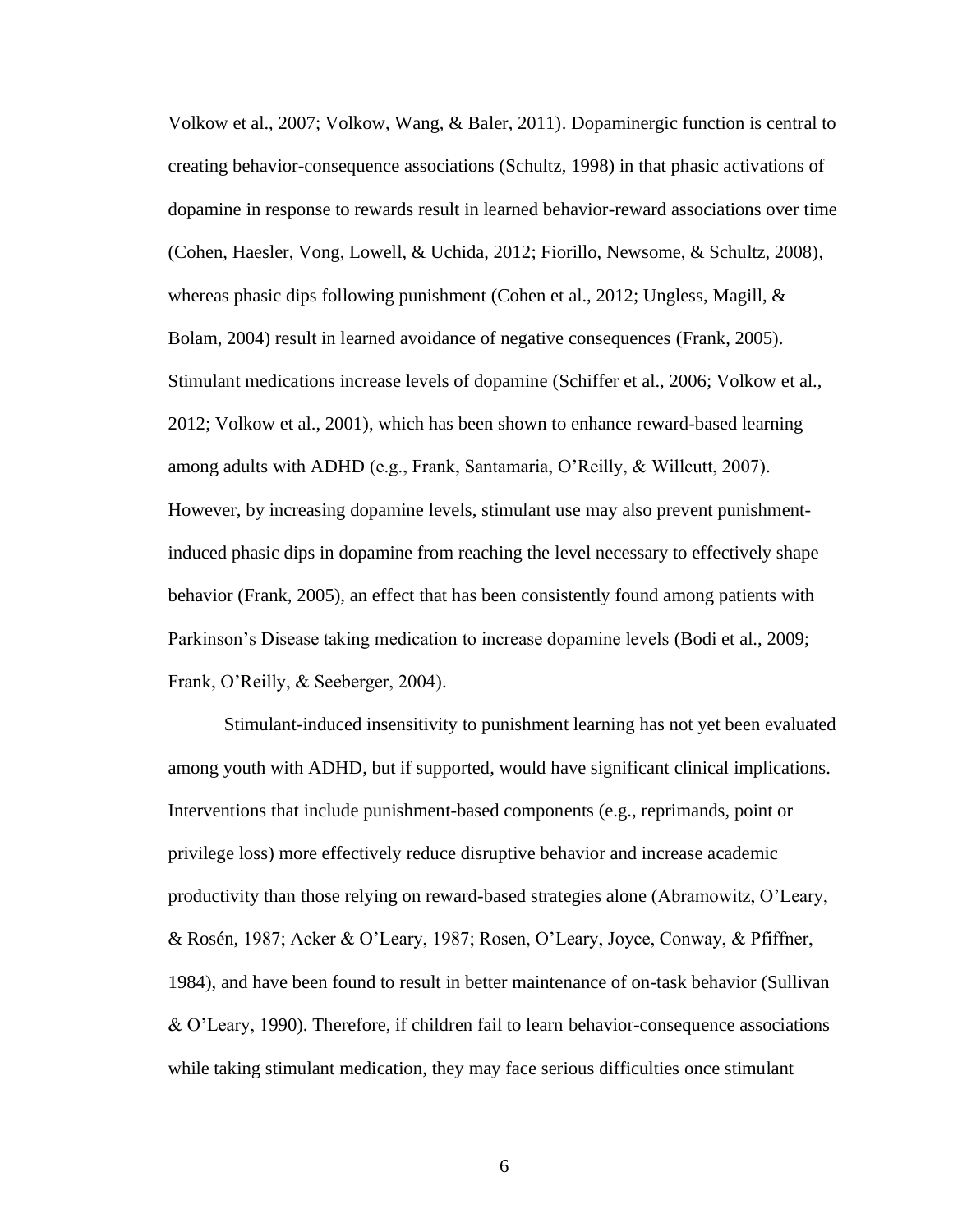treatment is no longer active. The possibility that stimulant medication interferes with behavior-consequence associations is particularly worrisome given that the majority of individuals desist stimulant use during adolescence (McCarthy et al., 2009; Molina et al., 2009), a developmental period during which behavioral interventions are often less effective (Evans et al., 2014, 2017). Further, a recent study of treatment sequencing found that initiating treatment with stimulant medication reduces later uptake of behavioral intervention (Pelham et al., 2016). Therefore, failure to learn behavior-consequence associations during times of active stimulant use may result in youth with ADHD missing a critical window for developing the skills necessary for long-term success.

# <span id="page-14-0"></span>**Research Objectives and Hypotheses**

The current study aims to evaluate the impact of stimulant medication, specifically methylphenidate (MPH), on the ability of children with ADHD to learn from punishment and reward using a laboratory-based computer task. The first aim of the current study is to evaluate whether MPH impairs punishment-based learning on an associative learning task (Bodi et al., 2009). It is hypothesized that MPH will impair punishment-based learning as evidenced by lower accuracy on punishment-based learning trials compared to reward-based trials of the task when youth are taking MPH in contrast to similar performance across these trial types when taking a placebo. The second aim is to investigate whether the dose of MPH differentially impacts punishmentbased learning by comparing accuracy on punishment-based and reward-based trials across MPH doses. It is hypothesized that the effect of MPH will be dose-dependent such that higher doses of MPH will impair punishment-based learning to a greater extent than will lower doses of MPH. The final aim is to evaluate whether the intensity of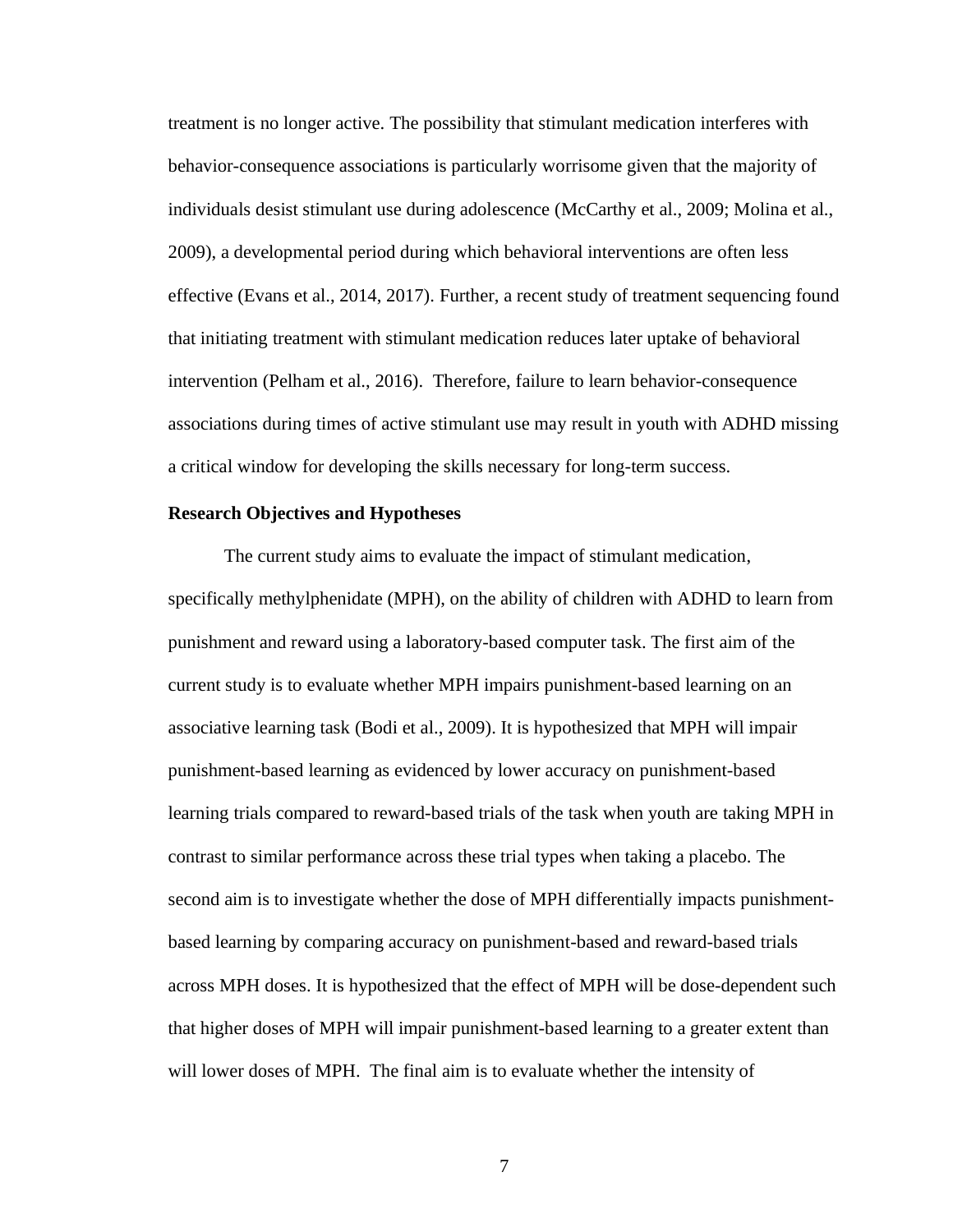punishment moderates the effect of MPH on punishment-based learning. It is hypothesized that the effect of MPH on punishment-based learning will be attenuated when punishment is intensified, as evidenced by increased accuracy on punishment-based trials of the associative learning task in an enhanced punishment condition relative to a regular punishment condition.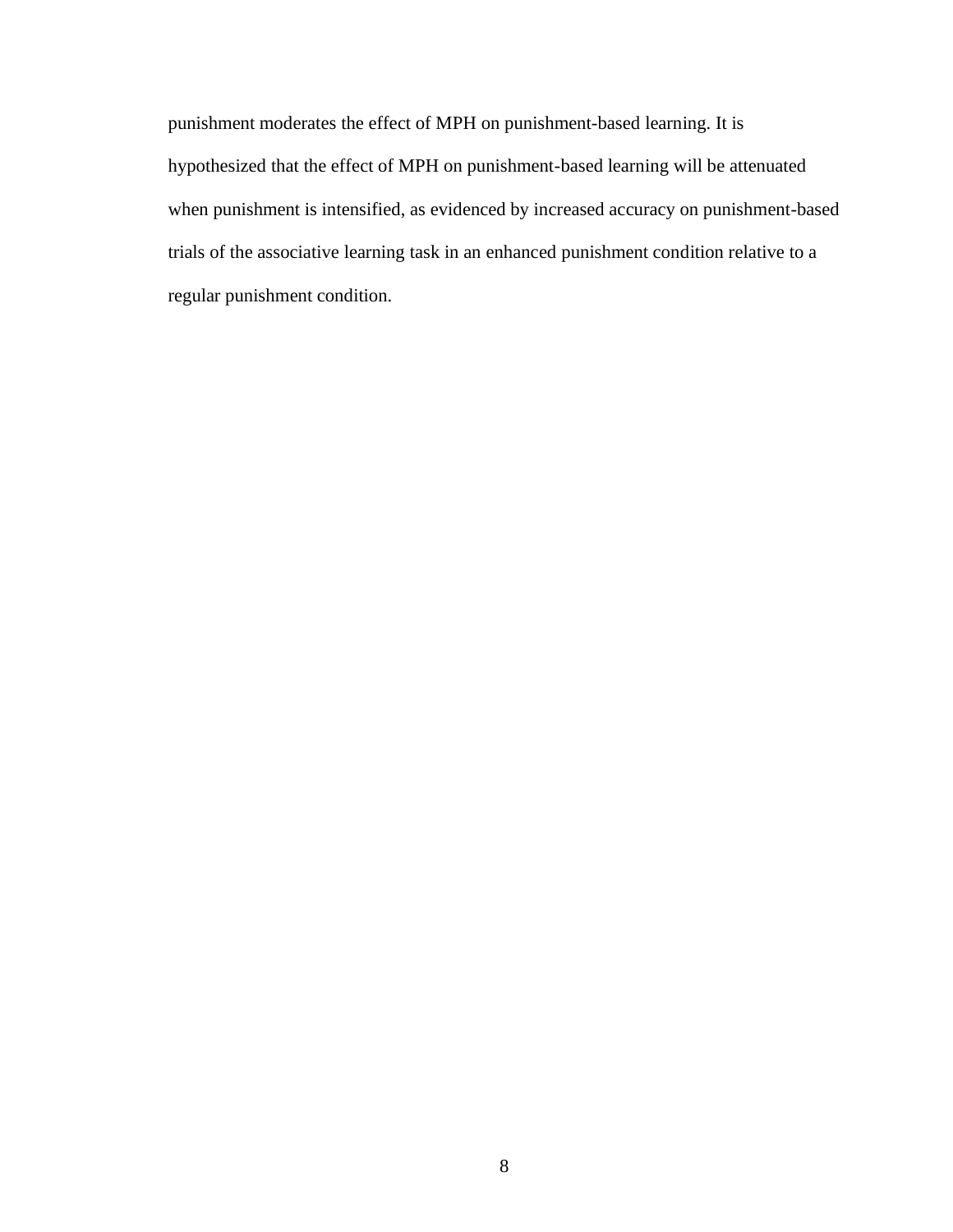# **METHODOLOGY**

# <span id="page-16-1"></span><span id="page-16-0"></span>**Participants**

Participants were 27 children between the ages of 7 and 12 (*M =* 8.72 years) diagnosed with *DSM-IV* ADHD-Combined subtype (ADHD-C) who were referred to clinical services at the Center for Children and Families (CCF) at FIU. Children were referred to the CCF by local professionals or schools, media advertisements, billboards, or parent self-referral. Participation was limited to children who met criteria for ADHD-C because models of dopamine dysfunction best account for the profile of impairment experienced by these individuals, rather than by children who meet criteria for the predominately inattentive or hyperactive/impulsive subtypes (Johansen, Sagvolden, Aase, & Russell, 2005). Sample characteristics are displayed in Table 1.

Evaluations of ADHD were made according to standard assessment procedures in the field (Pelham, Fabiano, & Massetti, 2005). Specifically, symptoms of ADHD, oppositional defiant disorder (ODD) and conduct disorder (CD), were assessed using the NIMH Diagnostic Interview Schedule for Children IV, computerized version (Shaffer, 2000), and parent and teacher ratings on the Disruptive Behavior Disorders Scale (DBD; Pelham, Gnagy, Greenslade, & Milich, 1992). Cross-situational impairment was assessed using parent and teacher ratings on the Impairment Rating Scale (IRS; Fabiano et al., 2006). Two doctoral level clinicians independently reviewed intake assessments to make diagnoses for each child who participated in the study. Twenty-four participants received a concurrent diagnosis of ODD and no participants were diagnosed with CD.

Children were excluded from the study on the basis of the following criteria: (1) a Full Scale IQ below 80 according to the Wechsler Abbreviated Scale of Intelligence,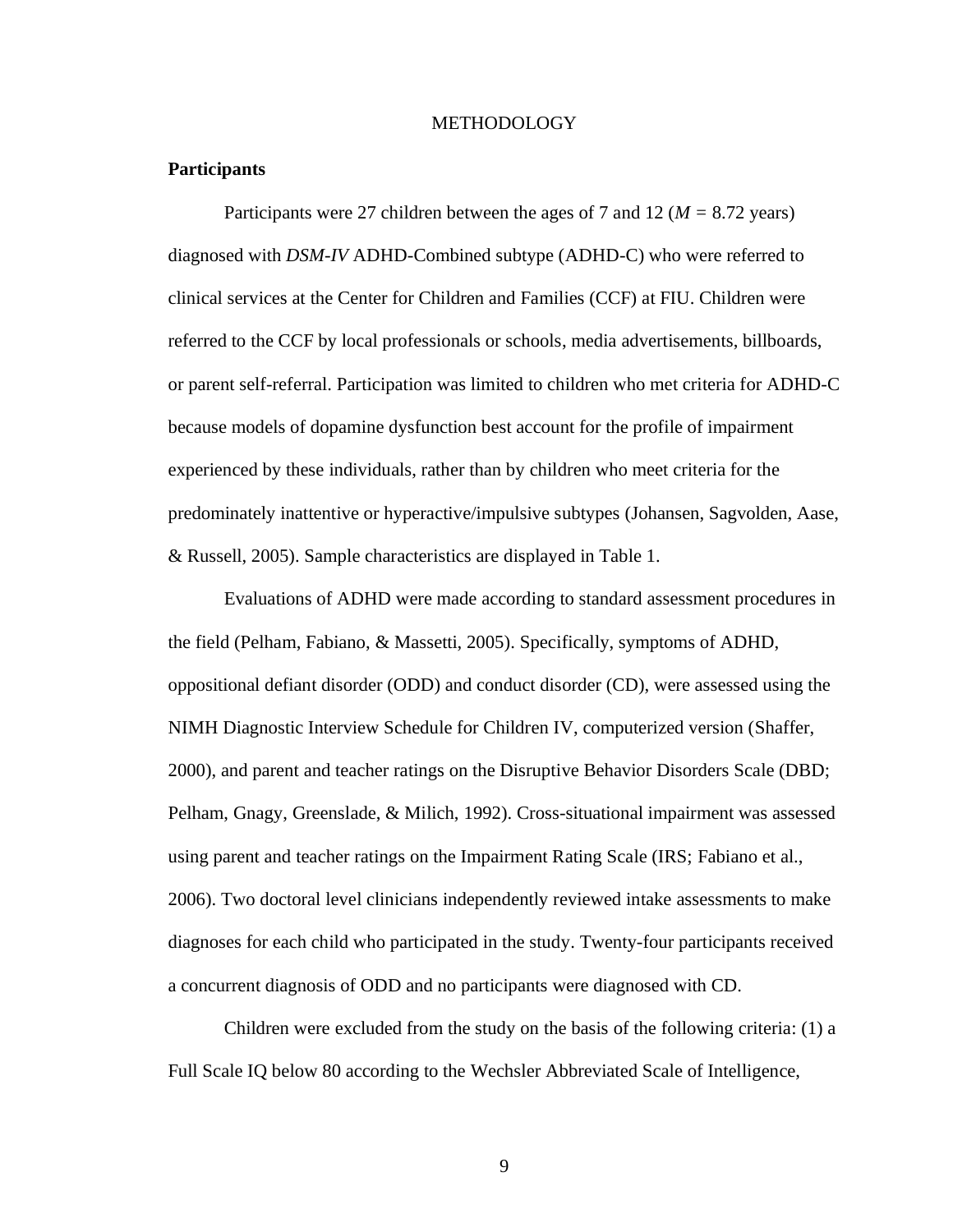Second Edition (WASI-II; Wechsler, 2011); (2) receiving psychotropic medication for conditions other than ADHD or active medical or psychiatric conditions that could be worsened by stimulants at the time of study enrollment; (3) documented intolerance to MPH medications; (4) concurrent diagnosis of *DSM-5* Autism Spectrum Disorder (ASD) as stimulants have been found to have reduced efficacy and tolerability in this population (Research Units on Pediatric Psychopharmacology (RUPP) Autism Network, 2005); and (5) comorbid conditions requiring psychotropic medication or emergent treatment (e.g., mania, active suicidal ideation).

One participant withdrew from the study because of scheduling conflicts resulting from the parent's work schedule, partial data were collected and analyzed. All other participants completed the study.

# <span id="page-17-0"></span>**Procedures**

The study was approved by the Western Institutional Review Board (Protocol #: 20161191). Participants provided informed consent/assent prior to the implementation of study procedures. All children underwent an initial assessment to determine appropriateness for the study, which included an evaluation of ADHD, ODD and CD, a brief cognitive assessment, and a physical exam clearing participants to be prescribed stimulant medications.

**Setting.** The study was conducted within a Saturday Treatment Program (SatTP), an 8-week behavioral peer intervention for children with ADHD modeled after the Summer Treatment Program (Pelham et al., 2010). The SatTP was held for 3 hours on Saturday mornings and afternoons, and sessions were held approximately one week apart. Children were placed in 3 groups of 10 to 15, supervised by 5 to 7 paraprofessional counselors.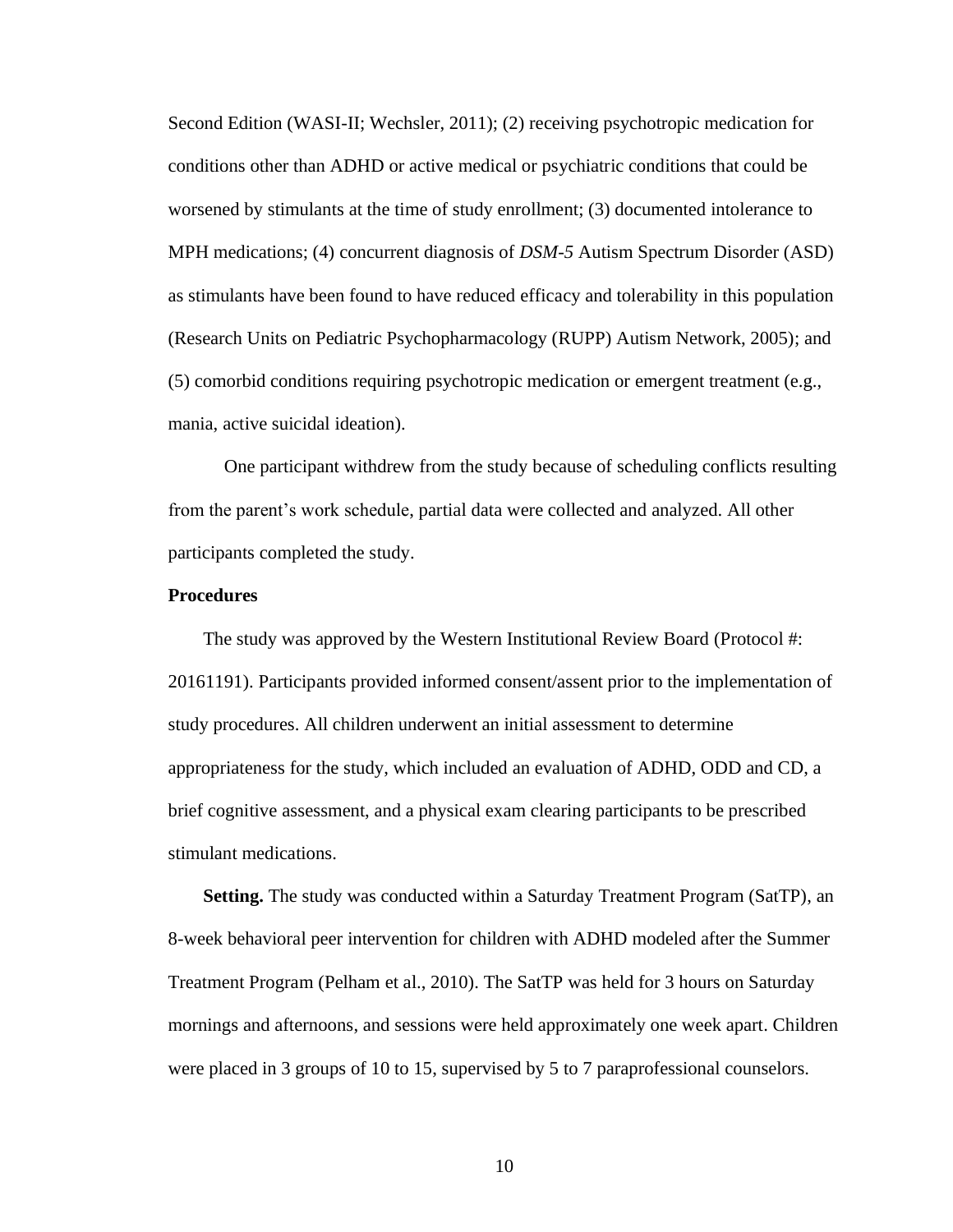Counselors were supervised by an advanced doctoral student and a licensed clinical psychologist. Children participated in recreational activities (e.g., soccer drills and games) and cooperative learning activities. Staff members implemented a comprehensive behavior management system throughout the SatTP.

**Design.** The study used a 4 (medication: placebo; MPH: 0.15, 0.3, 0.6 mg/kg/dose) x 2 (trial type: reward, punishment) x 2 (task condition: regular punishment, enhanced punishment) within-subjects design to evaluate MPH and punishment manipulations on children's ability to learn associations from rewards and punishments. Study conditions were randomly assigned across the 8 days of the SatTP, such that each child received one condition per program day. Table 2 displays a sample study schedule for one participant.

**Medication.** Doses of MPH that most closely approximate 0.15, 0.3, and 0.6 mg/kg/dose and placebo were randomized by day over a total of the 8 days of the SatTP. The doses used in the current study represent standard dosing for low, moderate, and high doses of MPH respectively (Fabiano et al., 2007; Pelham et al., 2014; Pelham, Manos, et al., 2005). Order of medication condition was counter-balanced across participants. A portion of participants  $(n = 11)$ , were participating in a concurrent medication study in which they were prescribed long-acting MPH on weekends, when study testing sessions were conducted. Ten of these children were prescribed OROS-MPH (Concerta) and one was prescribed Metadate CD. All other participants were prescribed immediate-release MPH. Long-acting and short-acting forms of MPH have been shown to have equivalent effects on children's attention, behavior, and productivity (Döpfner et al., 2004; Pelham et al., 2001; Swanson et al., 2004). Testing sessions were conducted within the timecourse for the appropriate formulation of MPH.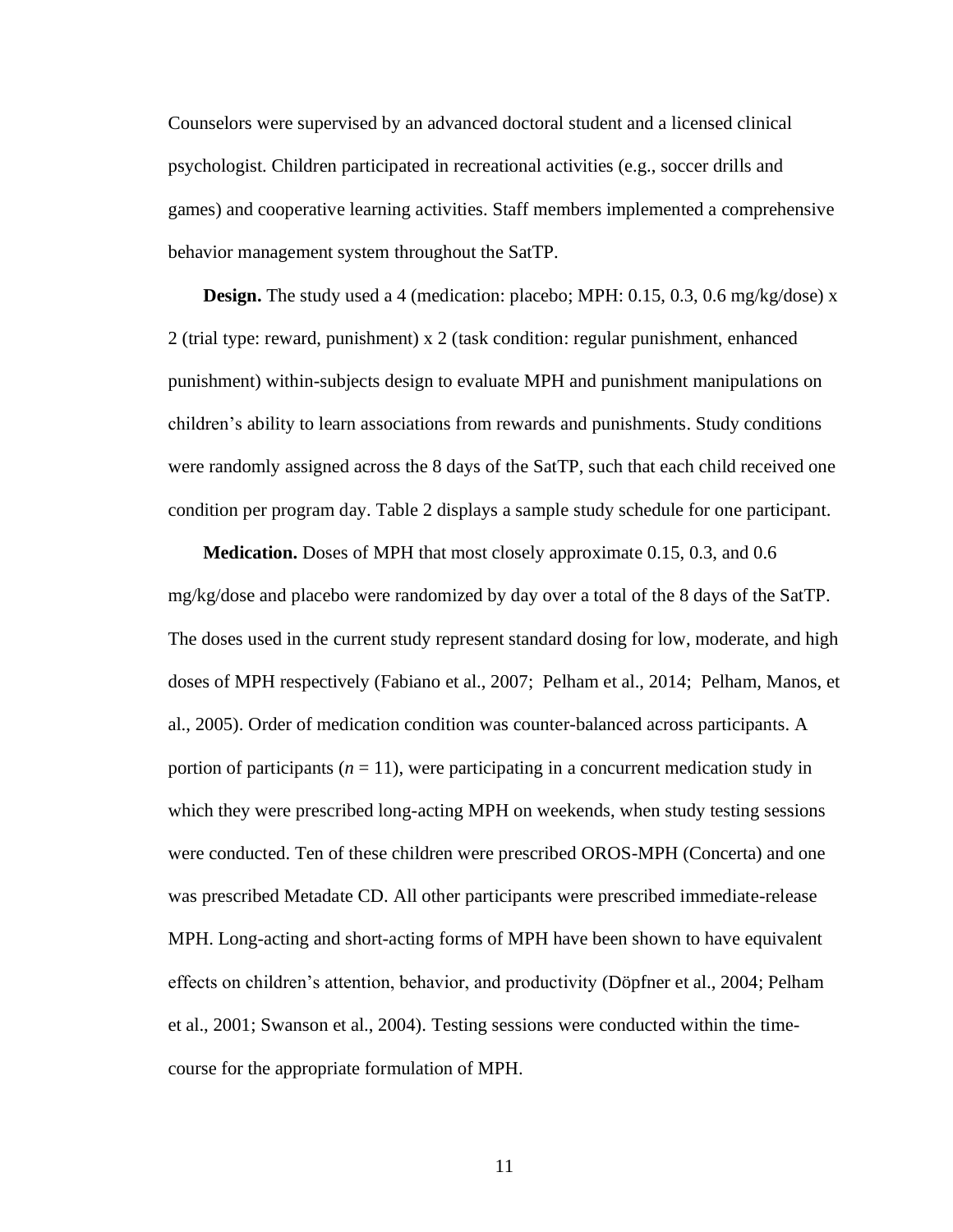Parents were provided dated blister packs containing medication capsules, sequenced according to the randomization schedule. Medication administration was confirmed by SatTP staff with parents at the start of each program day. Parents were also asked to return used blister packs as a check on medication adherence. Medication was delivered in a gelatin capsule so that participants, their parents, and staff members were not aware of medication condition. Adverse effects were monitored daily through parent and staff ratings on the Pittsburgh Side Effect Rating Scale (Pelham, 1993), a measure that has been routinely used in medication studies conducted within the STP (e.g., Pelham et al., 1999, 2001, 2005, 2014). No adverse events were reported during the study.

**Task Procedures**. One testing session was conducted per SatTP day. Task conditions were randomized by day and order was counter-balanced across participants. On four days, participants received the enhanced punishment condition and on four days participants received the regular punishment condition (Table 2). The computer task was administered individually to each child by a research assistant on a Dell laptop. The sessions were conducted in a quiet room and lasted approximately 15 minutes. Participants sat at a comfortable viewing distance from the laptop. Participants wore headphones and computer volume was kept at a standard level for all testing sessions.

**Associative Learning Task.** A modified version of a probabilistic learning task previously used by Bodi et al. (2009) to measure the impact of dopamine on associative learning among adults with Parkinson's Disease was used in the current study. The task measures participants' ability to learn stimuli-category associations through trial and error (see Table 3 for a description of the task structure). Stimuli were four kaleidoscopic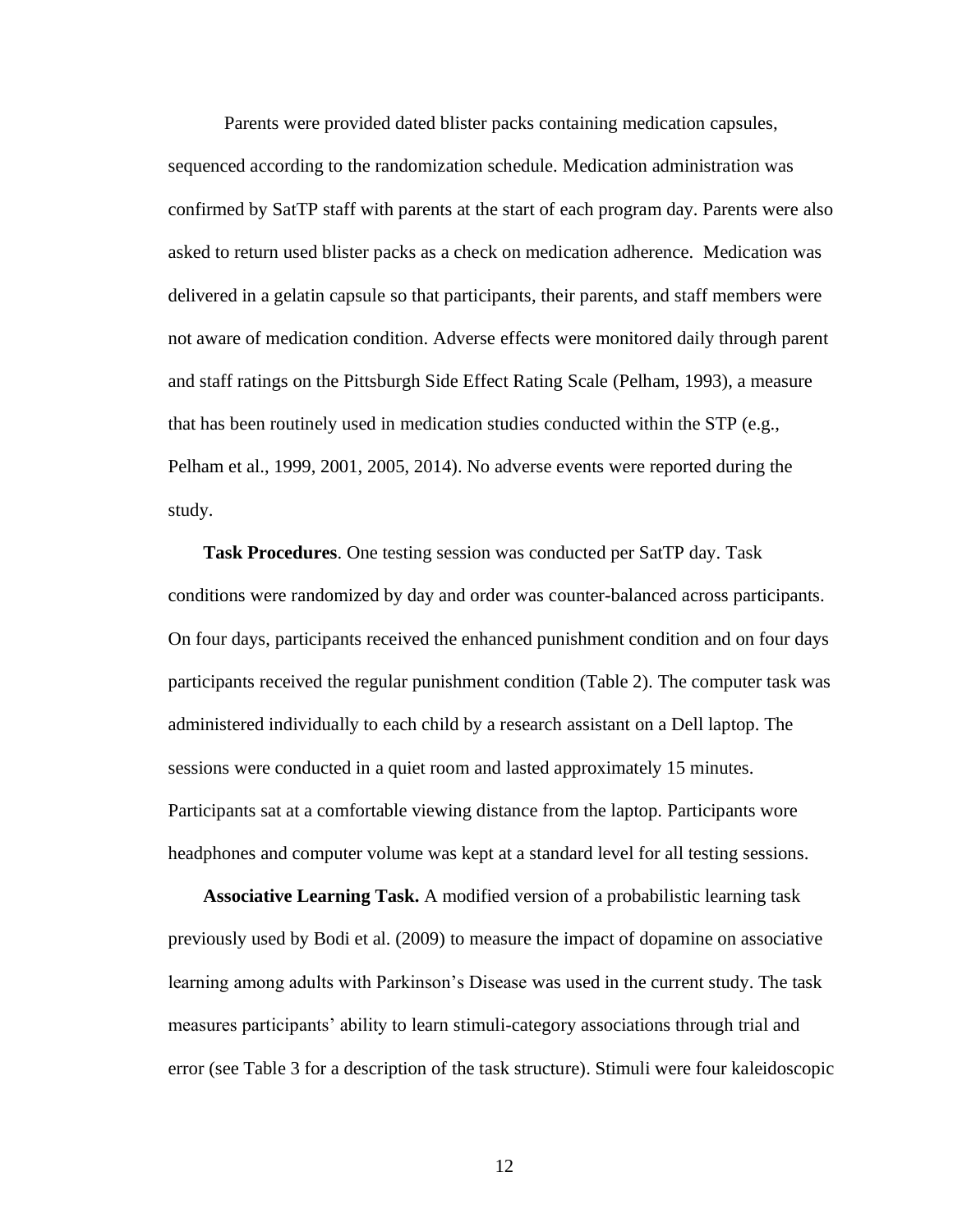images, selected at random from a library of over 250 images (see Figure 1 for sample images). Unique images were presented during each testing session. Two of the four images presented during each testing session belonged to category "A" and the remaining two images belonged to category "B." One image from each category was associated with rewards (reward trials), such that participants earned points when they matched the image to the appropriate category. The remaining two images (one belonging to category "A" and one belonging to category "B") were associated with punishment (punishment trials), such that participants lost points when images were matched to the incorrect category. Punishment and reward trials were interspersed throughout each testing session. Two different punishment trial types were tested during unique testing sessions: regular and enhanced punishment (described in more detail below). Probabilistic feedback was provided across trial types, meaning that participants received accurate feedback on 80% of trials and inaccurate feedback on 20% of trials. Probabilistic feedback was introduced because pilot testing among youth ages 7-11 diagnosed with ADHD-C resulted in mean task performance above 80% across reward and punishment trial types, indicating potential ceiling effects (Altszuler, Macphee et al., 2016). Probabilistic feedback has been used in previous studies (Bodi et al., 2009; Frank et al., 2007; Mattfeld, Gluck, & Stark, 2011) to introduce variability in task performance and to prevent ceiling effects.

Each testing session consisted of 160 learning trials (40 trials/image) split into four consecutive testing blocks. The order of stimuli was counterbalanced across participants. Each testing session began with the presentation of one of the four images with the question "Is this an 'A' or a 'B'?" below the image, followed by the two possible categories. Stimuli were presented until the participant responded and trials were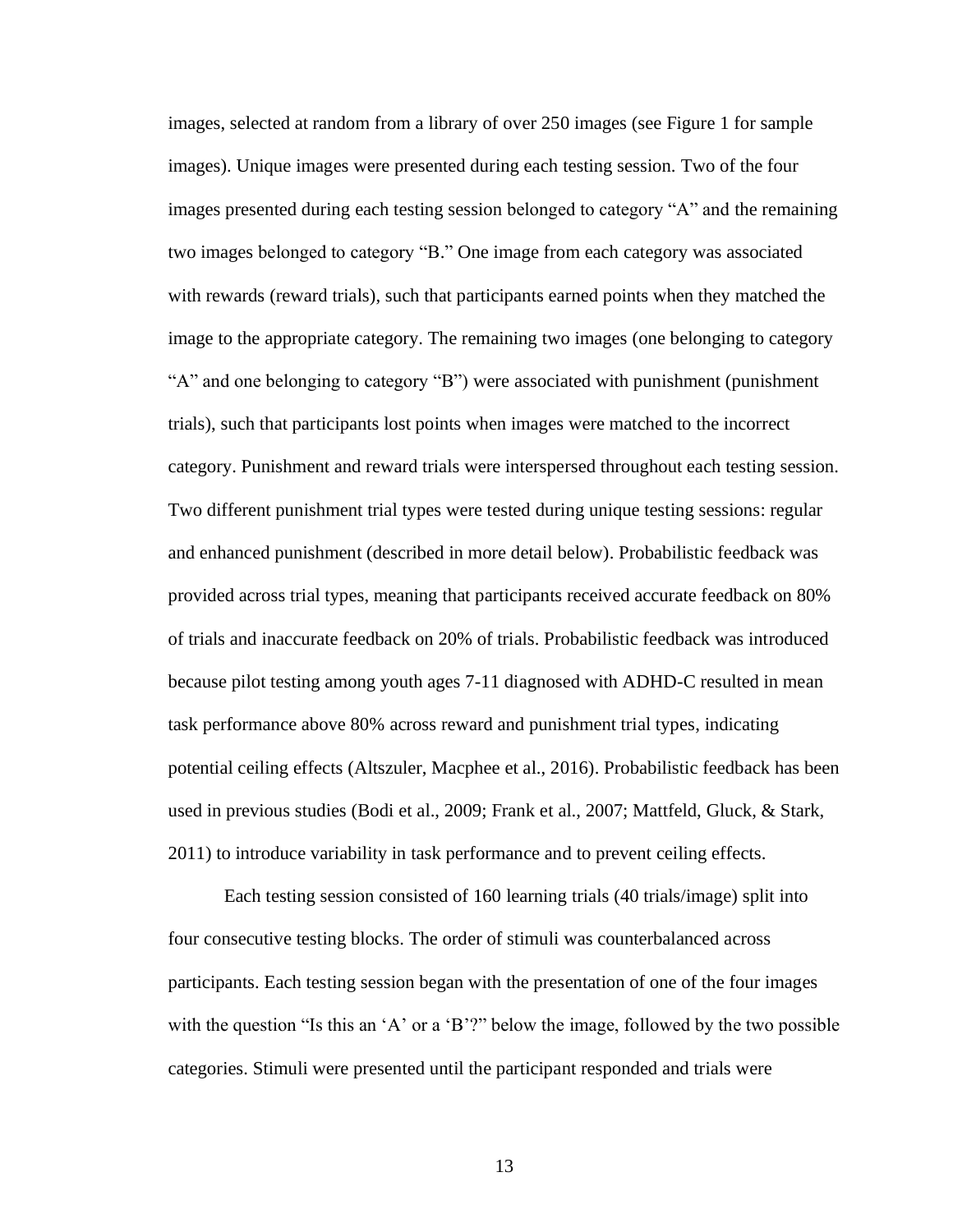separated by the presentation of a blank page for 1000 msec. Participants' point totals were displayed in the bottom right corner of the screen and were updated continuously depending on performance. On reward trials (Figure 1, Panel A), participants earned 20 points when the correct category was selected. To mimic feedback a child might receive from a parent or teacher (e.g., verbal praise, positive facial expression), point gain was associated with visual and audio feedback. Participants were presented with "+20" in green text, a happy face icon, and the "cha-ching" sound of a cash register. When the incorrect category was selected, participants did not receive any feedback or lose points. Across both punishment conditions (i.e., regular and enhanced), participants did not receive any feedback when the correct category was selected on punishment trials (Figure 1, Panels B and C). In the regular punishment condition, participants lost 20 points when the incorrect category was selected. Point loss was accompanied with visual and audio feedback, including "-20" presented in red text, a red sad face image, and a buzzer sound (Figure 1, Panel B). These punishments were intensified in the enhanced punishment condition such that participants lost 100 points, accompanied by "-100" presented in red text, a red angry face icon, and an airhorn sound (Figure 1, Panel C).

Prior to testing, task administrators provided participants with standardized instructions for completing the task. Participants were told they would be learning to match pictures to the correct letter. Category and trial types were explained to participants. Participants were also told that they would receive inaccurate feedback at times. Participants were instructed to keep as many points as possible and were shown all potential prizes for which points could be exchanged upon completion of the task. Participants were provided with one practice block prior to the first testing session to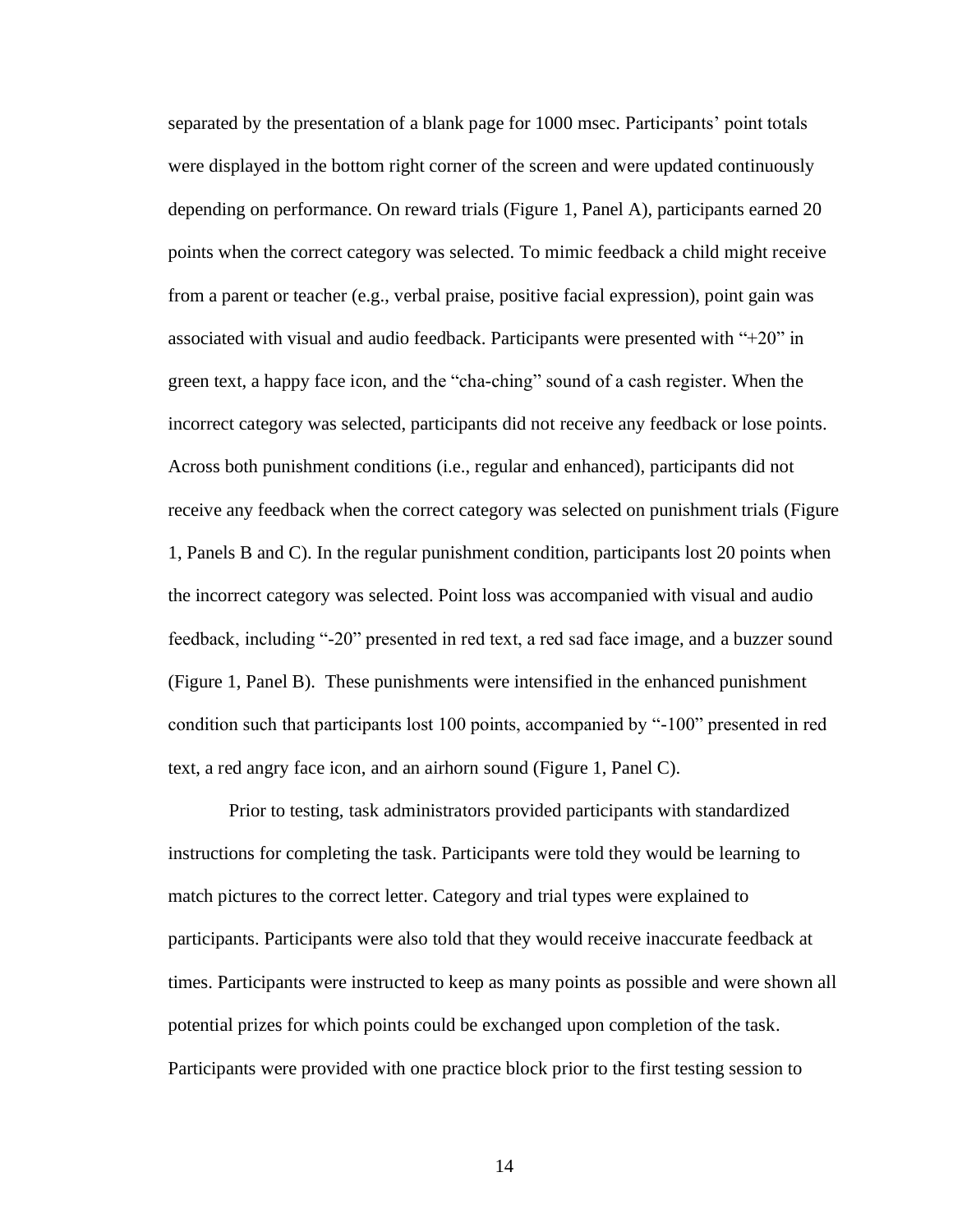ensure understanding of task procedures. During task administration, research assistants provided redirection if children engaged in off-task behavior and provided positive feedback for effort, but did not provide performance feedback. At the end of the task, children exchanged points for prizes, which ranged in point value depending on desirability.

# <span id="page-22-0"></span>**Dependent Measure**

Performance on the probabilistic learning task was analyzed as the dependent measure. Total correct categorizations out of total possible trials was calculated for each trial type (i.e., reward, punishment).

# <span id="page-22-1"></span>**Analyses and Handling of Missing Data**

Multilevel modeling (Hayes, 2006) was used to analyze the effect of study manipulations on task performance, with 128 observations per child (i.e., reward and punishment trial performance across 4 blocks per testing session, across 8 testing sessions). The model was fit for task performance on both trial types. Initial models indicated that the order of testing condition (e.g., condition received on day 5 versus day 8) and other potential covariates, including participant IQ, age, race, and ethnicity, failed to explain variance in task performance and were therefore dropped from the final model. Initial analyses also indicated that the interaction of block and study manipulations (i.e., punishment condition, medication dose) did not explain variance in task performance and those interactions were also dropped from model specification.

In the final model, trial performance was regressed on a random factor for child and several fixed effects: (a) medication dose (i.e., placebo, 0.15 mg/kg, 0.3 mg/kg, 0.6 mg/kg), (b) trial type (i.e., reward or punishment), (c) punishment condition (i.e., regular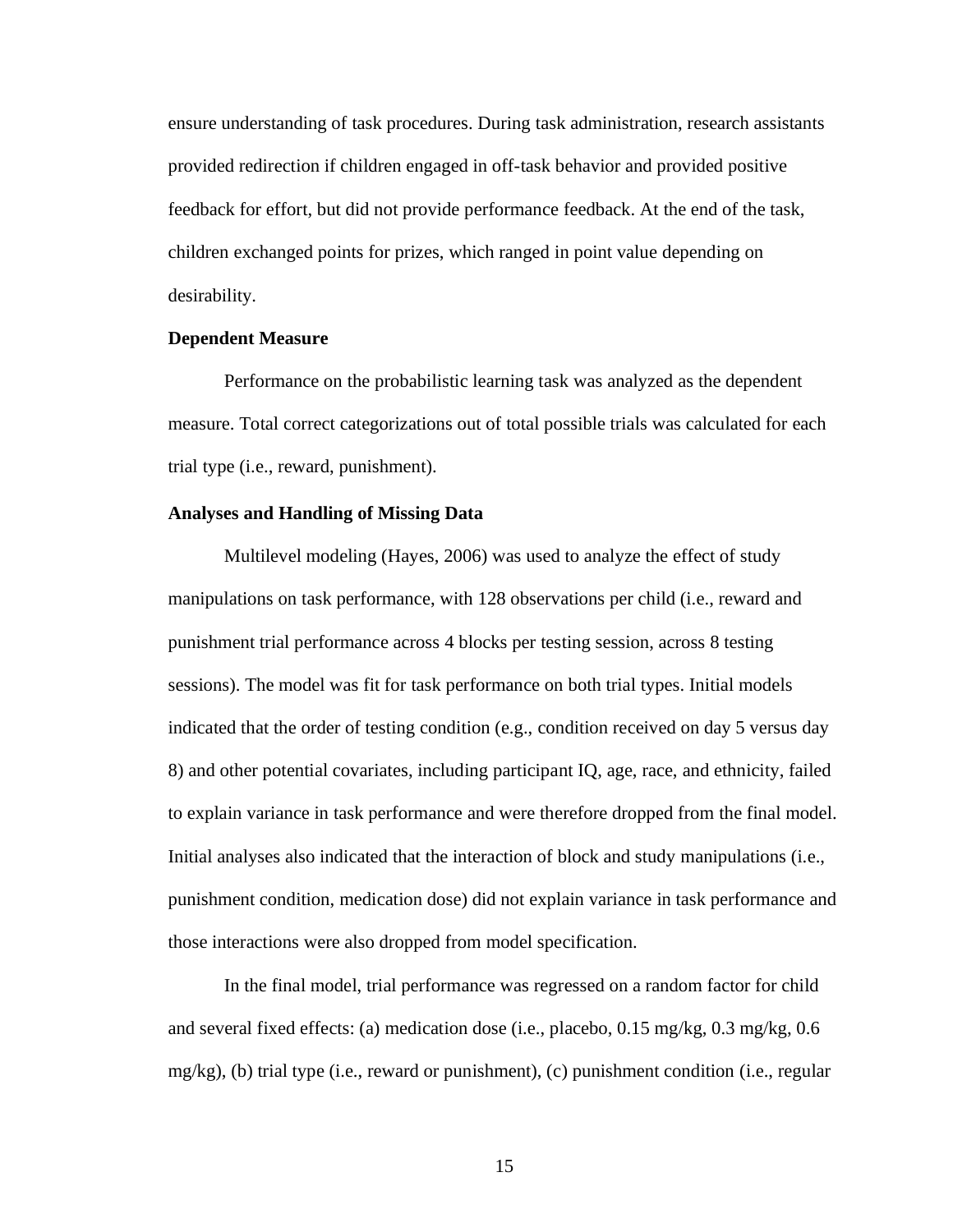or enhanced), (d) block, (e) the interaction of trial type and punishment condition, (f) the interaction of medication dose and trial type, (g) the interaction of medication dose and punishment condition, (h) the three-way interaction of medication, trial type, and punishment condition, and (i) the interaction of block and trial type. The effects testing study aims are (f) and (h). Effect (f) evaluates Aims 1 and 2: Does medication differentially impact learning from punishment compared to reward? Effect (h) evaluates Aim 3: Does dose of punishment moderate the effect of MPH on punishment learning? Multilevel models were conducted in SPSS 20.0. Where models indicated statistically significant effects, simple slope regressions (Preacher, Curran, & Bauer, 2006) were conducted using the reghelper package in *R*.

Overall, 13.4% of task performance data were missing as a result of participant absences (10.6%) or non-adherence to medication condition (2.8%). The multilevel modeling framework handles unbalanced observations on the outcome variable for data missing at random.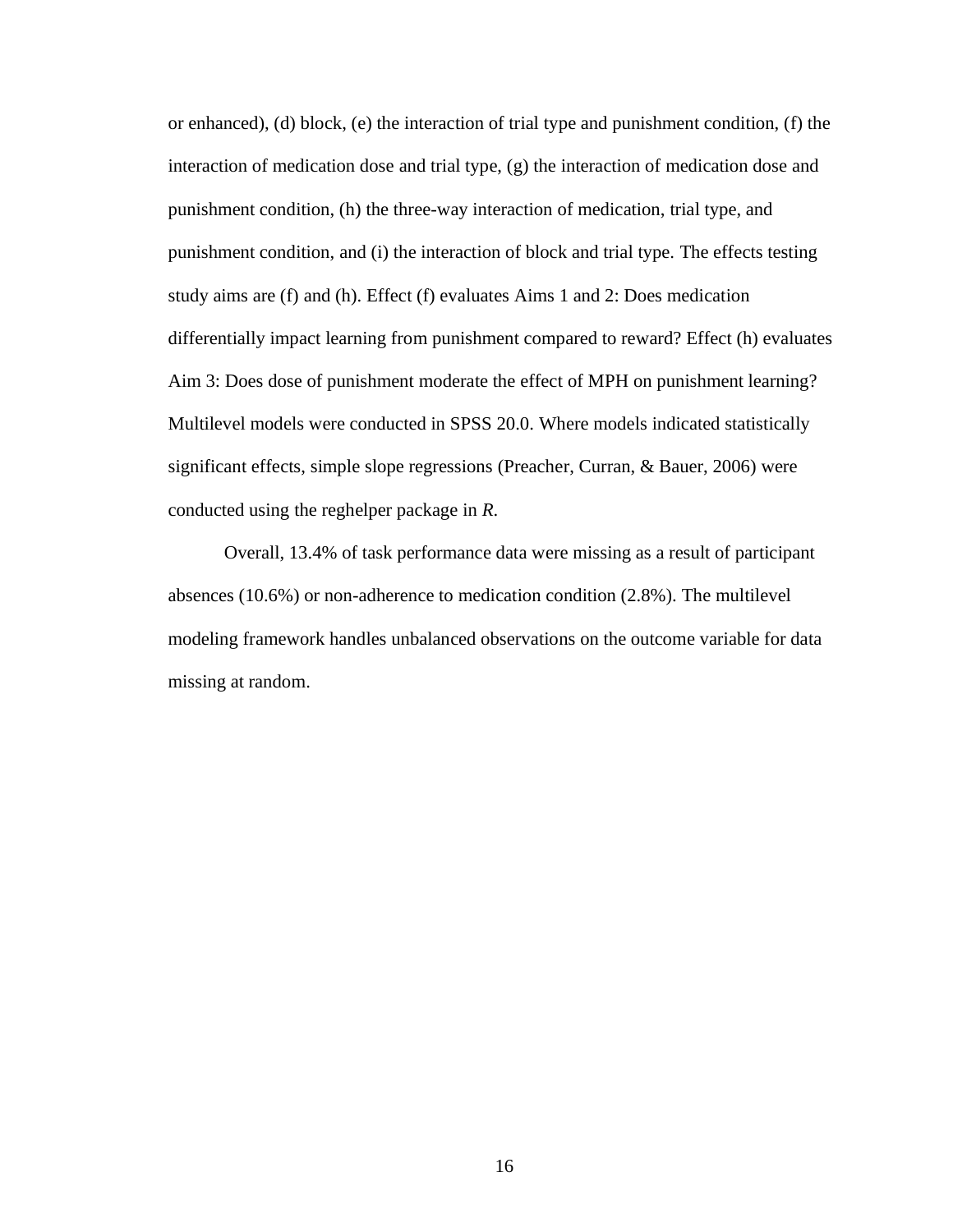#### RESULTS

<span id="page-24-0"></span>Table 4 displays raw means and standard deviations of task performance by trial type, punishment condition, and medication dose. Table 5 displays results of the multilevel model.

# <span id="page-24-1"></span>**Learning Over Time**

The effect of study manipulations on task performance was evaluated over the course of four blocks per testing session to assess learning over time. There was no significant direct effect of task block; however, there was a significant block by trial type interaction (*p* <0.05). As displayed in Figure 2, children's learning improved over time on punishment trials (Block 1 marginal mean= 0.52, Block 4 marginal mean= 0.59), whereas children's initial performance on reward trials was more accurate relative to punishment trials (Block 1 marginal mean=0.62) and remained consistent throughout testing (Block 4 marginal mean=0.64),  $t(1438) = 4.51$ ,  $p < 0.001$ .

# <span id="page-24-2"></span>**Direct Effects of Study Manipulations**

There was no significant direct effect of medication, nor any significant medication by trial type (i.e., reward, punishment) interactions. That is, medication did not improve children's associative learning on punishment- or reward-based learning trials.

There was a significant direct effect of trial type  $(p \le 0.001)$  such that children associated more stimuli with the correct categories on reward trials (marginal mean=0.62) compared to punishment trials (marginal mean=0.57). However, as mentioned above, there was a significant block by trial type interaction, such that this effect was no longer significant by block 4,  $t(328) = -0.48$ ,  $p = 0.64$ .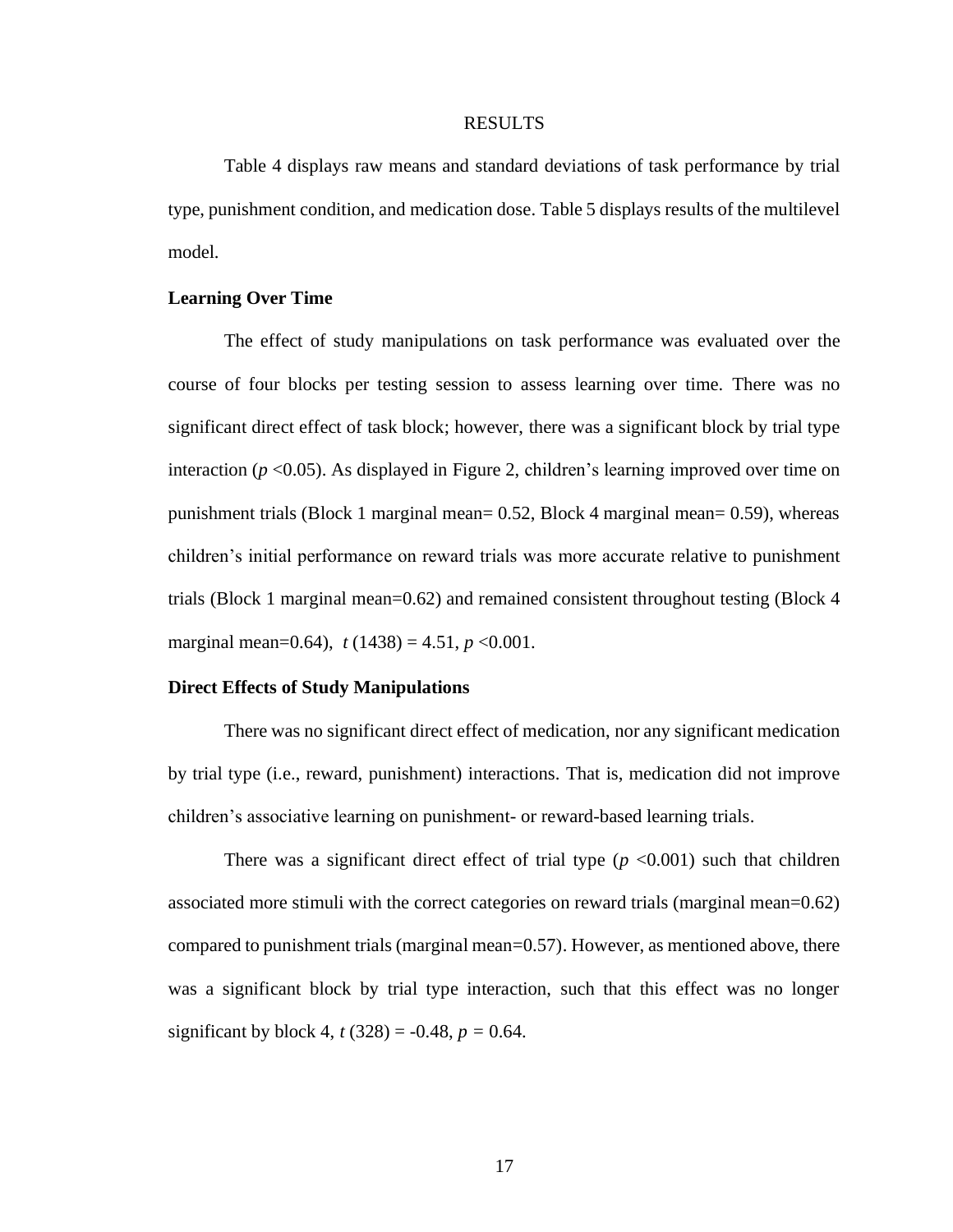There was a significant direct effect of punishment condition  $(p<0.01)$ , such that children's task performance improved across trial types (i.e., reward and punishment) when they received the regular punishment condition (marginal mean=0.61) compared to the enhanced condition (marginal mean=0.58).

# <span id="page-25-0"></span>**Interaction of Medication, Trial Type, and Punishment**

The three-way interaction of medication, trial type, and punishment condition was significant for the moderate dose of MPH  $(p < 0.01)$  and was trending towards significance for the high dose  $(p<0.10)$ . Simple slopes regressions indicated that higher doses of medication (0.3 and 0.6 mg/kg MPH) had a differential effect on reward trial performance when participants received the enhanced punishment condition (Figure 3, Panel A). Specifically, in the enhanced punishment condition, participants performed significantly worse on reward trials when prescribed placebo (marginal mean=  $0.55$ ),  $t$  (1438) = 3.26, *p* < 0.01, and 0.15 mg/kg MPH (marginal mean= 0.58), *t* (1438) = 3.11, *p* < 0.01, compared to their performance when they received the regular punishment condition (placebo marginal mean=  $0.64$ ,  $0.15$  mg/kg marginal mean=  $0.66$ ). The same effect was not observed for punishment trials (Figure 3, Panel B).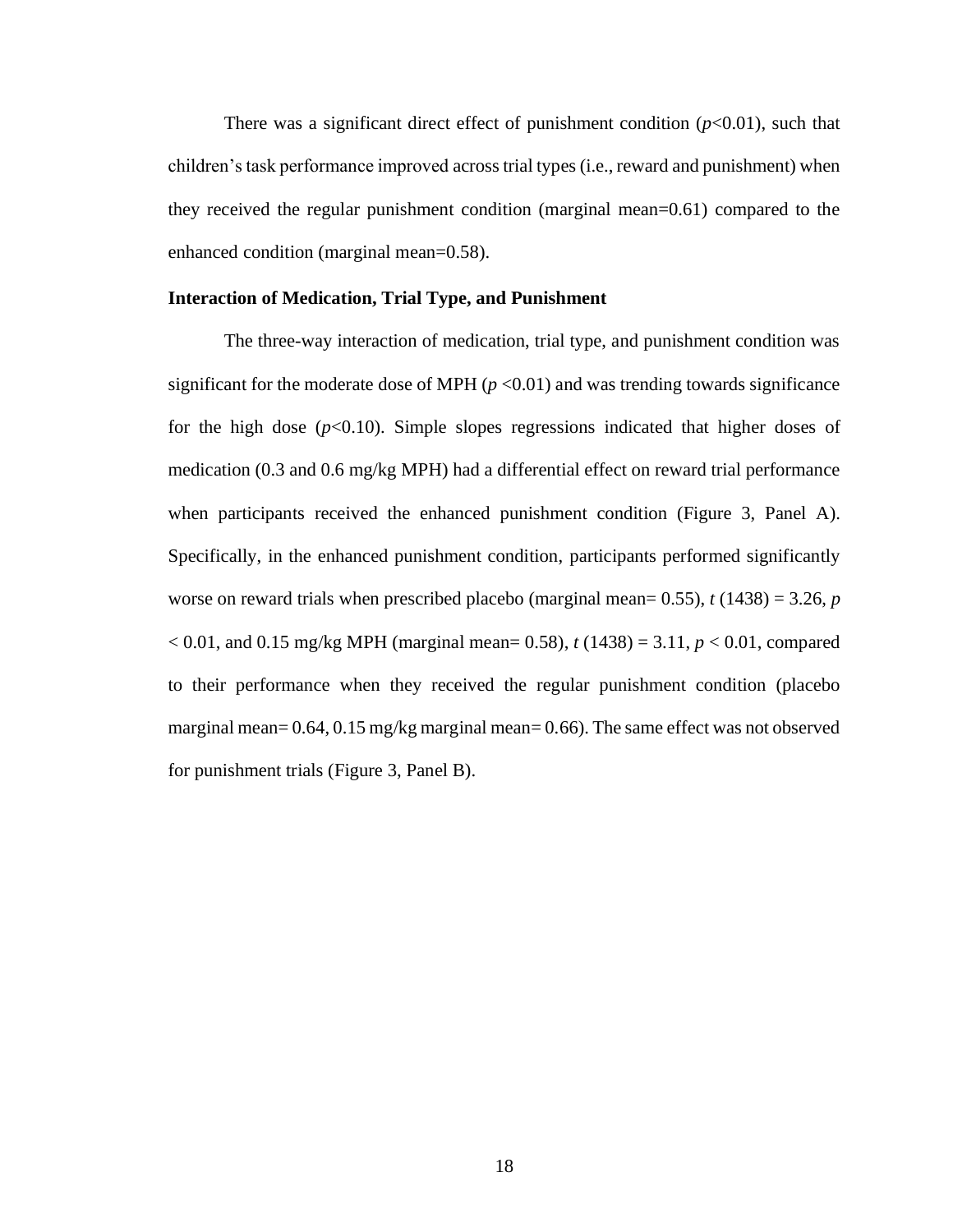### **DISCUSSION**

<span id="page-26-0"></span>The current study evaluated the impact of MPH on associative learning among youth with ADHD. The study measured the effect of four doses of MPH (i.e., placebo, low, moderate, and high) and two punishment conditions (i.e., regular and enhanced) on children's performance across reward- and punishment-based trial types on an associative learning task. Overall, results did not support hypotheses that stimulant medication interferes with children's punishment-based learning, and results indicated that this effect was not seen at any dose of medication. The study similarly did find support for intensifying punishment as a method for enhancing punishment-based learning. Across conditions, children performed only slightly above chance levels (averaging 62% accuracy on reward trials and 57% accuracy on punishment trials), indicating that the probabilistic nature of the task may have been too difficult to detect planned effects. Results did indicate that children demonstrated better overall performance when they were rewarded for correct responses relative to when they were punished for incorrect responses, regardless of medication status. Further, results indicated worse performance under more intensive punishment conditions, a finding that was attenuated by higher doses of medication. These findings, and their implications, are discussed in turn below.

# <span id="page-26-1"></span>**Lack of Main Effects of Medication**

The lack of a significant main effect of MPH in the current study is surprising, given that stimulant medication has been shown to improve performance of youth with ADHD on a variety of laboratory tasks (e.g., Bubnik, Hawk, Pelham, Waxmonsky, & Rosch, 2015; Groen, Mulder, Wijers, Minderaa, & Althaus, 2009; Rosch et al., 2015; Strand et al., 2012). According to Frank's (2005) dynamic dopamine model, stimulant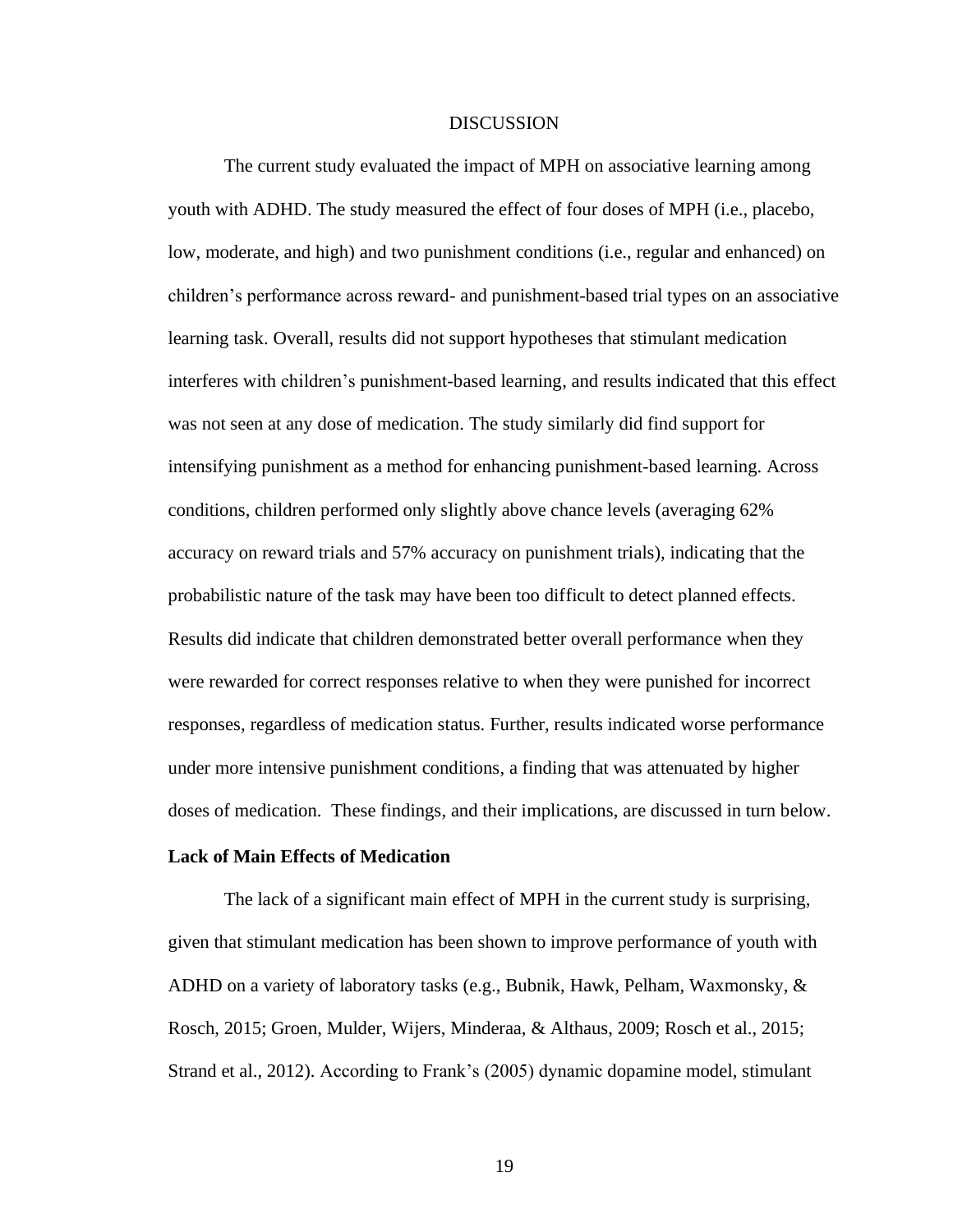medication would be expected to improve performance on reward-based trials as a result of increased dopamine levels, as has been observed with adults with Parkinson's Disease (Bodi et al., 2009; Frank, O'Reilly, & Seeberger, 2004) and adults with ADHD (Frank et al., 2007). Failure to find a stimulant effect on reward-based learning in the current study may have been caused by limited variability in reward-based trial performance over time. Across punishment conditions, block 4 learning on reward trials averaged approximately 58% accuracy when participants were unmedicated and ranged from 60-65% accuracy when participants were taking medication. In comparison, unmedicated adults with ADHD performed similarly low (approximately 60% accuracy) when learning from reward-based stimuli, but medication improved performance to approximately 75% accuracy on a similar task (Frank et al., 2007). The current study is the first to use such a probabilistic learning paradigm in children, and the lack of learning over time in response to rewards suggests that the task may have been too difficult for children to achieve over 65% accuracy on reward-based trials.

Following the dynamic dopamine model (Frank, 2005), stimulant medication would also be expected to impair punishment-based learning by blocking phasic dips in dopamine levels, an effect that was not observed in the current study. Frank and colleagues (2007) also failed to show that medication impaired punishment-based learning among individuals with ADHD, to which authors attributed to a floor effect as participants only demonstrated optimal responding to punishment-based stimuli about 60% of the time. A floor effect may also explain lack of findings in the current study as punishment-based learning averaged approximately 57% accuracy across conditions. However, learning from punishment did improve significantly over time, and whereas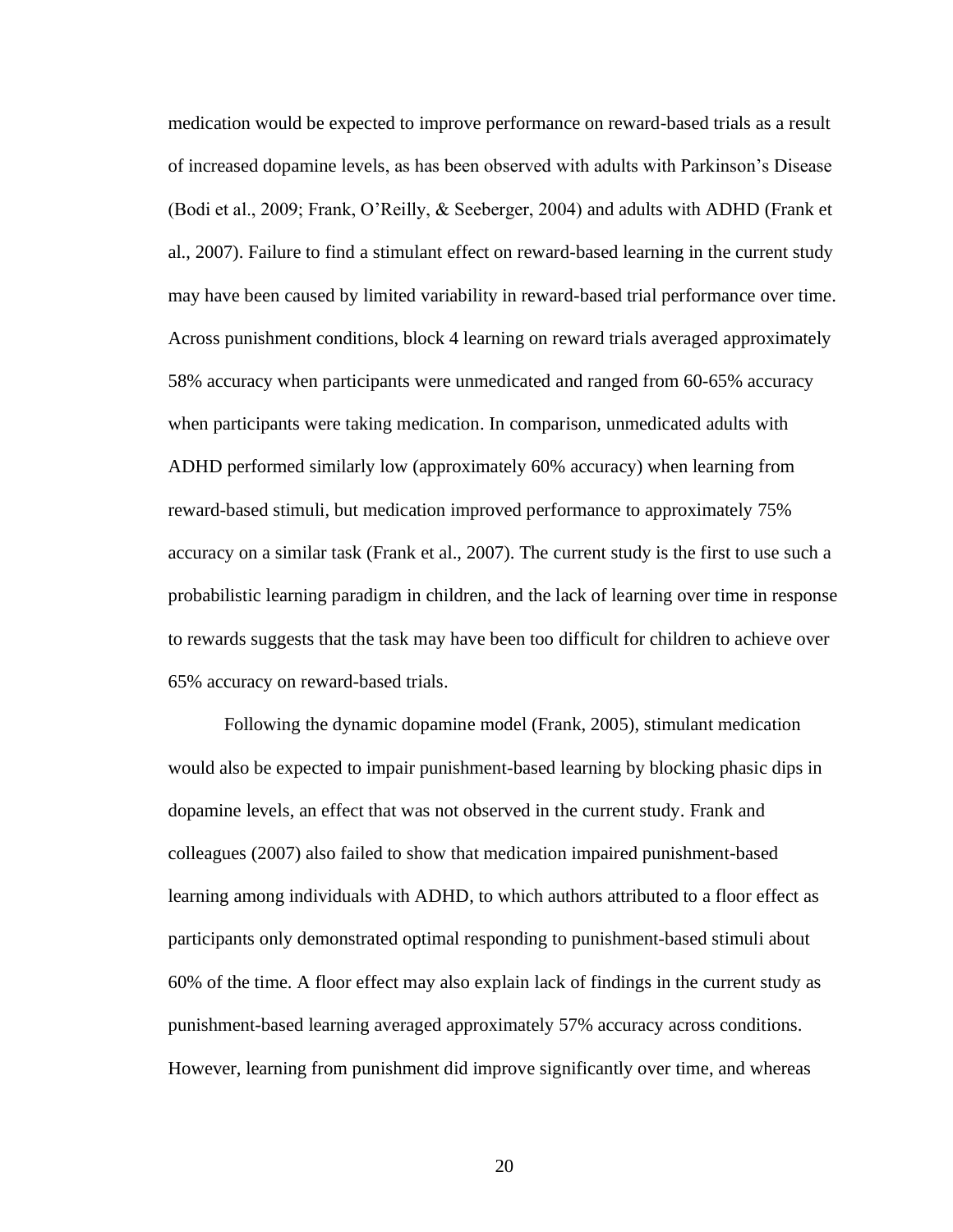medication status did not moderate learning rate in the current study, it is possible that additional learning opportunities may have produced sufficient variability in performance to detect a medication effect.

While task calibration appears to be a probable explanation for the failure of the current study to support Frank's dynamic dopamine model, it is also likely that factors other than stimulant-induced dopamine levels influenced reward- and punishment-based performance on the associative learning task. Other potential contributing factors are discussed below.

# <span id="page-28-0"></span>**Differences in Punishment- and Reward-Based Learning**

In the current study, children demonstrated higher overall performance when they were rewarded for correct responses compared to when they were punished for incorrect responses on the associative learning task. These results differ from findings in the behavioral intervention literature, which show that punishment-based strategies, including the loss of points and privileges, are more effective at shaping behavior than are reward-based strategies (Abramowitz et al., 1987; Acker & O'Leary, 1987; Pfiffner & O'Leary, 1987; Rosen et al., 1984). However, the relatively large initial difference in performance across punishment and reward trials observed in the current study (approximately 11 percentage points), decreased by more than half by the last block of the task and the difference between the two trial types was no longer statistically significant by block 4. That is, despite understanding reward-stimuli associations better at the outset, children demonstrated more learning over time in response to punishment stimuli, tempering conclusions that children with ADHD learn better from rewards. Given that the rate of punishment-based learning increased over time while reward-based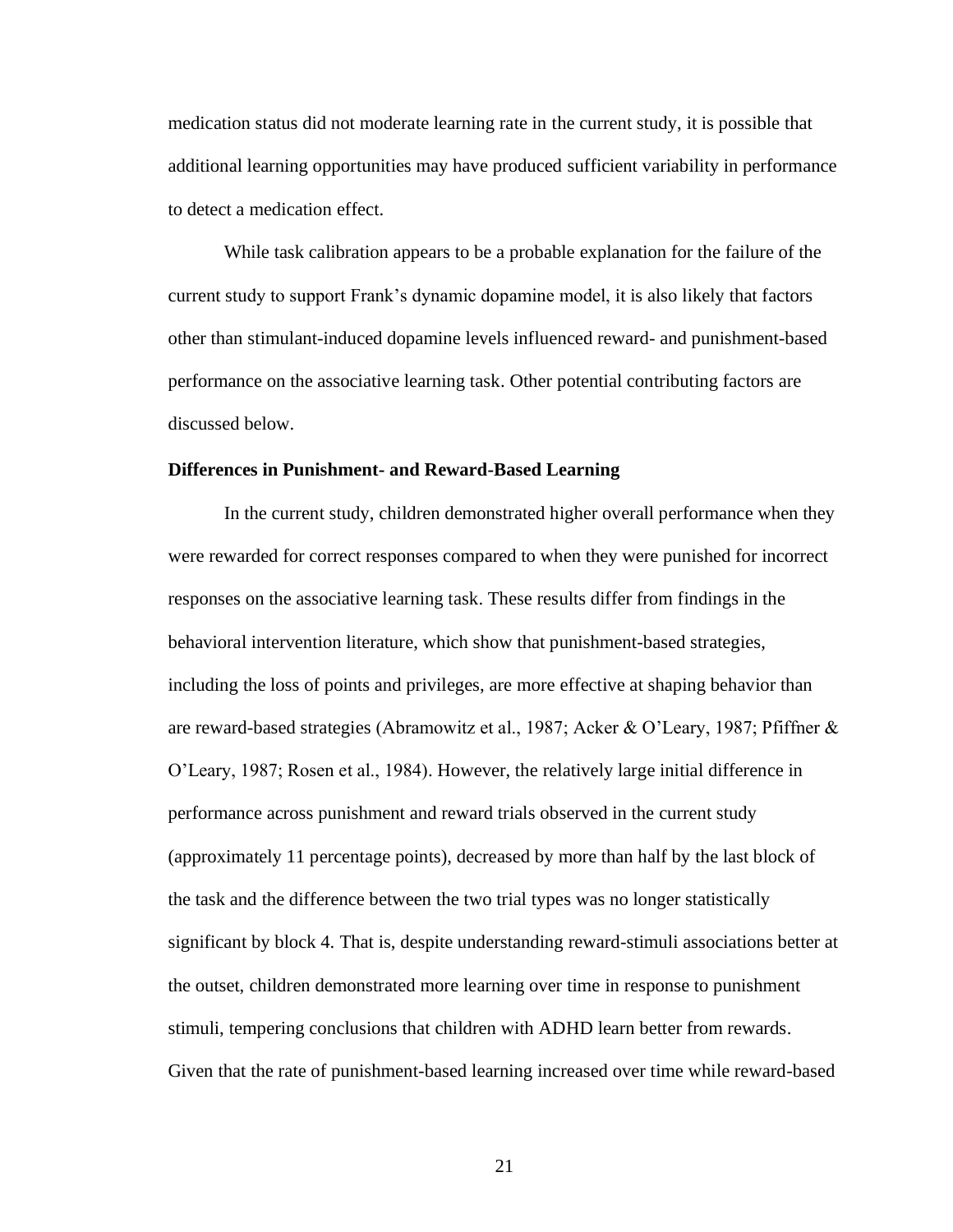learning remained consistent, it is possible that accuracy on punishment-based stimuli would have continued to improve and perhaps match or surpass accuracy on rewardbased stimuli with additional learning trials. However, as mentioned above, it is also possible that performance on reward trials was stilted by task difficulty. Adding additional learning opportunities and increasing the percentage of accurate feedback on future iterations of the task may help provide clarity regarding the effectiveness of punishment- and reward-based learning strategies for children with ADHD.

The differential rate of learning from punishment and reward observed in the current study is interesting, as the effect has not been found in studies using the same task with other populations (Bodi et al., 2009; Mattfeld et al., 2011), or in the behavioral intervention literature (Acker & O'Leary, 1987; Iwata & Bailey, 1974; Pfiffner & O'Leary, 1987; Rosen et al., 1984). The task experience, particularly the experience of receiving no feedback, may have contributed to the differential learning rate across trial types. When children correctly matched images to the appropriate category on reward trials, they received immediate feedback that they were correct. That is, they only had to make a "one-step" association that Image 1 equaled "A." In contrast, on punishment trials, children received feedback when they were incorrect, meaning they had to process that 1) Image 2 did not equal "B," and that 2) Image 2 therefore equaled "A." Relative to the one-step process of learning reward-stimuli associations, the two-step process of learning punishment-stimuli associations may have therefore placed greater working memory demands on children, an area that is quite impaired for children with ADHD (Kasper, Alderson, & Hudec, 2012). The no feedback condition likely added even greater working memory demands, as no feedback could either mean that children incorrectly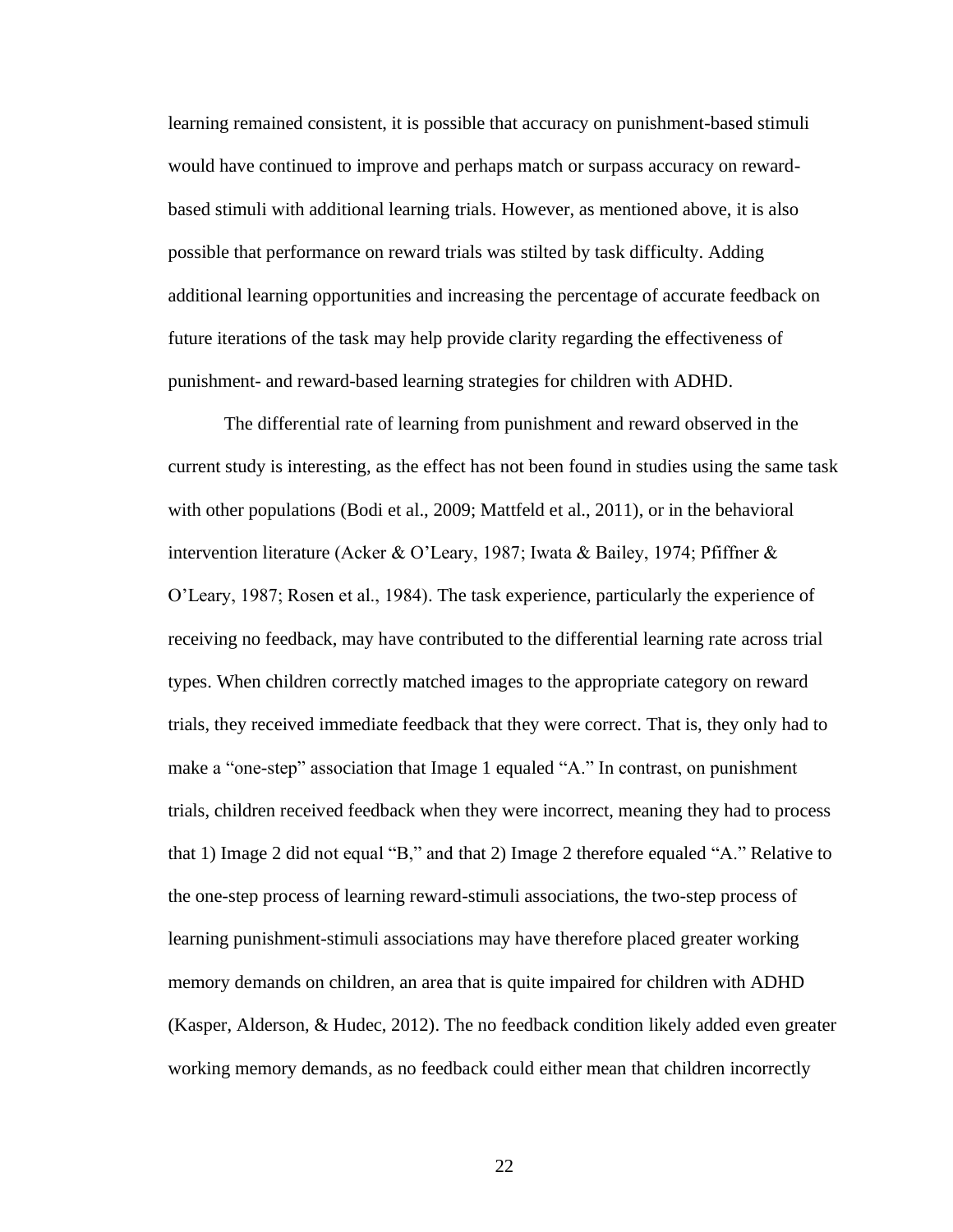associated an image to a category on a reward trial or correctly associated an image to a category on a punishment trial, meaning that children had to remember 1) whether the image was associated with reward or punishment and 2) to which category the image belonged. Separating punishment and reward trials into different testing sessions may help reduce the cognitive load experienced by children when completing the task, allowing for greater clarification beyond the current study regarding the trial type from which children with ADHD learn best.

The probabilistic learning task used in the current study attempted to tease apart effects from rewards and punishments by associating feedback types to different images within a testing session. However, reward and cost components were still mixed in the current study such that point losses and gains contributed to the same total point bank, which participants exchanged for desirable prizes at the end of the session. The overall task experience therefore mirrored a token economy, in which children earn points for positive behavior and lose points for inappropriate behaviors, and points are then exchanged for privileges and rewards (Altszuler, Macphee, et al., 2015). While such procedures represent contingencies implemented as a part of good clinical practice for youth with ADHD (Evans et al., 2017), combining reward and punishment trials within a single testing session may have also contributed to difficulties teasing apart learning effects from reward versus cost strategies, as has been found in the behavioral intervention literature (Iwata & Bailey, 1974; Kaufman & O'Leary, 1972; McGoey & DuPaul, 2000). Further separating rewards and consequences into separate testing sessions may help address these limitations.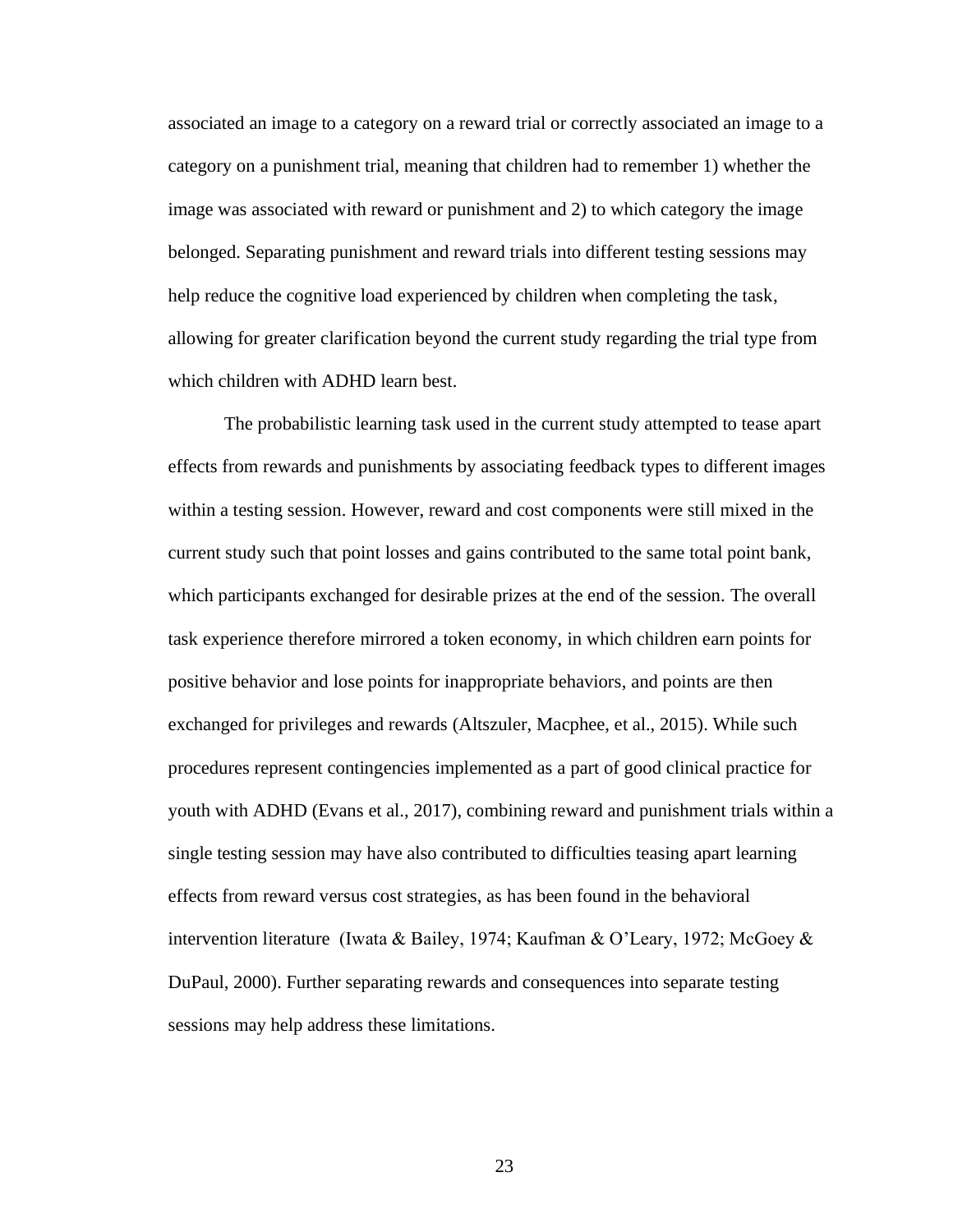While it is unclear which strategy led to better learning in the current study, children did respond (albeit in different ways) to both reward- and punishment-based strategies. Findings related to reward- and punishment-based learning suggest that, consistent with common clinical recommendations, both reward- and punishment-based strategies should be used in the treatment of children with ADHD. Punishment and reward strategies are both widely recognized components of effective behavioral interventions for youth with ADHD and disruptive behavior problems (DuPaul, Eckert, & Vilardo, 2012; Kaminski et al., 2008), and all widely used behavioral parenting programs teach caregivers to use both positive reinforcement and punishment strategies, such as time out and privilege removal (e.g., Barkley, 2013; Cunningham et al., 1993; McMahon & Forehand, 2005).

#### <span id="page-31-0"></span>**Differences by Punishment Condition**

It was hypothesized that intensifying punishment would lead to better learning, as doing so would lead to a larger phasic dip in dopamine (Schultz, 1998), counteracting the effect of stimulant-induced increases in dopamine. The current study is the first to evaluate the interaction of differing intensities of punishment and stimulant medication, and support was not found for this hypothesis. In contrast, participants performed worse overall when they received the enhanced punishment condition, which consisted of a loss of 100 points accompanied by an angry face and unpleasant sound, compared to when they received the regular punishment condition, which consisted of a loss of 20 points accompanied by a less aversive face and sound.

Interestingly, the deterioration of learning in the enhanced punishment condition was driven nearly entirely by performance on reward trials, on which participants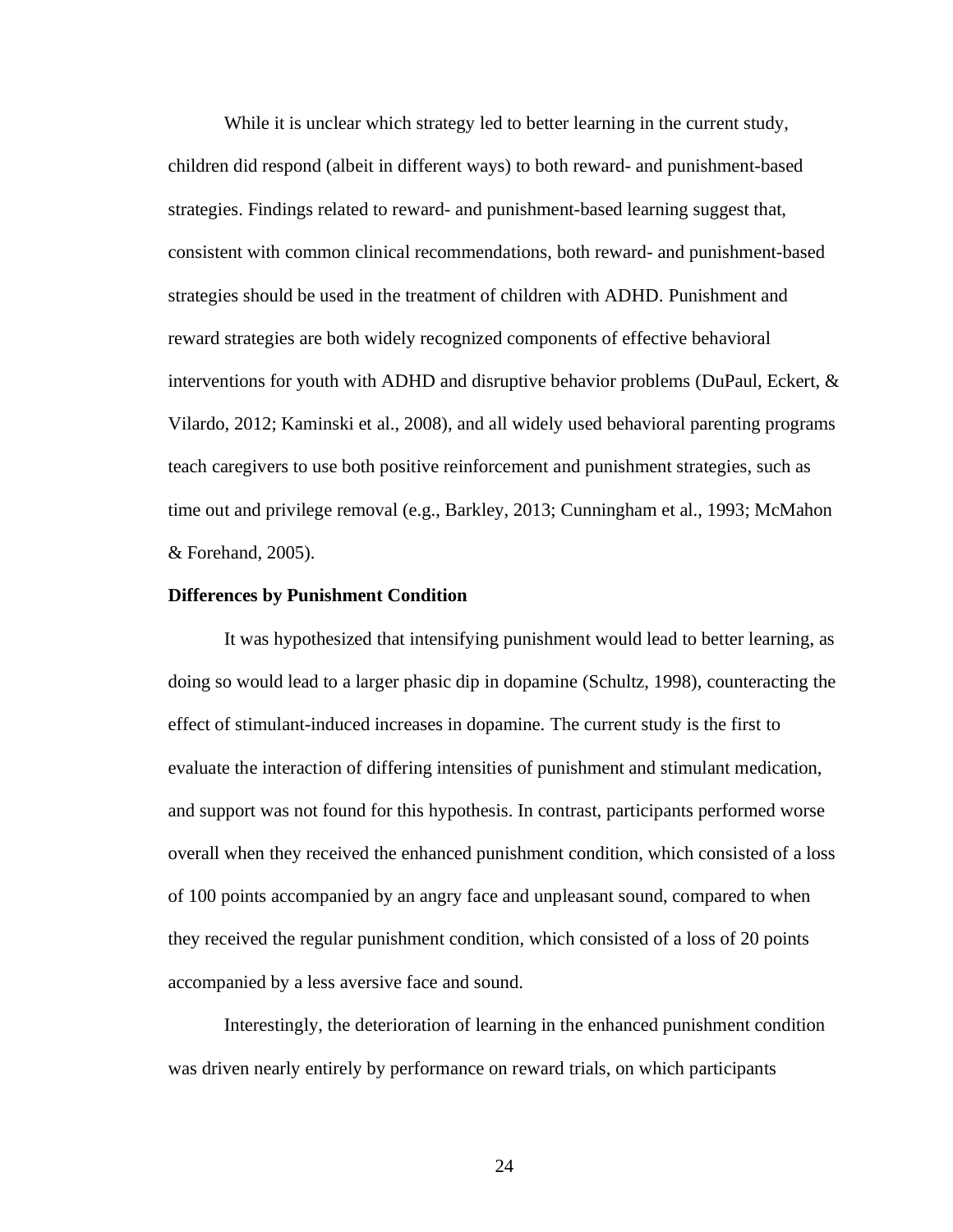performed approximately 4 percentage points worse in the enhanced condition. In contrast, there was little difference in punishment trial performance across the enhanced and regular punishment conditions. Learning deterioration in the enhanced punishment condition suggests that in the context of a more frustrating experience, children had more difficulty learning from reward-based stimuli. Children may have shown reduced performance on reward trials because performance on such trials was less meaningful in the enhanced punishment condition, as children only earned 20 points relative to losing 100 points. The fact that punishment condition influenced reward performance indicates that the overall task experience influenced children's ability to learn from rewards and punishments, providing additional support for separating punishment and reward testing sessions, as discussed above.

Children were able to maintain their performance on punishment trials (relative to reward trials) when they received the enhanced punishment condition, indicating that they were likely somewhat more motivated to avoid a large point loss. However, the presence of the enhanced punishment condition negatively impacted children's overall performance. It is likely (and was observed anecdotally), that children became more frustrated when they received the enhanced punishment condition. Overly strong punishments and criticisms, particularly relative to the strength of rewards, lead to increases in disruptive behavior and poorer behavioral outcomes (Musser, Karalunas, Dieckmann, Peris, & Nigg, 2017; Patterson, 2002). Children with ADHD are also more likely to give up in the face of frustration (Milich, 1994; Milich & Okazaki, 1991), which may have contributed to poorer performance on reward trials in the enhanced punishment condition relative to the regular punishment condition.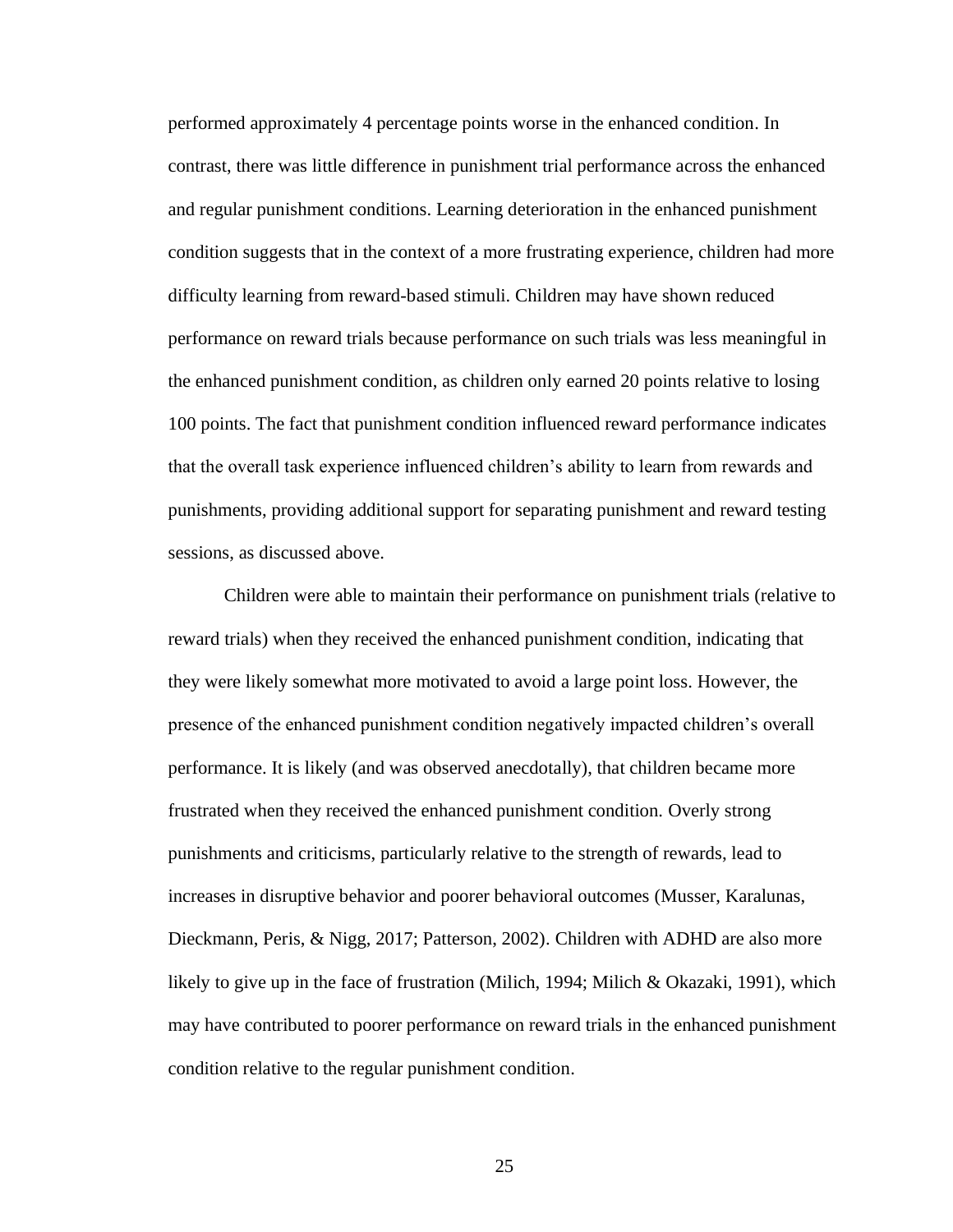#### **Medication, Punishment Condition, and Trial Type Interaction**

As mentioned above, participants performed worse on reward trials when they received the enhanced punishment condition. However, deterioration of reward-based learning was attenuated by medication such that at moderate and high doses  $(0.3 - 0.6)$ mg/kg MPH), participants performed similarly across enhanced punishment (marginal means ranged from 63 – 66% accuracy) and regular punishment (marginal means ranged from  $62 - 65\%$  accuracy) conditions. In contrast, when participants were taking a placebo or a low dose  $(0.15 \text{ mg/kg MPH})$ , they fared worse when they received the enhanced punishment (marginal means ranged from  $55 - 58\%$  accuracy) relative to when they received the regular punishment (marginal means ranged from 64 – 66% accuracy). These findings indicate that higher doses of medication helped offset the negative effects of the enhanced punishment condition on reward trial performance.

These findings are consistent with previous work examining the impact of stimulant medication on persistence among youth with ADHD. Previous work by Milich and colleagues (1991) demonstrated that children with ADHD performed the same on a solvable task when taking a moderate dose of medication (0.3 mg/kg MPH) relative to placebo. However, when given a frustrating task (a nonsense word search), children were much better able to persist when taking medication, and performed better on subsequent solvable puzzles, relative to their performance when taking placebo. Similarly, Pelham and colleagues (1997) found that a moderate dose (0.3 mg/kg MPH) improved persistence and reaction to failure among children with ADHD, and that research assistants (unaware of child medication status) rated children taking medication as putting forth more effort. Findings from the current study add to the literature that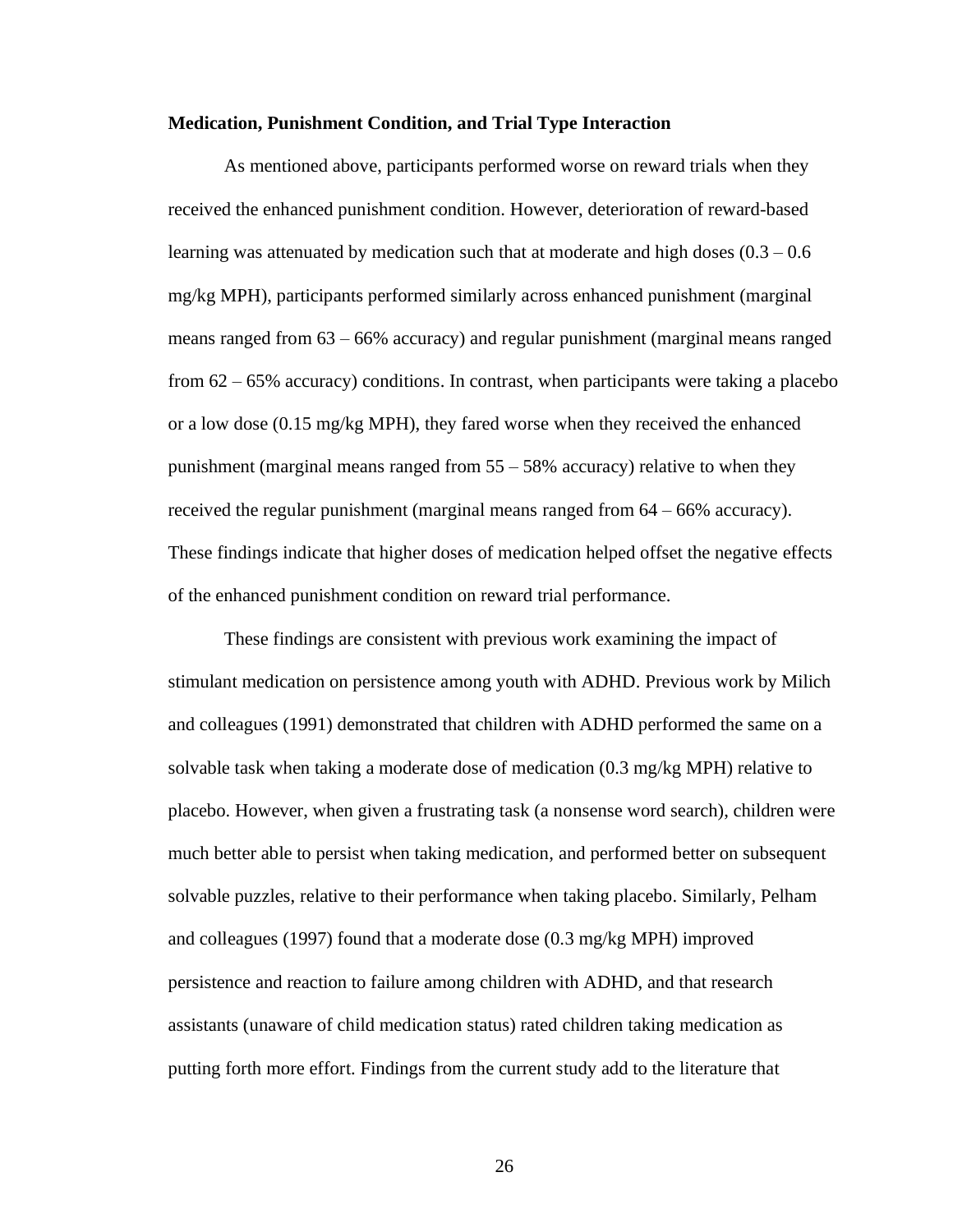medication provides a buffering effect when youth with ADHD are faced with frustrating situations.

# <span id="page-34-0"></span>**Limitations**

The current study was the first to evaluate stimulant-induced insensitivity to punishment-based learning among youth with ADHD and study limitations may help explain why support was not found for Frank's (2005) dynamic dopamine model among youth with ADHD. The current study was also the first to use the probabilistic learning task with children, and findings suggest that the task calibration used in the current study was likely too challenging for participants' developmental level. While learning did appear to occur from both trial types (as evidenced by better initial performance on reward trials and significantly improved learning over time on punishment trials), the highest accuracy achieved across conditions was 65%. Providing a higher percentage of accurate feedback will lead to better task performance (Altszuler, Macphee, et al., 2016), and might allow for detection of medication effects. It also appears that additional learning opportunities would have been helpful, particularly for punishment-based trials, as learning appeared to follow a linear trajectory and performance may have continued to improve with additional trials. As discussed previously, it is also possible that the differing cognitive loads posed by reward and punishment trials served as a confound, and that mixing punishment and reward trials in the same testing session influenced task performance. Limitations associated with the task development should be taken into account when designing future studies to evaluate the impact of stimulant medication on associative learning among youth with ADHD.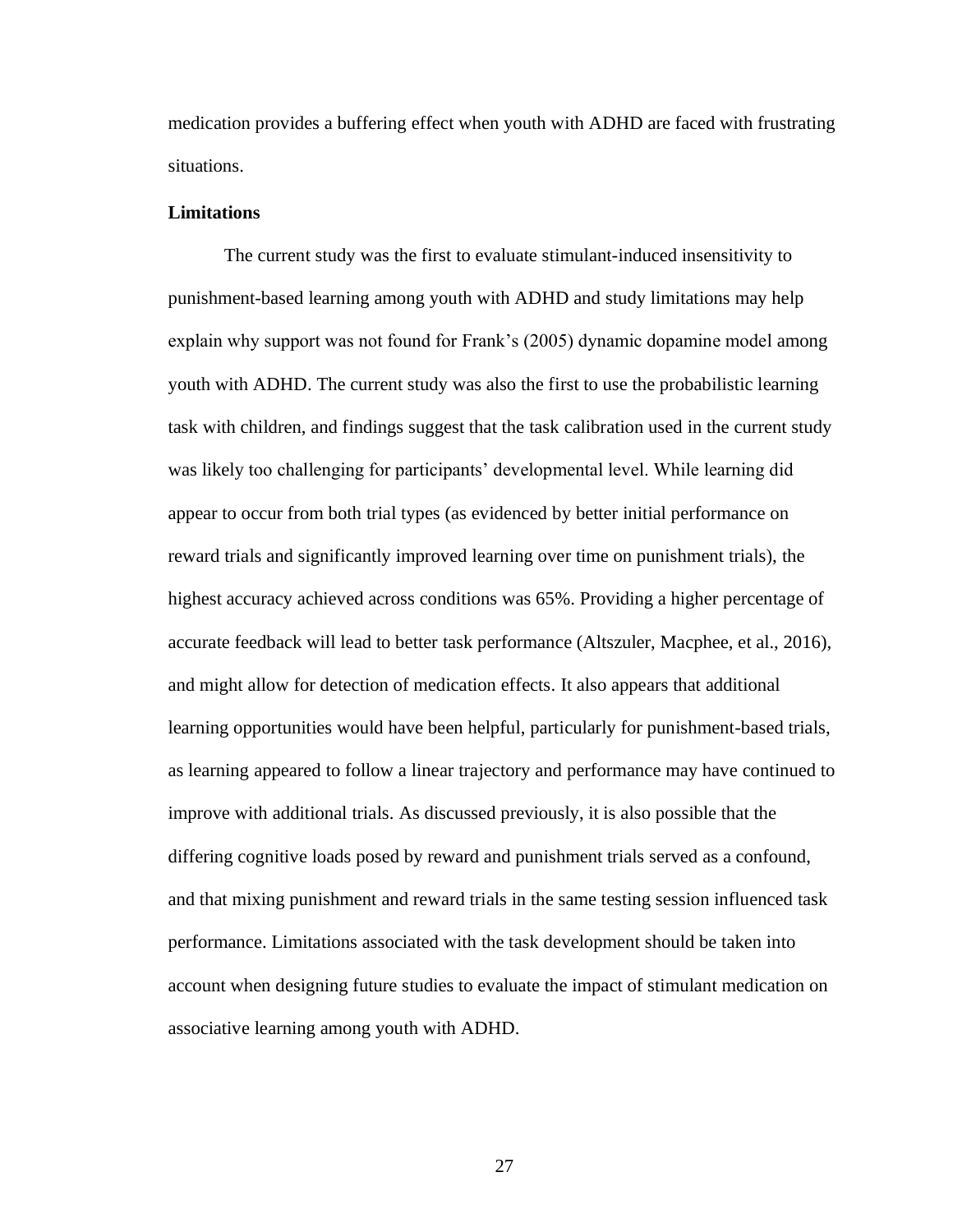In addition to limitations associated with the task, the study sample was small and may have been underpowered to detect smaller effects. However, previous research indicates that medication should have relatively large effects on task performance (Bubnik et al., 2015; Rosch et al., 2015; Strand et al., 2012). Further, the use of a withinsubjects design increases power and did allow for the detection of several significant effects in the current study. As with most studies conducted with youth with ADHD, the study sample was predominately male, and as with most studies conducted in South Florida, participants were predominately Hispanic/Latino. Study results may therefore lack generalizability.

# <span id="page-35-0"></span>**Clinical Implications**

The present study has several implications relevant to the treatment of children with ADHD. First, children learned from both reward- and punishment-based strategies, supporting current clinical recommendations to use both forms of behavior modification with youth with ADHD. Findings also highlight the importance of ensuring that reward and punishment-based strategies are balanced. When children lost more points than they earned, their performance was affected, likely due to frustration. Findings are in line with clinical recommendations to provide positive feedback at a higher frequency than negative redirections (Altszuler, Macphee, et al., 2015), because, as was seen in the current study, overly negative feedback results in worse behavior. Further, tasks that are too challenging may result in children giving up altogether (Milich et al., 1991; Milich & Okazaki, 1991). Consistent with past research, findings from the current study also indicate that stimulant medication improves performance among youth with ADHD when faced with frustrating or challenging tasks. These findings indicate that it can be helpful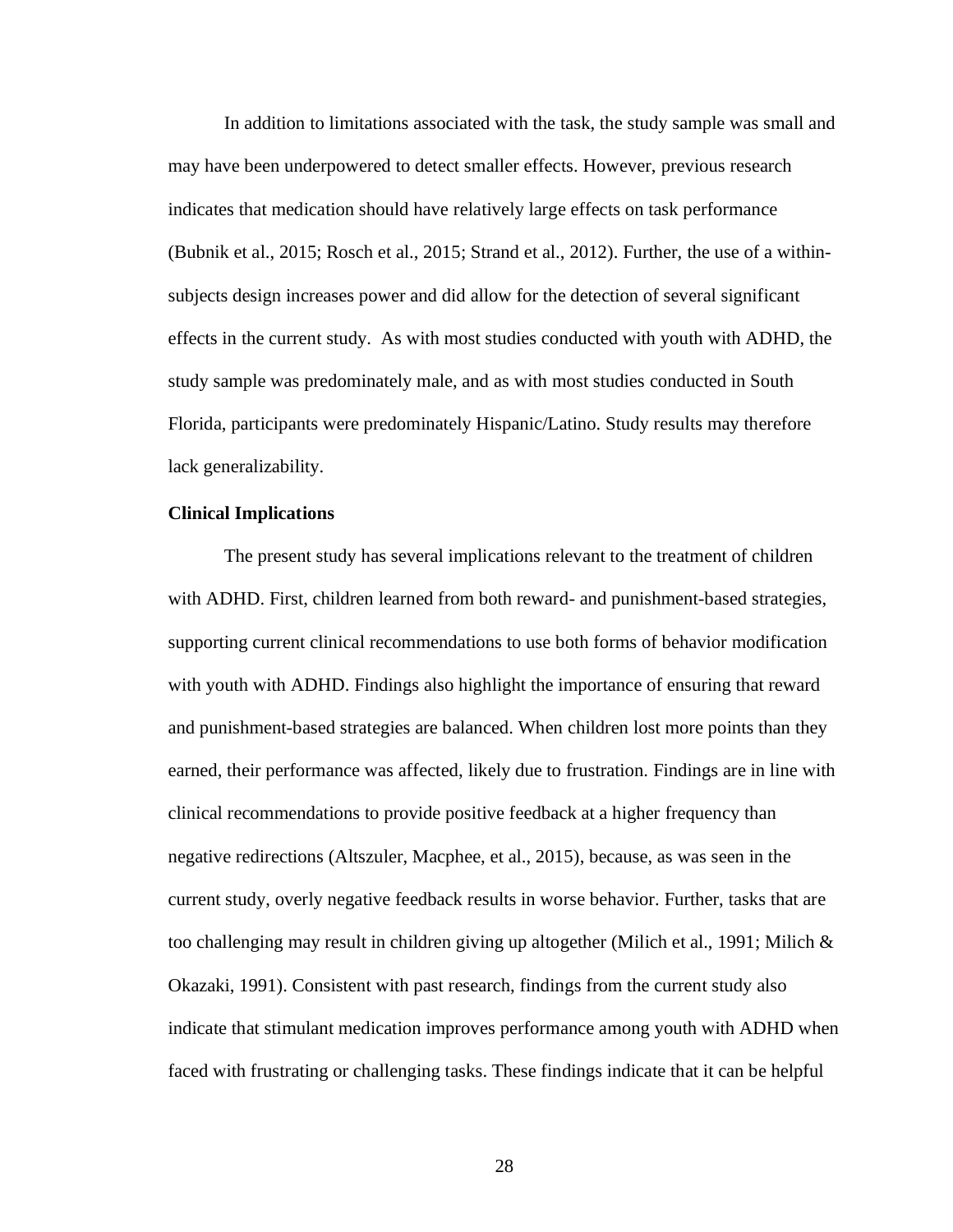to have medication onboard when children must face challenging or frustrating tasks. However, psychosocial interventions aimed at improving frustration management and teaching parents and teachers to set achievable goals for youth with ADHD have also been found to be effective (Kolko, Lindhiem, Hart, & Bukstein, 2014; Waxmonsky et al., 2016), and as discussed previously, interventions that teach skills are likely to lead to better long-term functioning.

# <span id="page-36-0"></span>**Conclusions and Future Directions**

Findings from the current study failed to support hypotheses that stimulant medication would impair punishment-based learning, and that enhanced punishment would attenuate these effects. One explanation for failure to find support for hypotheses is that the associative learning task used in the current study was not ideally calibrated to youth with ADHD. Due to this limitation, the hypothesis that medication interferes with punishment-based learning cannot be ruled out. Future work should continue to examine this hypothesis among youth with ADHD using suggested modifications to the current task to allow for more variability in task performance and to better isolate effects from reward- and punishment-based learning. Should support be found for this mechanism in a lab-based setting, it will be crucial to conduct studies in clinical settings to better understand how findings translate to clinical practice recommendations for youth with ADHD. Many factors influence contingency-based learning among youth with ADHD, and findings from the current study suggest that emotion regulation and working memory likely play a role. Future work should continue to explore how these variables impact children's response to behavioral interventions and stimulant medication. Lastly, many factors likely contribute to the gap between short-term efficacy and positive long-term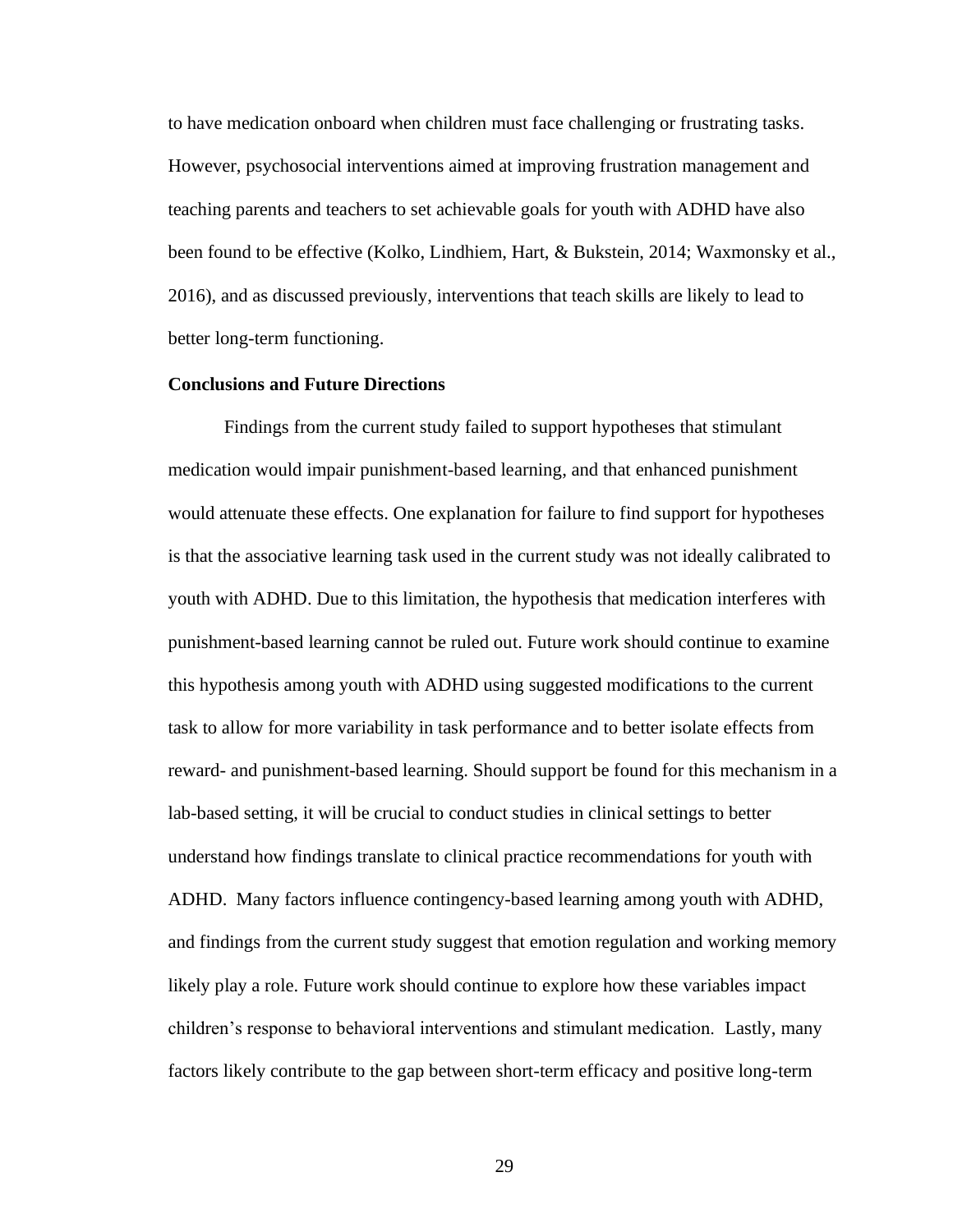outcomes for youth with ADHD, including poor long-term adherence to treatment, reduced motivation to implement behavioral interventions following stimulant treatment, and lack of resources for/availability of chronic models of care for individuals with ADHD. More work targeting the development of long-term services for individuals with ADHD and engagement in such services is sorely needed to improve the long-term prognosis of these individuals.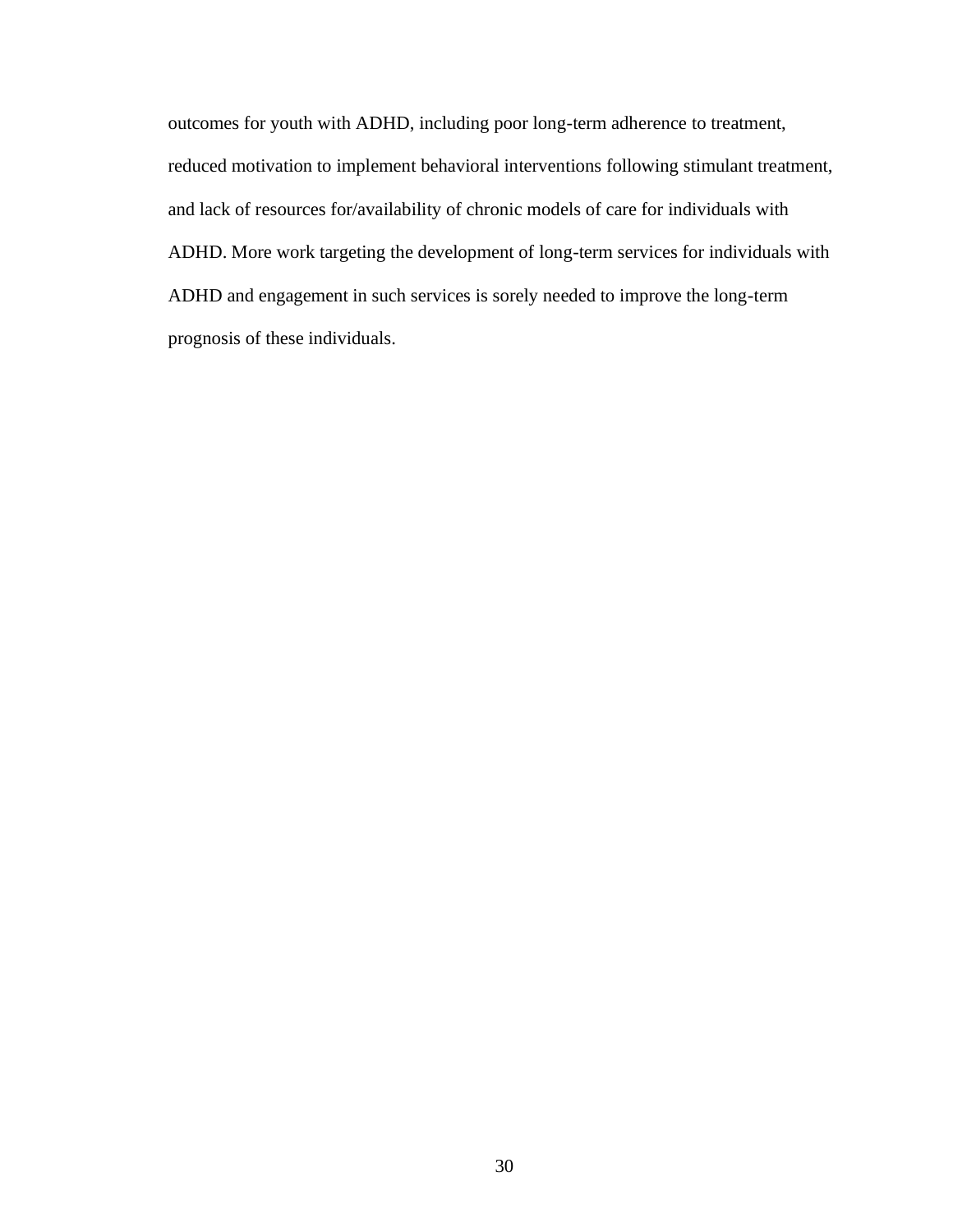# REFERENCES

<span id="page-38-0"></span>Abramowitz, A. J., O'Leary, S. G., & Rosén, L. A. (1987). Reducing off-task behavior in the classroom: A comparison of encouragement and reprimands. *Journal of Abnormal Child Psychology*, *15*(2), 153–163. https://doi.org/10.1007/BF00916345

Acker, M. M., & O'Leary, S. G. (1987). Effects of reprimands and praise on appropriate behavior in the classroom. *Journal of Abnormal Child Psychology*, *15*(4), 549–557. https://doi.org/10.1007/BF00917240

Altszuler, A. R., Macphee, F. L., Merrill, B. M., Mattfeld, A., Raiker, J. S., Lesperance, S., Gnagy, E. M., Greiner, A. R., Coles, E., & Pelham, W. E. (2016, October). *The effect of methylphenidate on associative learning among youth with ADHD: Results from a pilot study.* Poster presented at the annual convention of the Association for Behavioral and Cognitive Therapies, New York, NY.

Altszuler, A. R., Macphee, F. L., Merrill, B. M., Morrow, A. S., Schatz, N. K., & Pelham, W. E. (2015). Attention-deficit hyperactivity disorder. In J. Piacentini & C. Flessner (Eds.), *Clinical handbook of psychological disorders in children and adolescents: A stepby-step treatment manual*.

Altszuler, A. R., Morrow, A. S., Merrill, B. M., Bressler, S., Macphee, F. L., Gnagy, E. M., … Pelham, Jr., W. E. (2017). The Effects of Stimulant Medication and Training on Sports Competence Among Children With ADHD. *Journal of Clinical Child & Adolescent Psychology*, *00*(00), 1–13. https://doi.org/10.1080/15374416.2016.1270829

Altszuler, A. R., Page, T. F., Gnagy, E. M., Coxe, S., Arrieta, A., Molina, B. S. G., & Pelham, W. E. (2015). Financial dependence of young adults with childhood ADHD. *Journal of Abnormal Child Psychology*, *43*(8). https://doi.org/10.1007/s10802-015-0093- 9

Barbaresi, W. J., Katusic, S. K., Colligan, R. C., Weaver, A. L., & Jacobsen, S. J. (2007). Modifiers of Long-Term School Outcomes for Children with Attention-Deficit / Hyperactivity Disorder : Does Treatment with Stimulant Medication Make a Difference ? Results from a Population-Based Study. *Journal of Developmental and Behavioral Pediatrics*, *28*, 274–287. https://doi.org/10.1097/DBP.0b013e3180cabc28

Barkley, R. A. (2015). *Attention-Deficit Hyperactivity Disorder: A Handbook for Diagnosis & Treatment* (4th ed.; R. A. Barkley, ed.). New York: Guilford Press.

Barkley, Russell A, Murphy, K. R., & Fischer, M. (2008). *ADHD in Adults: What the Science Says*. New York: Guilford Press.

Bodi, N., Keri, S., Nagy, H., Moustafa, A., Myers, C. E., Daw, N., … Gluck, M. A. (2009). Reward-learning and the novelty-seeking personality: A between-and within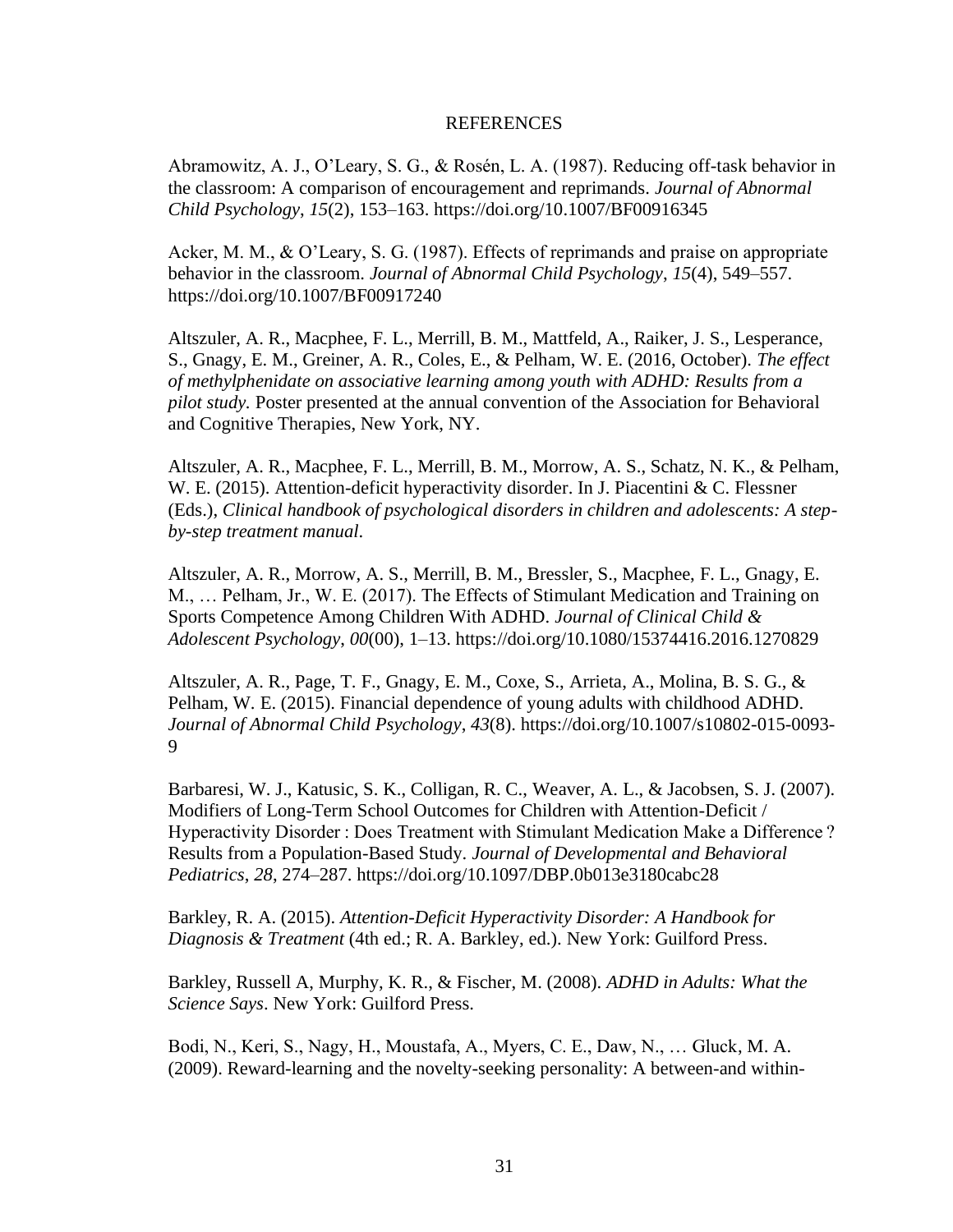subjects study of the effects of dopamine agonists on young parkinsons patients. *Brain*, *132*, 2385–2395. https://doi.org/10.1093/brain/awp094

Bubnik, M. G., Jr, L. W. H., Jr, W. E. P., Waxmonsky, J. G., & Rosch, K. S. (2015). *Reinforcement Enhances Vigilance Among Children With ADHD : Comparisons to Typically Developing Children and to the Effects of Methylphenidate*. 149–161. https://doi.org/10.1007/s10802-014-9891-8

Chronis, A. M., Fabiano, G. A., Gnagy, E. M., Onyango, A. N., Pelham, W. E., Lopez-Williams, A., ... Seymour, K. E. (2004). An evaluation of the summer treatment program for children with attention-deficit/hyperactivity disorder using a treatment withdrawal design. *Behavior Therapy*, *35*, 561–585. https://doi.org/10.1016/S0005-7894(04)80032-7

Chronis, A. M., Pelham, W. E., Gnagy, E. M., Roberts, J. E., & Aronoff, H. R. (2003). The impact of late-afternoon stimulant dosing for children with ADHD on parent and parent-child domains. *Journal of Clinical Child and Adolescent Psychology : The Official Journal for the Society of Clinical Child and Adolescent Psychology, American Psychological Association, Division 53*, *32*(1), 118–126. https://doi.org/10.1207/S15374424JCCP3201\_11

Coles, E. K., Pelham III, W. E., Fabiano, G. A., Gnagy, E. M., Burrows-Maclean, L., Wymbs, B. T., Chacko, A., Walker, K. S., Wymbs, F., Robb, J., Garefino, A., Hoffman, M. T., Massetti, G. M., Page, T. F., Waschbusch, D. A., Waxmonsky, J. G., & Pelham Jr., W. E. (under review at *Journal of Clinical Child and Adolescent Psychology).*  Randomized trial of first-line behavioral intervention to reduce need for medication in children with ADHD.

Cohen, J. Y., Haesler, S., Vong, L., Lowell, B. B., & Uchida, N. (2012). Neuron-typespecific signals for reward and punishment in the ventral tegmental area. *Nature*, *482*(7383), 85–88. https://doi.org/10.1038/nature10754

Danielson, M. L., Bitsko, R. H., Ghandour, R. M., Holbrook, J. R., Kogan, M. D., & Blumberg, S. J. (2018). Prevalence of Parent-Reported ADHD Diagnosis and Associated Treatment Among U.S. Children and Adolescents, 2016. *Journal of Clinical Child and Adolescent Psychology*, *47*(2), 199–212. https://doi.org/10.1080/15374416.2017.1417860

Danielson, M. L., Visser, S. N., Chronis-Tuscano, A., & DuPaul, G. J. (2018). A National Description of Treatment among United States Children and Adolescents with Attention-Deficit/Hyperactivity Disorder. *Journal of Pediatrics*, *192*, 240-246.e1. https://doi.org/10.1016/j.jpeds.2017.08.040

Döpfner, M., Gerber, W. D., Banaschewski, T., Breuer, D., Freisleder, F. J., Gerber-Von Müller, G., … Lehmkuhl, G. (2004). Comparative efficacy of once-a-day extendedrelease methylphenidate, two-times-daily immediate-release methylphenidate, and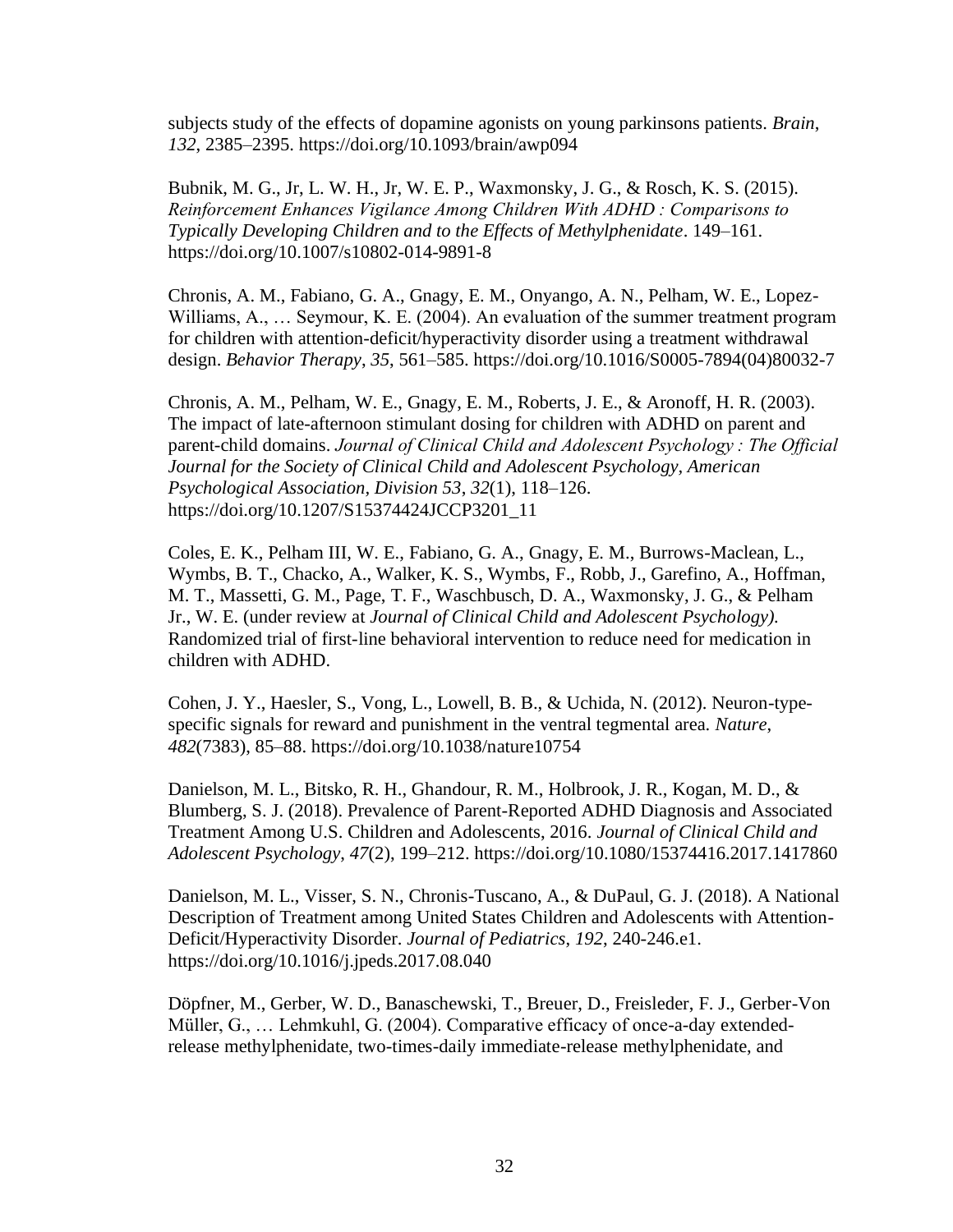placebo in a laboratory school setting. *European Child and Adolescent Psychiatry, Supplement*, *13*(1). https://doi.org/10.1007/s00787-004-1009-3

Doshi, J. A., Hodgkins, P., Kahle, J., Sikirica, V., Cangelosi, M. J., Setyawan, J., … Neumann, P. J. (2012). Economic impact of childhood and adult attentiondeficit/hyperactivity disorder in the United States. *Journal of the American Academy of Child and Adolescent Psychiatry*, *51*(10), 990-1002.e2. https://doi.org/10.1016/j.jaac.2012.07.008

Dougherty, D. D., Bonab, A. A., Spencer, T. J., Rauch, S. L., Madras, B. K., & Fischman, A. J. (1999). Dopamine transporter density in patients with attention deficit hyperactivity disorder. *The Lancet*, *354*(9196), 2132–2133. https://doi.org/10.1016/S0140-6736(99)04030-1

DuPaul, G. J., Eckert, T. L., & Vilardo, B. (2012). The effects of school-based interventions for attention deficit hyperactivity disorder: A meta-analysis 1996-2010. *School Psychology Review*, *41*(4), 387–412. Retrieved from http://search.proquest.com/docview/1319240445?pq-origsite=gscholar

Ernst, M., Zametkin, A. J., Matochik, J. A., Jons, P. H., & Cohen, R. M. (1998). DOPA decarboxylase activity in attention deficit hyperactivity disorder adults. A [fluorine-18]fluorodopa positron emission tomographic study. *The Journal of Neuroscience : The Official Journal of the Society for Neuroscience*, *18*(15), 5901–5907.

Evans, S. W., Owens, J. S., & Bunford, N. (2014). Evidence-based psychosocial treatments for children and adolescents with attention-deficit/hyperactivity disorder. *Journal of Clinical Child & Adolescent Psychology*, *43*, 527–551. https://doi.org/10.1080/15374410701820117

Evans, S. W., Owens, J. S., Wymbs, B. T., & Ray, A. R. (2017). Evidence-Based Psychosocial Treatments for Children and Adolescents With Attention Deficit/Hyperactivity Disorder. *Journal of Clinical Child & Adolescent Psychology*, *4416*(December), 1–42. https://doi.org/10.1080/15374416.2017.1390757

Fabiano, G. A., Pelham, W. E., Coles, E. K., Gnagy, E. M., Chronis-Tuscano, A., & O'Connor, B. C. (2009). A meta-analysis of behavioral treatments for attentiondeficit/hyperactivity disorder. *Clinical Psychology Review*, *29*, 129–140. https://doi.org/10.1016/j.cpr.2008.11.001

Fabiano, G. A., Pelham, W. E., Gnagy, E. M., Burrows-maclean, L., Coles, E. K., Chacko, A., … Robb, J. A. (2007). The single and combined effects of multiple intensities of behavior modification and methylphenidate for children with attention deficit hyperactivity disorder in a classroom setting. *School Psychology Review*, *36*(2), 195–216.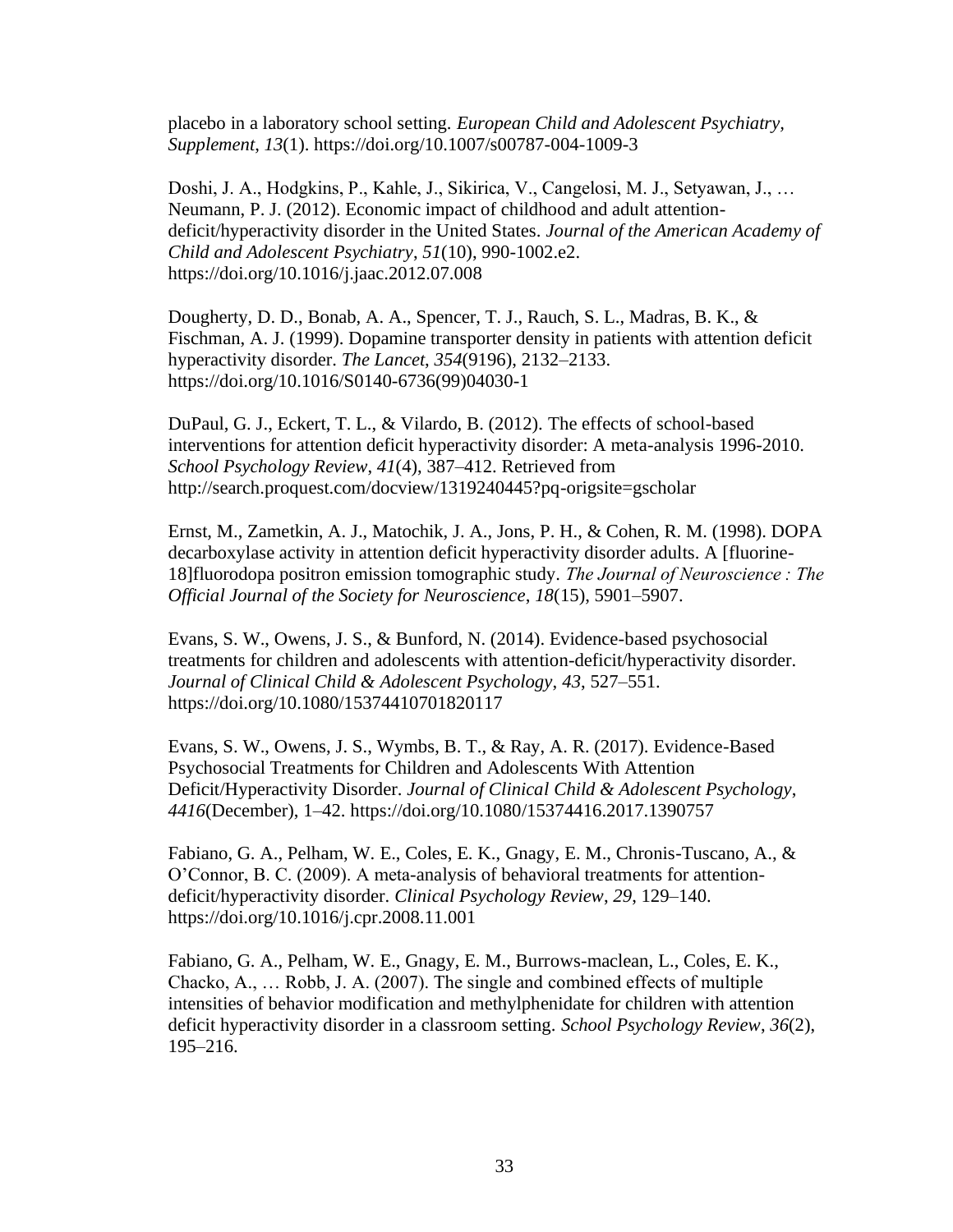Fabiano, G. A., Pelham, W. E., Waschbusch, D. A., Gnagy, E. M., Lahey, B. B., Chronis, A. M., … Burrows-Maclean, L. (2006). A practical measure of impairment: Psychometric properties of the impairment rating scale in samples of children with attention deficit hyperactivity disorder and two school-based samples. *Journal of Clinical Child and Adolescent Psychology*, *35*, 369–385. https://doi.org/10.1207/s15374424jccp3503\_3

Fiorillo, C. D., Newsome, W. T., & Schultz, W. (2008). The temporal precision of reward prediction in dopamine neurons. *Nature Neuroscience*, *11*(8), 966–973.

Frank, M. J., O'Reilly, R. C., & Seeberger, L. C. (2004). By carrot or by stick: cognitive reinforcement learning in parkinsonism. *Science (New York, N.Y.)*, *306*(5703), 1940– 1943. https://doi.org/10.1126/science.1102941

Frank, M. J. (2005). Dynamic dopamine modulation in the basal ganglia: a neurocomputational account of cognitive deficits in medicated and nonmedicated Parkinsonism. *Journal of Cognitive Neuroscience*, *17*(1), 51–72. https://doi.org/10.1162/0898929052880093

Frank, M. J., Santamaria, A., O'Reilly, R. C., & Willcutt, E. (2007). Testing Computational Models of Dopamine and Noradrenaline Dysfunction in Attention Deficit/Hyperactivity Disorder. *Neuropsychopharmacology*, *32*(7), 1583–1599. https://doi.org/10.1038/sj.npp.1301278

Gordon, C. T., & Fabiano, G. A. (2019). The Transition of Youth with ADHD into the Workforce: Review and Future Directions. In *Clinical Child and Family Psychology Review* (Vol. 0). https://doi.org/10.1007/s10567-019-00274-4

Greenhill, L. L. (2002). Stimulant medication treatment of children with attention deficit hyperactivity disorder. In P.S. Jensen & J. R. Cooper (Eds.), *Attention deficit hyperactivity disorder: State of the science-best practices.* (pp. 9-1-9–27). Kingston, NJ: Civic Research Institute.

Groen, Y., Mulder, L. J. M., Wijers, A. A., Minderaa, R. B., & Althaus, M. (2009). *Methylphenidate improves diminished error and feedback sensitivity in ADHD : An Evoked Heart Rate analysis*. *82*, 45–53. https://doi.org/10.1016/j.biopsycho.2009.05.004

Hayes, A. F. (2006). A primer on multilevel modeling. *Human Communication Research*, *32*(4), 385–410. https://doi.org/10.1111/j.1468-2958.2006.00281.x

Hechtman, L., Sibley, M. H., Stehli, A., Owens, E. B., Mitchell, J. T., Arnold, L. E., … Jensen, P. S. (2016). Functional Adult Outcomes 16 Years After Childhood Diagnosis of Attention-Deficit/Hyperactivity Disorder. *J Am Acad Child Adolesc Psychiatry*, *55*(11), 945–952. https://doi.org/10.1007/978-3-319-46720-7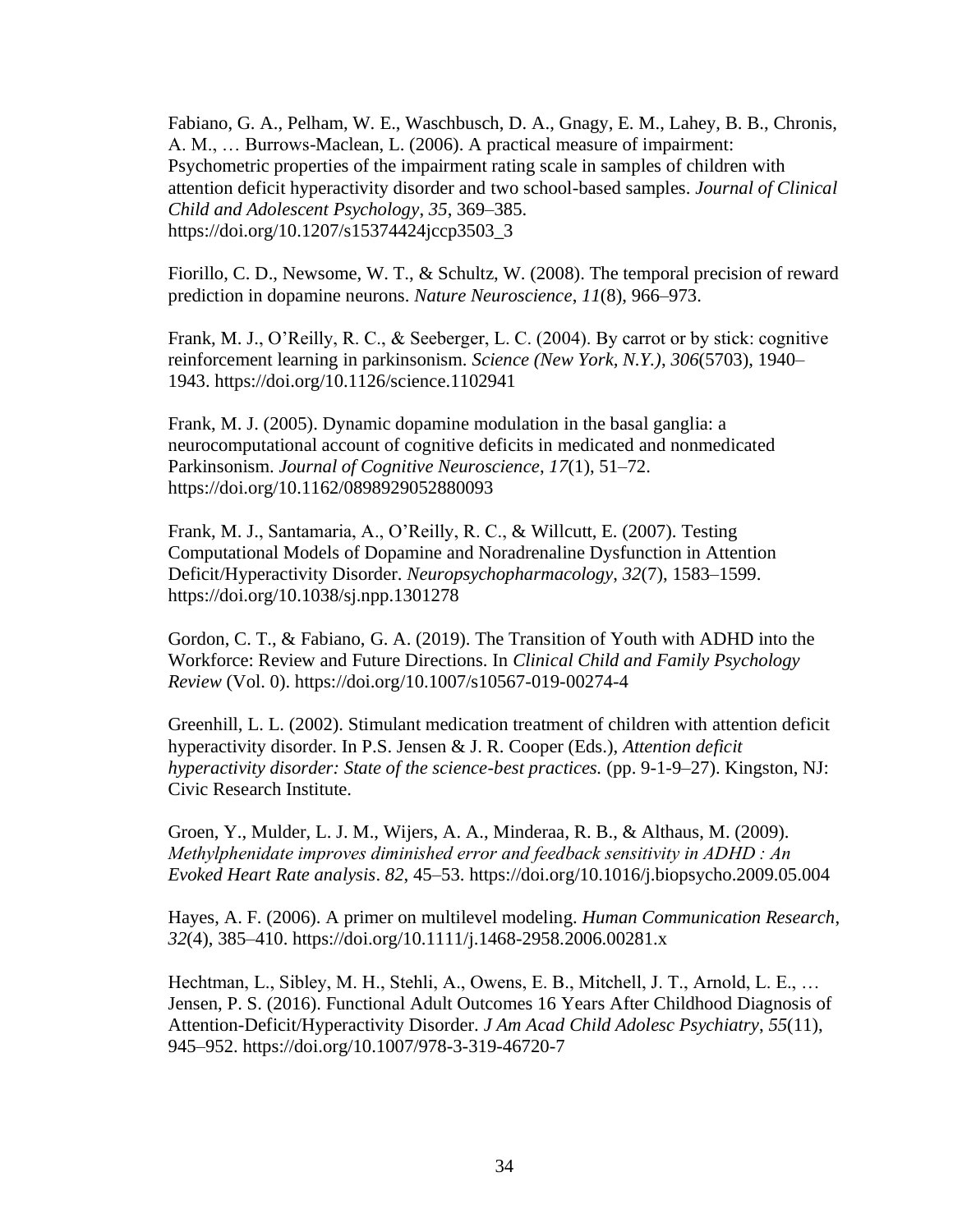Hoza, B., Gerdes, A. C., Mrug, S., Hinshaw, S. P., Bukowski, W. M., Gold, J. A., … Wigal, T. (2005). Peer-assessed outcomes in the multimodal treatment study of children with attention deficit hyperactivity disorder. *Journal of Clinical Child and Adolescent Psychology*, *34*, 74–86. https://doi.org/10.1207/s15374424jccp3401\_7

Iwata, B. A., & Bailey, J. S. (1974). Reward versus cost token systems: an analysis of the effects on students and teacher. *Journal of the Applied Behavior Analysis*, *7*(4), 567–576. https://doi.org/10.1901/jaba.1974.7-567

Jensen, Peter S, Arnold, L. E., Swanson, J. M., Vitiello, B., & Abikoff, H. B. (2007). 3 year follow-up of the NIMH MTA study. *Journal of the American Academy of Child & Adolescent Psychiatry*, *46*, 989–1002. https://doi.org/10.1097/chi.0b013e3180686d48

Johansen, E. B., Sagvolden, T., Aase, H., & Russell, V. A. (2005). The dynamic developmental theory of attention-deficit/hyperactivity disorder (ADHD): Present status and future perspectives. *Behavioral and Brain Sciences*, *28*(3), 451–468. https://doi.org/10.1017/S0140525X05430071

Kaminski, J. W., Valle, L. A., Filene, J. H., & Boyle, C. L. (2008). A meta-analytic review of components associated with parent training program effectiveness. *Journal of Abnormal Child Psychology*, *36*(4), 567–589. https://doi.org/10.1007/s10802-007-9201-9

Kasper, L. J., Alderson, R. M., & Hudec, K. L. (2012). Moderators of working memory deficits in children with attention-deficit/hyperactivity disorder (ADHD): A meta-analytic review. *Clinical Psychology Review*, *32*(7), 605–617. https://doi.org/10.1016/j.cpr.2012.07.001

Kaufman, K. F., & O'Leary, K. D. (1972). Reward, Cost, and Self-Evaluation Procedures for Disruptive Adolescents in a Psychiatric Hospital School. *Journal of Applie*, *5*(3), 293–309.

Kolko, D. J., Lindhiem, O., Hart, J., & Bukstein, O. G. (2014). Evaluation of a booster intervention three years after acute treatment for early-onset disruptive behavior disorders. *Journal of Abnormal Child Psychology*, *42*(3), 383–398. https://doi.org/10.1007/s10802-013-9724-1

Kortekaas-Rijlaarsdam, A. F., Luman, M., Sonuga-Barke, E., & Oosterlaan, J. (2019). Does methylphenidate improve academic performance? A systematic review and metaanalysis. *European Child and Adolescent Psychiatry*, *28*(2), 155–164. https://doi.org/10.1007/s00787-018-1106-3

Krause, K.-H., Dresel, S. H., Krause, J., Kung, H. F., & Tatsch, K. (2000). Increased striatal dopamine transporter in adult patients with attention deficit hyperactivity disorder: effects of methylphenidate as measured by single photon emission computed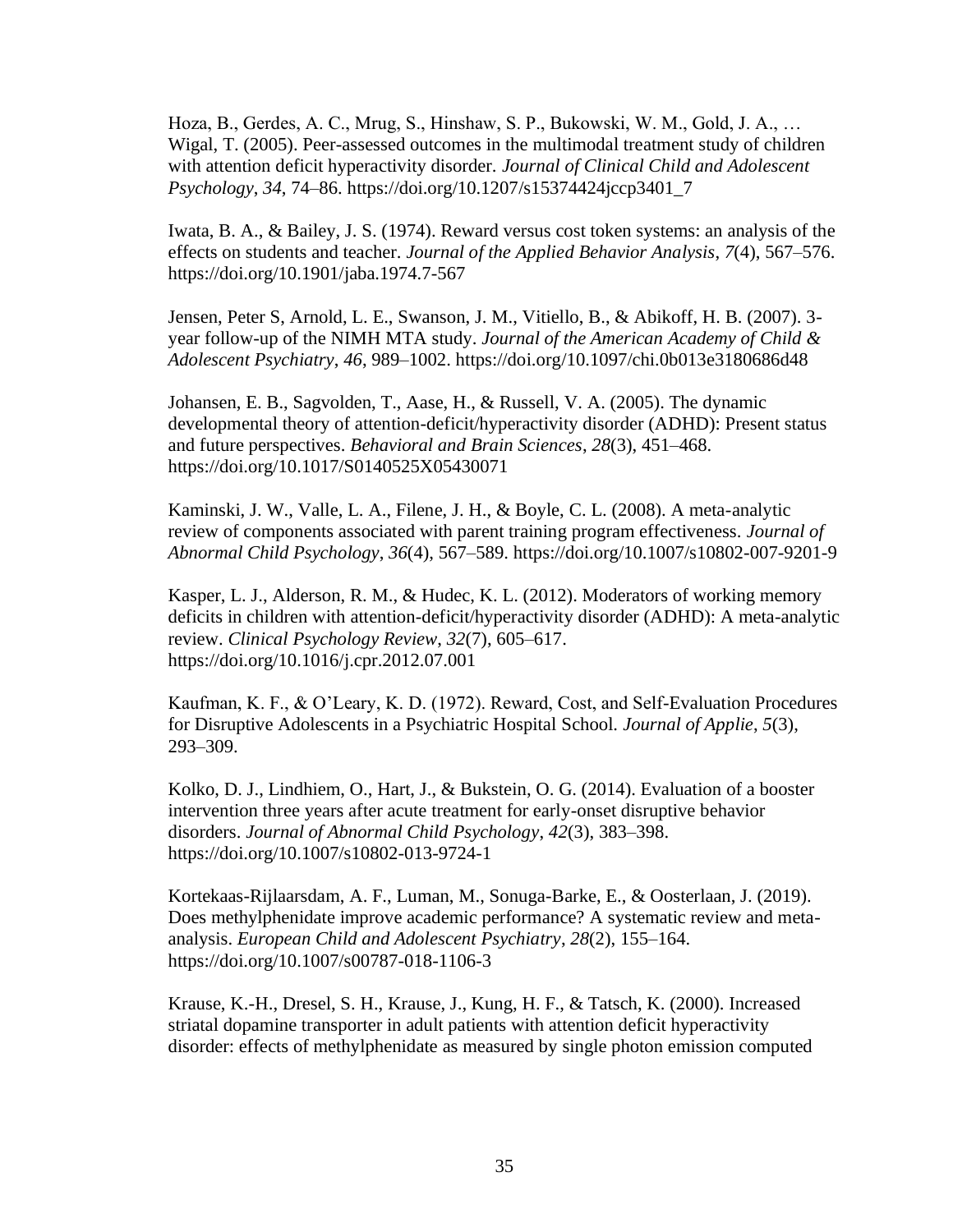tomography. *Neuroscience Letters*, *285*(2), 107–110. https://doi.org/10.1016/S0304- 3940(00)01040-5

Kuriyan, A. B., Pelham, W. E., Molina, B. S. G., Waschbusch, D. A., Gnagy, E. M., Sibley, M. H., … Kent, K. M. (2013). Young adult educational and vocational outcomes of children diagnosed with ADHD. *Journal of Abnormal Child Psychology*, *41*(1), 27–41. https://doi.org/10.1007/s10802-012-9658-z

Macphee, F. L., Altszuler, A. R., Merrill, B. M., & Pelham, W. E. (2017). Improving Daily Life Functioning of Children with ADHD; Medication, Behavioral Intervention, or Their Combination - "Just Say Yes to Drugs?" Redux. *The Clinical Psychologist*, *70*(1), 5–14.

Massetti, G. M., Lahey, B. B., Pelham, W. E., Loney, J., Ehrhardt, A., Lee, S. S., & Kipp, H. (2008). Academic achievement over 8 years among children who met modified criteria for attention-deficit/hyperactivity disorder at 4-6 years of age. *Journal of Abnormal Child Psychology*, *36*(3), 399–410. https://doi.org/10.1007/s10802-007-9186-4

Mattfeld, A. T., Gluck, M. A., & Stark, C. E. (2011). Functional specialization within the striatum along both the dorsal/ventral and anterior/posterior axes during associative learning via reward and punishment. *Learn Mem*, *18*(11), 703–711. https://doi.org/10.1101/lm.022889.111

McCarthy, S., Asherson, P., Coghill, D., Hollis, C., Murray, M., Potts, L., … Wong, I. C. K. (2009). Attention-deficit hyperactivity disorder: Treatment discontinuation in adolescents and young adults. *The British Journal of Psychiatry*, *194*(3), 273–277. https://doi.org/10.1192/bjp.bp.107.045245

McGoey, K. E., & DuPaul, G. J. (2000). Token reinforcement and response cost procedures: Reducing the disruptive behavior of preschool children with attentiondeficit/hyperactivity disorder. *School Psychology Quarterly*, *15*(3), 330–343. https://doi.org/10.1037/h0088790

Merrill, B. M., Molina, B. S. G., Coxe, S., Gnagy, E. M., Altszuler, A. R., Macphee, F. L., … Pelham, W. E. (2019). Functional Outcomes of Young Adults with Childhood ADHD: A Latent Profile Analysis. *Journal of Clinical Child and Adolescent Psychology*, *00*(00), 1–14. https://doi.org/10.1080/15374416.2018.1547968

Milich, R. (1994). The Response of Children with ADHD to Failure: If at First You Don't Succeed, Do You Try, Try Again? *School Psychology Review*, *23*(1), 11–28.

Milich, R., Carlson, C. L., Pelham, W. E., & Licht, B. G. (1991). Effects of methylphenidate on the persistence of ADHD boys following failure experiences. *Journal of Abnormal Child Psychology*, *19*, 519–536.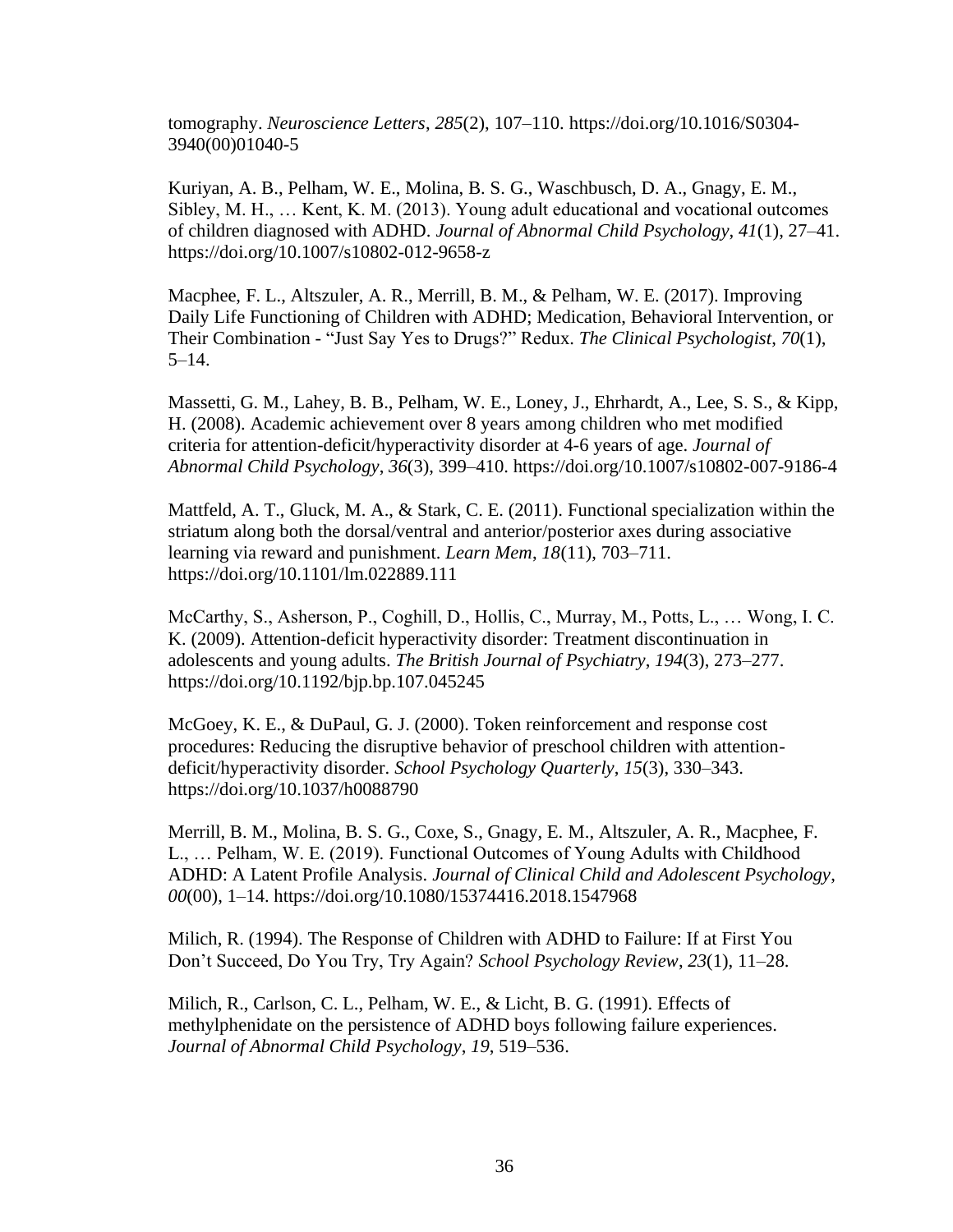Milich, R., & Okazaki, M. (1991). An examination of learned helplessness among attention-deficit hyperactivity disordered boys. *Journal of Abnormal Child Psychology*, *19*(5), 607–623. https://doi.org/10.1007/BF00925823

Molina, B. S. G., Hinshaw, S. P., Swanson, J. M., Arnold, L. E., Vitiello, B., Jensen, P. S., … Houck, P. R. (2009). The MTA at 8 years: prospective follow-up of children treated for combined-type ADHD in a multisite study. *Journal of the American Academy of Child and Adolescent Psychiatry*, *48*(5), 484–500. https://doi.org/10.1097/CHI.0b013e31819c23d0

Molina, B. S. G., & Pelham, W. E. (2014). Attention-deficit/hyperactivity disorder and risk of substance use disorder: developmental considerations, potential pathways, and opportunities for research. *Annual Review of Clinical Psychology*, *10*, 607–639. https://doi.org/10.1146/annurev-clinpsy-032813-153722

Molina, B. S. G., Pelham, W. E., Cheong, J., Marshal, M. P., Gnagy, E. M., & Curran, P. J. (2012). Childhood attention-deficit/hyperactivity disorder (ADHD) and growth in adolescent alcohol use: the roles of functional impairments, ADHD symptom persistence, and parental knowledge. *Journal of Abnormal Psychology*, *121*(4), 922–935. https://doi.org/10.1037/a0028260

MTA Cooperative Group. (1999). A 14-Month Randomized Clinical Trial of Treatment Strategies for Attention-Deficit/ Hyperactivity Disorder. *Archives of General Psychiatry*, *56*, 1073–1086.

MTA Cooperative Group. (2004). National Institute of Mental Health Multimodal Treatment Study of ADHD follow-up: 24-month outcomes of treatment strategies for attention-deficit/hyperactivity disorder. *Pediatrics*, *113*(4), 754–761. Retrieved from http://www.ncbi.nlm.nih.gov/pubmed/15060224

Musser, E. D., Karalunas, S. L., Dieckmann, N., Peris, T. S., & Nigg, J. T. (2017). Attention-Deficit/Hyperactivity DIsorder Developmental Trajectories related to Parental Expressed Emotion. *Journal of Abnormal Psychology*, *125*(2), 182–195. https://doi.org/10.1183/09031936.00063810.

Page, T. F., Pelham III, W. E., Fabiano, G. A., Greiner, A. R., Gnagy, E. M., Hart, K. C., … Pelham Jr., W. E. (2016). Comparative cost analysis of sequential, adaptive, behavioral, pharmacological, and combined treatments for childhood ADHD. *Journal of Clinical Child & Adolescent Psychology*, *0*(0), 1–12. https://doi.org/10.1080/15374416.2015.1055859

Patterson, G. R. (2002). The Early Development of Coercive Family Process. In J. B. Reid, G. R. Patterson, & J. Snyder (Eds.), *Antisocial Behavior in Children and Adolescents: A Developmental Analysis and Model for Intervention* (pp. 25–44). Washington, D.C.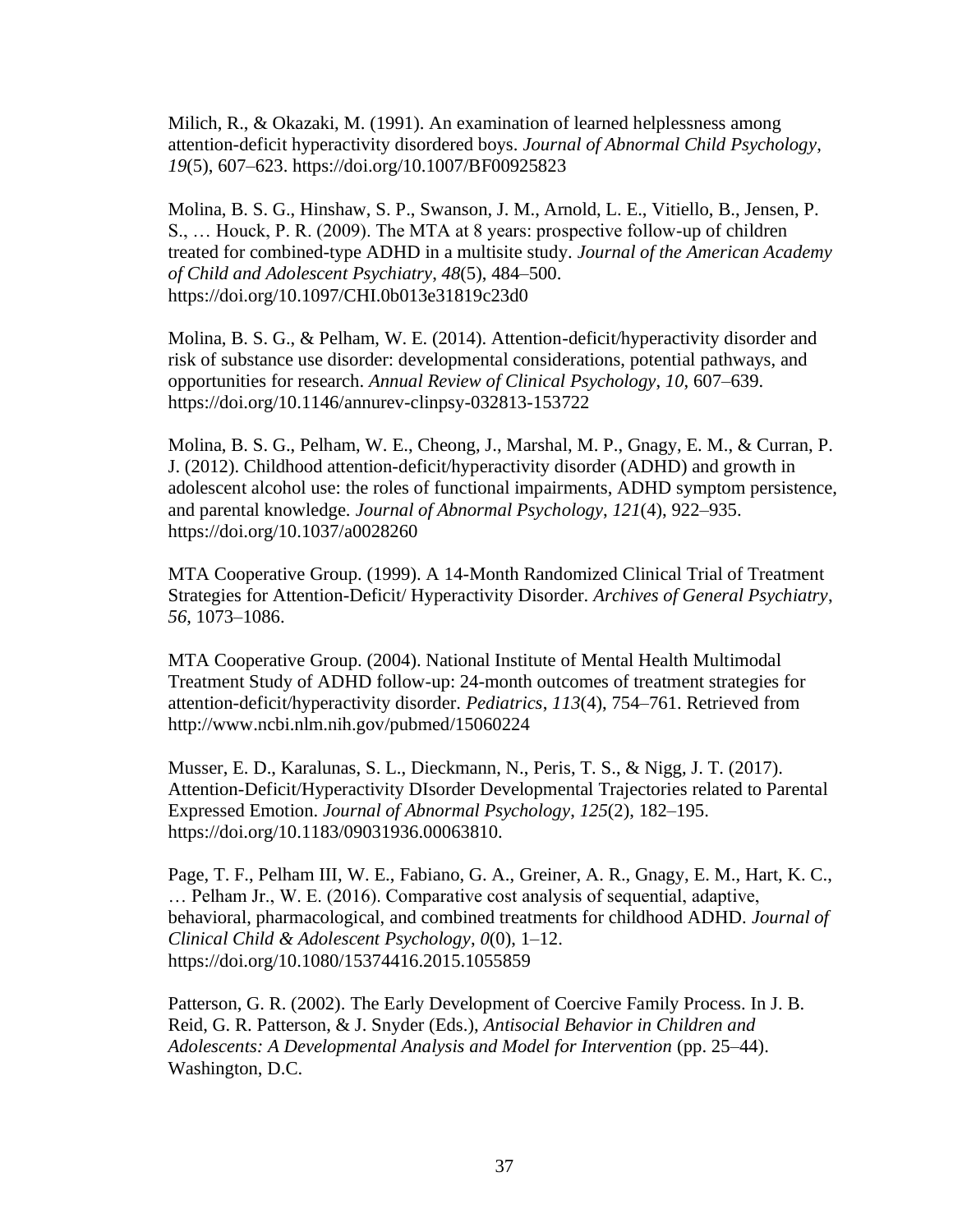Pelham Jr., W. E. (2008). Against the grain: A proposal for a psychosocial-first approach to treating ADHD – the Buffalo treatment algorithm. In K. McBurnett & L. Pfiffner (Eds.), *Attention Deficit/Hyperactivity Disorder: Concepts, Controversies, New Directions* (pp. 301–316). New York: Informa Healthcare.

Pelham, W. E. (1993). Pharmacotherapy for children with attention-deficit hyperactivity disorder. *School Psychology Review*, *22*, 199–227.

Pelham, W. E., Gnagy, E. M., Greenslade, K. E., & Milich, R. (1992). Teacher ratings of DSM-III-R symptoms for the disruptive behavior disorders. *Journal of the American Academy of Child & Adolescent Psychiatry*, *31*, 210–218.

Pelham Jr., W. E., Gnagy, E. M., Greiner, A. R., Waschbusch, D. A., Fabiano, G. A., & Burrows-Maclean, L. (2010). Summer treatment programs for attentiondeficit/hyperactivity disorder. In J. R. Weisz & A. E. Kazdin (Eds.), *Evidence-Based Psychotherapies for Children and Adolescents* (2nd ed., pp. 277–292). New York: Guilford Press.

Pelham, W. E., Gnagy, E. M., Chronis, A. M., Burrows-MacLean, L., Fabiano, G. A., Onyango, A. N., … Steiner, R. L. (1999). A comparison of morning-only and morning/late afternoon Adderall to morning-only, twice-daily, and three times-daily methylphenidate in children with attention-deficit/hyperactivity disorder. *Pediatrics*, *104*, 1300–1311. Retrieved from http://www.ncbi.nlm.nih.gov/pubmed/10585981

Pelham, W. E., & Bender, M. E. (1982). Peer relationships in hyperactive children: Description and treatment. In K. Gadow & I. Bialer (Eds.), *Advances in Learning and Behavioral Disabilities* (pp. 365–436). Greenwich: JAI Press.

Pelham Jr., W. E., Fabiano, G. A., Waxmonsky, J. G., Greiner, A. R., Gnagy, E. M., Pelham III, W. E., … Murphy, S. A. (2016). Treatment sequencing for childhood ADHD: A multiple-randomization study of adaptive medication and behavioral interventions. *Journal of Clinical Child & Adolescent Psychology*, *0*, 1–20. https://doi.org/10.1080/15374416.2015.1105138

Pelham, W. E., Hoza, B., Kipp, H. L., Gnagy, E. M., & Trane, S. T. (1997). Effects of methylphenidate and expectancy on ADHD children's performance, self-evaluations, persistence, and attributions on a cognitive task. *Experimental and Clinical Psychopharmacology*, *5*, 3–13. https://doi.org/10.1037/1064-1297.5.1.3

Pelham, W. E, Burrows-Maclean, L., Gnagy, E. M., Fabiano, G. A., Coles, E. K., Wymbs, B. T., ... Waschbusch, D. A. (2014). A dose-ranging study of behavioral and pharmacological treatment in social settings for children with ADHD. *Journal of Abnormal Child Psychology*, *42*, 1019–1031. https://doi.org/10.1007/s10802-013-9843-8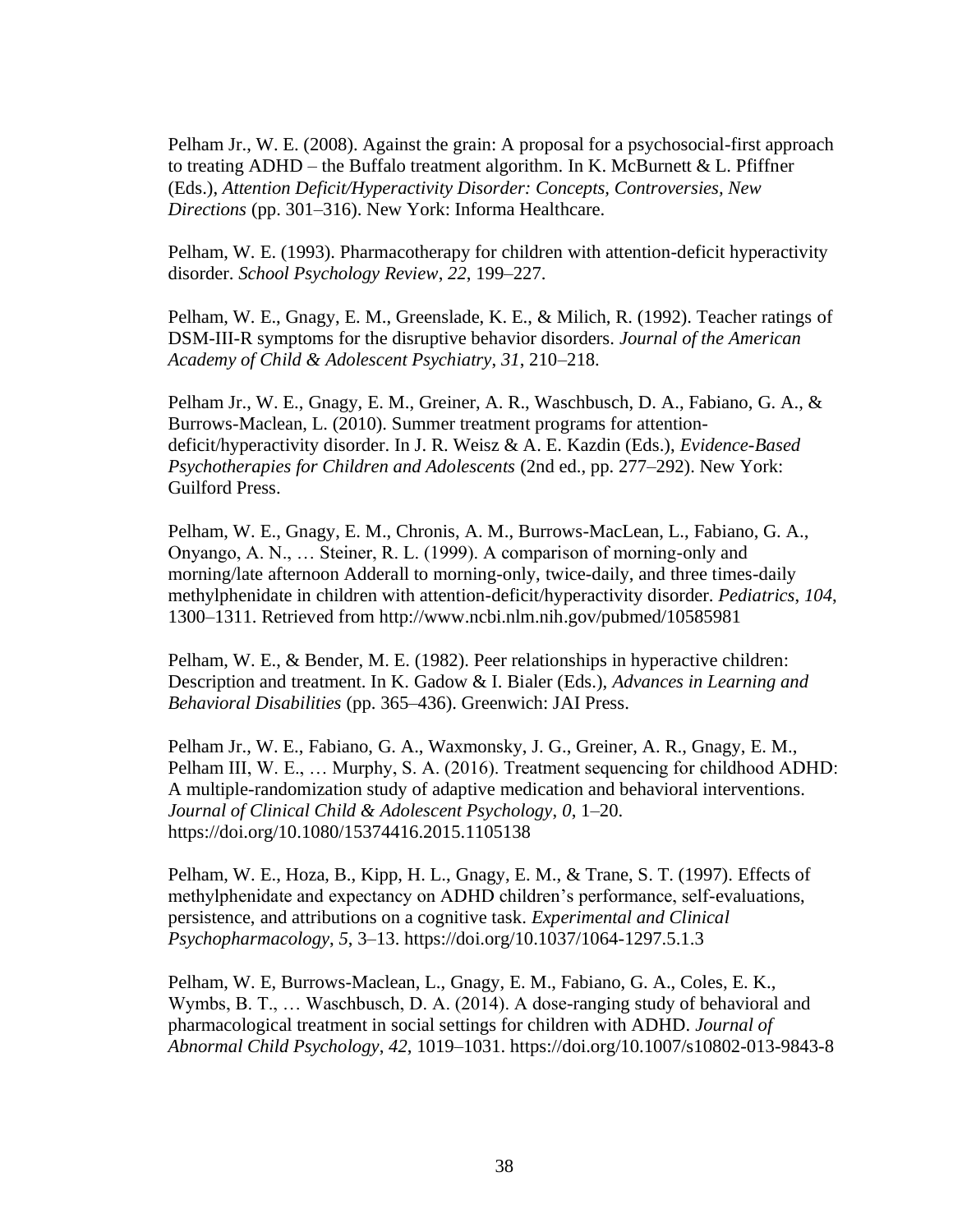Pelham, W. E., & Fabiano, G. A. (2008). Evidence-based psychosocial treatments for attention-deficit/hyperactivity disorder. *Journal of Clinical Child and Adolescent Psychology*, *37*, 184–214. https://doi.org/10.1080/15374410701818681

Pelham, W. E., Fabiano, G. A., & Massetti, G. M. (2005). Evidence-based assessment of attention deficit hyperactivity disorder in children and adolescents. *Journal of Clinical Child and Adolescent Psychology*, *34*, 449–476. https://doi.org/10.1207/s15374424jccp3403\_5

Pelham, W. E., Gnagy, E. M., Burrows-Maclean, L., Williams, A., Fabiano, G. A., Morrisey, S. M., … Morse, G. D. (2001). Once-a-day Concerta methylphenidate versus three-times-daily methylphenidate in laboratory and natural settings. *Pediatrics*, *107*(6), E105. Retrieved from http://www.ncbi.nlm.nih.gov/pubmed/11389303

Pelham, W. E., Manos, M. J., Ezzell, C. E., Tresco, K. E., Gnagy, E. M., Hoffman, M. T., … Morse, G. (2005). A dose-ranging study of a methylphenidate transdermal system in children with ADHD. *Journal of the American Academy of Child and Adolescent Psychiatry*, *44*, 522–529. https://doi.org/10.1097/01.chi.0000157548.48960.95

Pfiffner, L. J., & O'Leary, S. G. (1987). The efficacy of all-positive management as a function of the prior use of negative consequences. *Journal of Applied Behavior Analysis*, *20*(3), 265–271.

Pliszka, S. (2007). Practice parameter for the assessment and treatment of children and adolescents with attention-deficit/hyperactivity disorder. *Journal of the American Academy of Child and Adolescent Psychiatry*, *46*(7), 894–921. https://doi.org/10.1097/chi.0b013e318054e724

Prasad, V., Brogan, E., Mulvaney, C., Grainge, M., Stanton, W., & Sayal, K. (2013). How effective are drug treatments for children with ADHD at improving on-task behaviour and academic achievement in the school classroom? A systematic review and meta-analysis. *European Child & Adolescent Psychiatry*, *22*(4), 203–216. https://doi.org/10.1007/s00787-012-0346-x

Preacher, K. J., Curran, P. J., & Bauer, D. J. (2006). Computational Tools for Probing Interactions in Multiple Linear Regression, Multilevel Modeling, and Latent Curve Analysis. *Journal of Educational and Behavioral Statistics*, *31*(4), 437–448. https://doi.org/10.3102/10769986031004437

Research Units on Pediatric Psychopharmacology (RUPP) Autism Network. (2005). Randomized, controlled, crossover trial of methylphenidate in pervasive developmental disorders with hyperactivity. *Archives of General Psychiatry Gen Psychiatry*, *62*, 1266– 1274. https://doi.org/10.1001/archpsyc.62.11.1266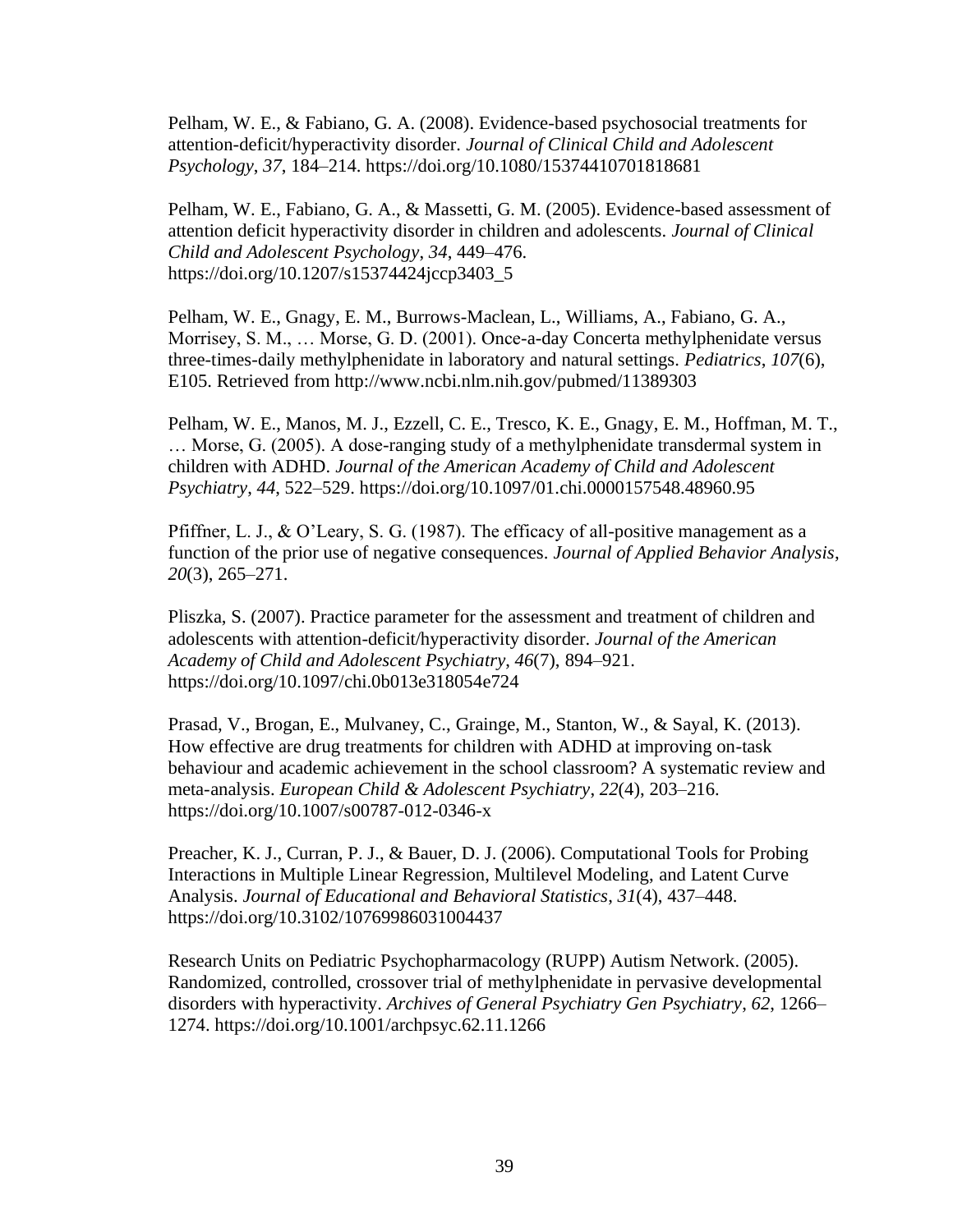Rosch, K. S., Fosco, W. D., Pelham, W. E., Waxmonsky, J. G., Bubnik, M. G., & Hawk, L. W. (2015). Reinforcement and Stimulant Medication Ameliorate Deficient Response Inhibition in Children with Attention-Deficit/Hyperactivity Disorder. *Journal of Abnormal Child Psychology*. https://doi.org/10.1007/s10802-015-0031-x

Rosen, L. A., O'Leary, S. G., Joyce, S. A., Conway, G., & Pfiffner, L. J. (1984). The importance of prudent negative consequences for maintaining the appropriate behavior of hyperactive students. *Journal of Abnormal Child Psychology*, *12*(4), 581–604. https://doi.org/10.1007/BF00916852

Schatz, N. K., Fabiano, G. A., Cunningham, C. E., dosReis, S., Waschbusch, D. A., Jerome, S., … Morris, K. L. (2015). Systematic Review of Patients' and Parents' Preferences for ADHD Treatment Options and Processes of Care. *Patient*, *8*(6), 483–497. https://doi.org/10.1007/s40271-015-0112-5

Schiffer, W. K., Volkow, N. D., Fowler, J. S., Alexoff, D. L., Logan, J., & Dewey, S. L. (2006). Therapeutic doses of amphetamine or methylphenidate differentially increase synaptic and extracellular dopamine. *Synapse*, *59*(4), 243–251. https://doi.org/10.1002/syn.20235

Schultz, W. (1998). Predictive reward signal of dopamine neurons. *Journal of Neurophysiology*, *80*(1), 1–27. https://doi.org/10.1007/s00429-010-0262-0

Shaffer, D. (2000). NIMH diagnostic interview schedule for children version IV (NIMH-DISC-IV): Description, differences from previous versions, and reliability of some diagnoses. *Journal of the American Academy of Child and Adolescent Psychiatry*, *39*, 28–38.

Sibley, M. H., Pelham, W. E., Molina, B. S. G., Gnagy, E. M., Waschbusch, D. A., Biswas, A., … Karch, K. M. (2011). The delinquency outcomes of boys with ADHD with and without comorbidity. *Journal of Abnormal Child Psychology*, *39*(1), 21–32. https://doi.org/10.1007/s10802-010-9443-9

Strand, M. T., Hawk, L. W., Bubnik, M., Shiels, K., Pelham, W. E., & Waxmonsky, J. G. (2012). Improving working memory in children with attention-deficit/hyperactivity disorder: The separate and combined effects of incentives and stimulant medication. *Journal of Abnormal Child Psychology*, *40*(7), 1193–1207. https://doi.org/10.1007/s10802-012-9627-6

Sullivan, M. A., & O'Leary, S. G. (1990). Maintenance following reward and cost token programs. *Behavior Therapy*, *21*(1), 139–149. https://doi.org/10.1016/S0005- 7894(05)80195-9

Swanson, J. M., Wigal, S. B., Wigal, T., Sonuga-Barke, E., Greenhill, L., Biederman, J., … Group, C. S. (2004). Development of a New Once-a-Day Formulation of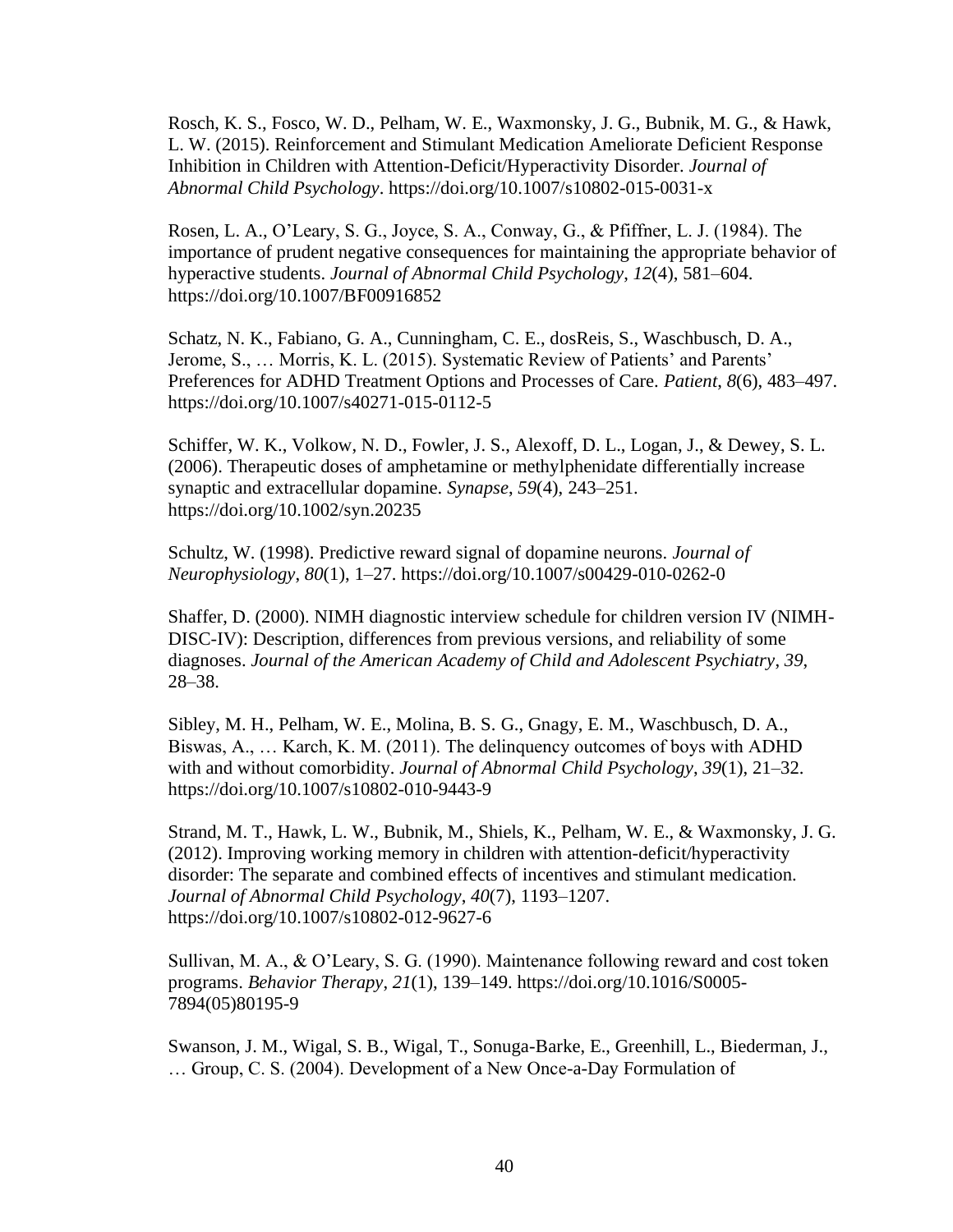Methylphenidate for the Treatment of Attention-deficit/Hyperactivity Disorder. *Pediatrics*, *113*(3), 206–216.

Tamm, L., Denton, C. A., Epstein, J. N., Schatschneider, C., Taylor, H., Arnold, L. E., … Vaughn, A. (2017). Comparing treatments for children with ADHD and word reading difficulties: A randomized clinical trial. *Journal of Consulting and Clinical Psychology*, *85*(5), 434–446. https://doi.org/10.1037/ccp0000170

Ungless, M. A., Magill, P. J., & Bolam, P. (2004). Uniform inhibition of dopamine neurons in the ventral tegmental area by aversive stimuli. *Science*, *303*, 2040–2042.

Volkow, N. D., Wang, G. J., Tomasi, D., Kollins, S. H., Wigal, T. L., Newcorn, J. H., … Swanson, J. M. (2012). Methylphenidate-elicited dopamine increases in ventral striatum are associated with long-term symptom improvement in adults with attention deficit hyperactivity disorder. *Journal of Neuroscience*, *32*(3), 841–849. https://doi.org/10.1523/JNEUROSCI.4461-11.2012

Volkow, N. D., Wang, G., Fowler, J. S., Logan, J., Gerasimov, M., Maynard, L., … Franceschi, D. (2001). Therapeutic doses of oral methylphenidate significantly increase extracellular dopamine in the human brain. *The Journal of Neuroscience : The Official Journal of the Society for Neuroscience*, *21*(2), RC121. https://doi.org/20014896 [pii]

Volkow, N. D, Wang, G. J., & Baler, R. D. (2011). Reward, dopamine and the control of food intake: implications for obesity. *Trends in Cognitive Sciences*, *15*(1), 37–46. https://doi.org/10.1016/j.tics.2010.11.001

Volkow, N. D, Wang, G.-J., Newcorn, J., Telang, F., Solanto, M. V, Fowler, J. S., … Swanson, J. M. (2007). Depressed dopamine activity in caudate and preliminary evidence of limbic involvement in adults with attention-deficit/hyperactivity disorder. *Archives of General Psychiatry*, *64*(8), 932–940. https://doi.org/10.1001/archpsyc.64.8.932

Waschbusch, D. A., Cunningham, C. E., Pelham, W. E., Rimas, H. L., Greiner, A. R., Gnagy, E. M., … Hoffman, M. T. (2011). A discrete choice conjoint experiment to evaluate parent preferences for treatment of young, medication naive children with ADHD. *Journal of Clinical Child and Adolescent Psychology*, *40*(4), 546–561. https://doi.org/10.1080/15374416.2011.581617

Waxmonsky, J. G., Waschbusch, D. A., Belin, P., Li, T., Babocsai, L., Humphery, H., … Pelham, W. E. (2016). A Randomized Clinical Trial of an Integrative Group Therapy for Children with Severe Mood Dysregulation. *Journal of the American Academy of Child and Adolescent Psychiatry*, *55*(3), 196–207. https://doi.org/10.1016/j.jaac.2015.12.011

Wells, K. C., Chi, T. C., Hinshaw, S. P., Epstein, J. N., Pfiffner, L., Nebel-Schwalm, M., … Wigal, T. (2006). Treatment-related changes in objectively measured parenting behaviors in the multimodal treatment study of children with attention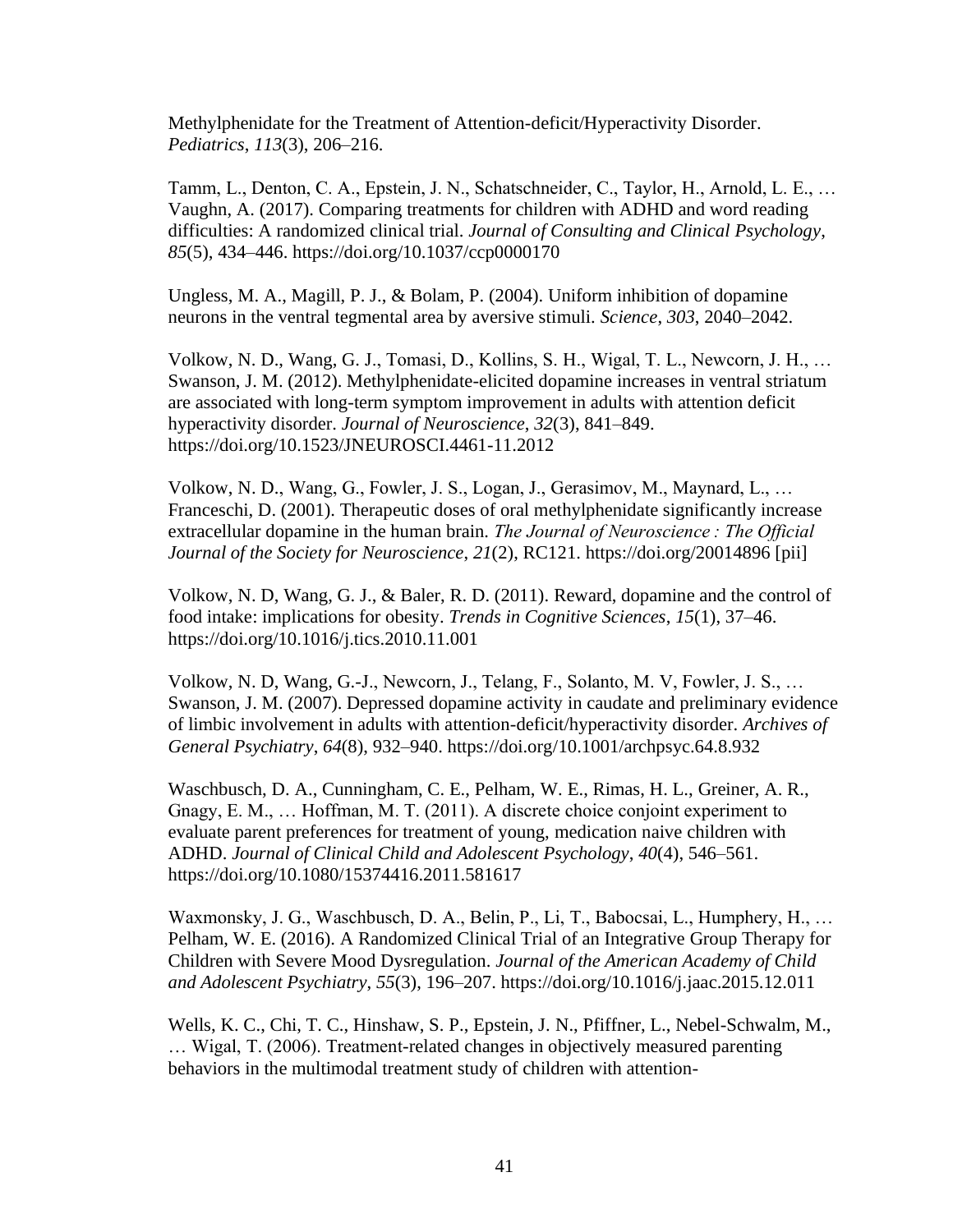deficit/hyperactivity disorder. *Journal of Consulting and Clinical Psychology*, *74*(4), 649–657. https://doi.org/10.1037/0022-006X.74.4.649

Whalen, C. K., & Henker, B. (1991). Social Impact of Stimulant Treatment for Hyperactive Children. *Journal of Learning Disabilities*, *24*(4), 231–241.

Wolraich, M., Brown, L., Brown, R. T., DuPaul, G., Earls, M., Feldman, H. M., … Visser, S. (2011). ADHD: clinical practice guideline for the diagnosis, evaluation, and treatment of attention-deficit/hyperactivity disorder in children and adolescents. *Pediatrics*, *128*(5), 1007–1022. https://doi.org/10.1542/peds.2011-2654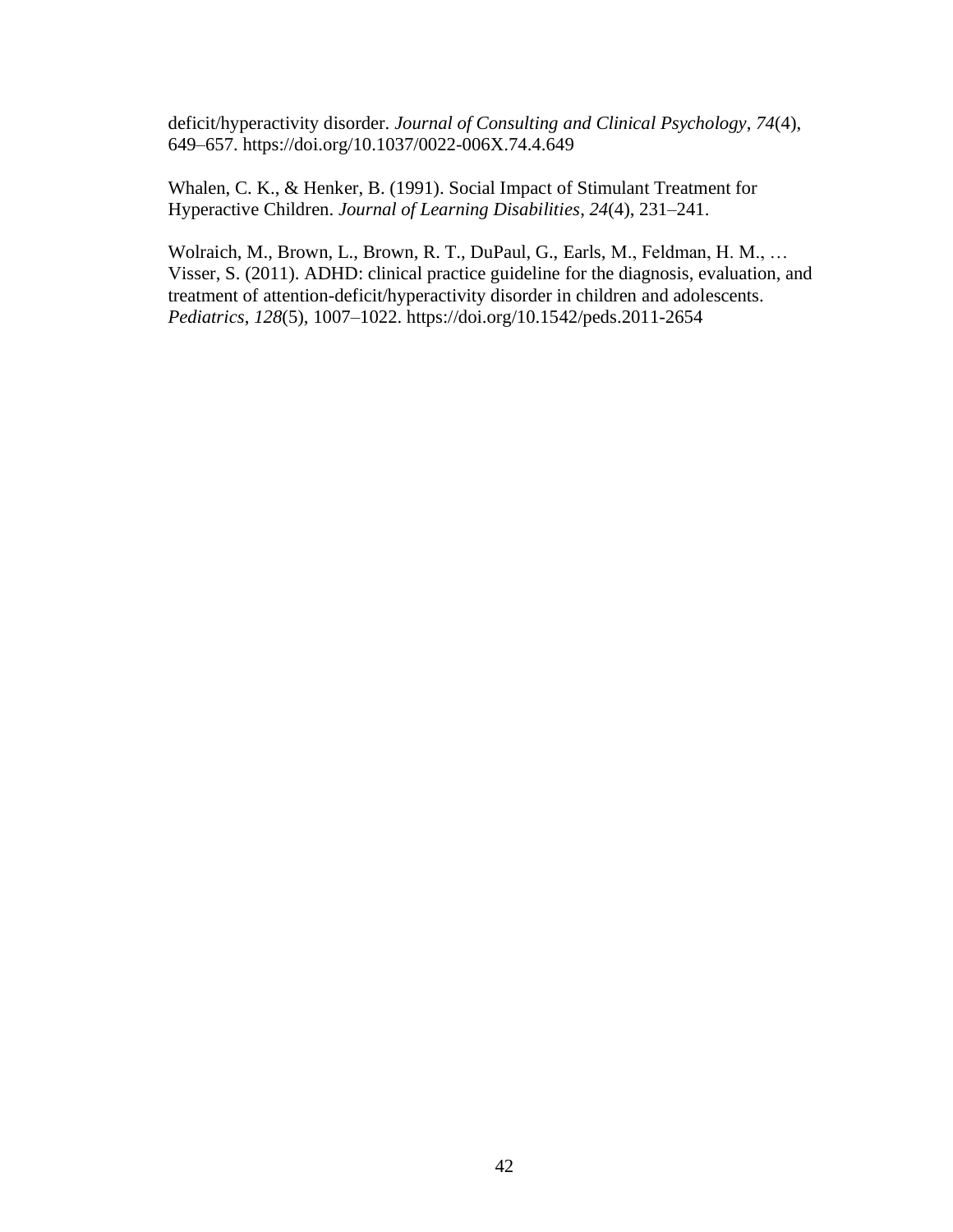| Table 1                                                                    |               |
|----------------------------------------------------------------------------|---------------|
| Sample Characteristics                                                     |               |
| Age $M(SD)$                                                                | 8.72 (1.70)   |
| Gender (% Male)                                                            | 77.8          |
| Ethnicity $(\%)$                                                           |               |
| Hispanic                                                                   | 81.5          |
| Non-Hispanic                                                               | 14.8          |
| Did not respond                                                            | 3.7           |
| Race $(\% )$                                                               |               |
| White                                                                      | 77.8          |
| African American                                                           | 14.8          |
| Multi-racial                                                               | 7.4           |
| Highest Parental Education (%)                                             |               |
| Less than high school                                                      | 3.7           |
| High school or GED                                                         | 14.8          |
| Partial college                                                            | 7.4           |
| Associate's degree                                                         | 14.8          |
| Bachelor's degree                                                          | 33.3          |
| Graduate training or degree                                                | 25.9          |
| Estimated Full-Scale IQ <i>M</i> (SD)                                      | 96.81 (13.02) |
| <b>ODD</b> Diagnosis (%)                                                   | 88.9          |
| CD Symptoms $M(SD)$                                                        | 0.85(0.91)    |
| דר<br>$\mathbf{A} \mathbf{I}$ = $\mathbf{A}$ = $\mathbf{I}$ = $\mathbf{A}$ |               |

*Note.*  $n = 27$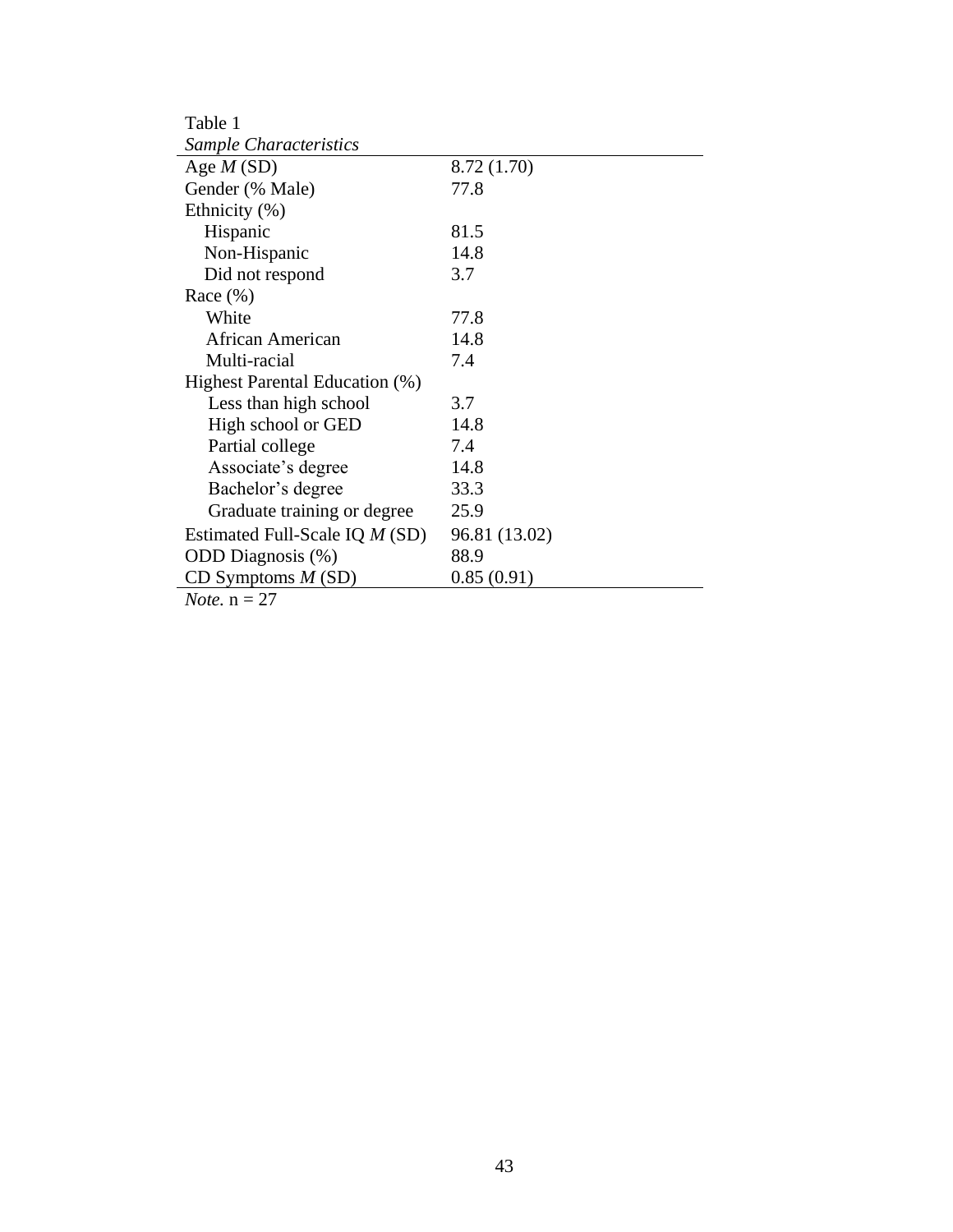| Sample Participant Testing Schedule |                         |                             |
|-------------------------------------|-------------------------|-----------------------------|
| Day                                 | Medication              | <b>Punishment Condition</b> |
|                                     | Placebo                 | Enhanced                    |
| 2                                   | $0.3 \text{ mg/kg MPH}$ | Regular                     |
| 3                                   | $0.15$ mg/kg MPH        | Enhanced                    |
| 4                                   | Placebo                 | Regular                     |
| 5                                   | $0.6$ mg/kg MPH         | Enhanced                    |
| 6                                   | $0.15$ mg/kg MPH        | Regular                     |
|                                     | $0.6$ mg/kg MPH         | Regular                     |
| 8                                   | $0.3 \text{ mg/kg MPH}$ | Enhanced                    |

Table 2 *Sample Participant Testing Schedule*

*Note.* MPH = Methylphenidate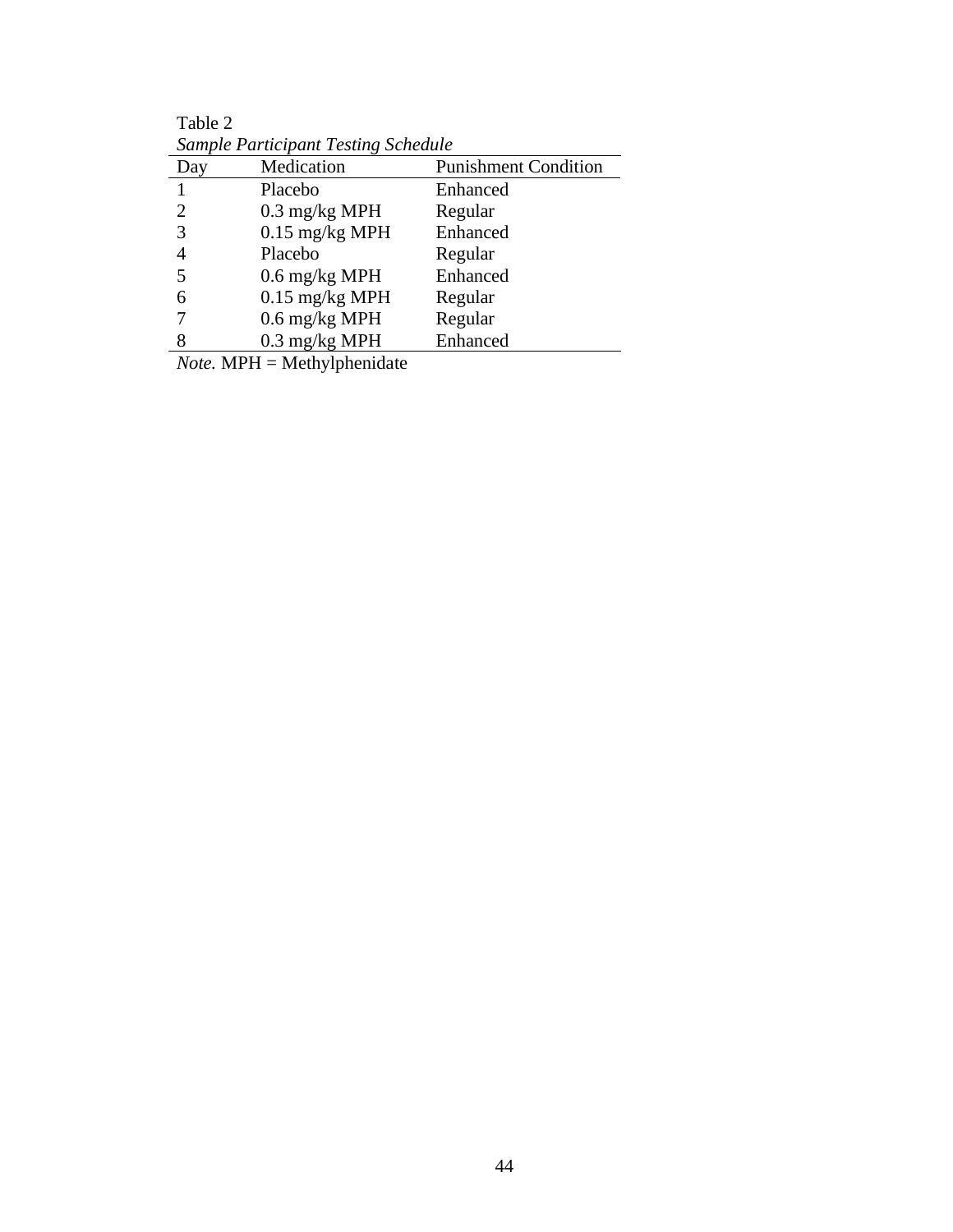|                     | Task Structure by Trial Type and Punishment Condition |                        |                              |
|---------------------|-------------------------------------------------------|------------------------|------------------------------|
| <b>RP</b> Condition | Probability "A" $(\%)$                                | Probability "B" $(\%)$ | Trial Type                   |
| Image 1             | 80                                                    | 20                     | Reward                       |
| Image 2             | 20                                                    | 80                     | Reward                       |
| Image 3             | 80                                                    | 20                     | Punishment (Regular)         |
| Image 4             | 20                                                    | 80                     | Punishment (Regular)         |
| <b>EP</b> Condition | Probability "A" $(\%)$                                | Probability "B" $(\%)$ | Trial Type                   |
| Image 1             | 80                                                    | 20                     | Reward                       |
| Image 2             | 20                                                    | 80                     | Reward                       |
| Image 3             | 80                                                    | 20                     | <b>Punishment</b> (Enhanced) |
| Image 4             | 20                                                    | 80                     | <b>Punishment</b> (Enhanced) |

*Task Structure by Trial Type and Punishment Condition*

Table 3

*Note. RP* = Regular Punishment*, EP* = Enhanced Punishment.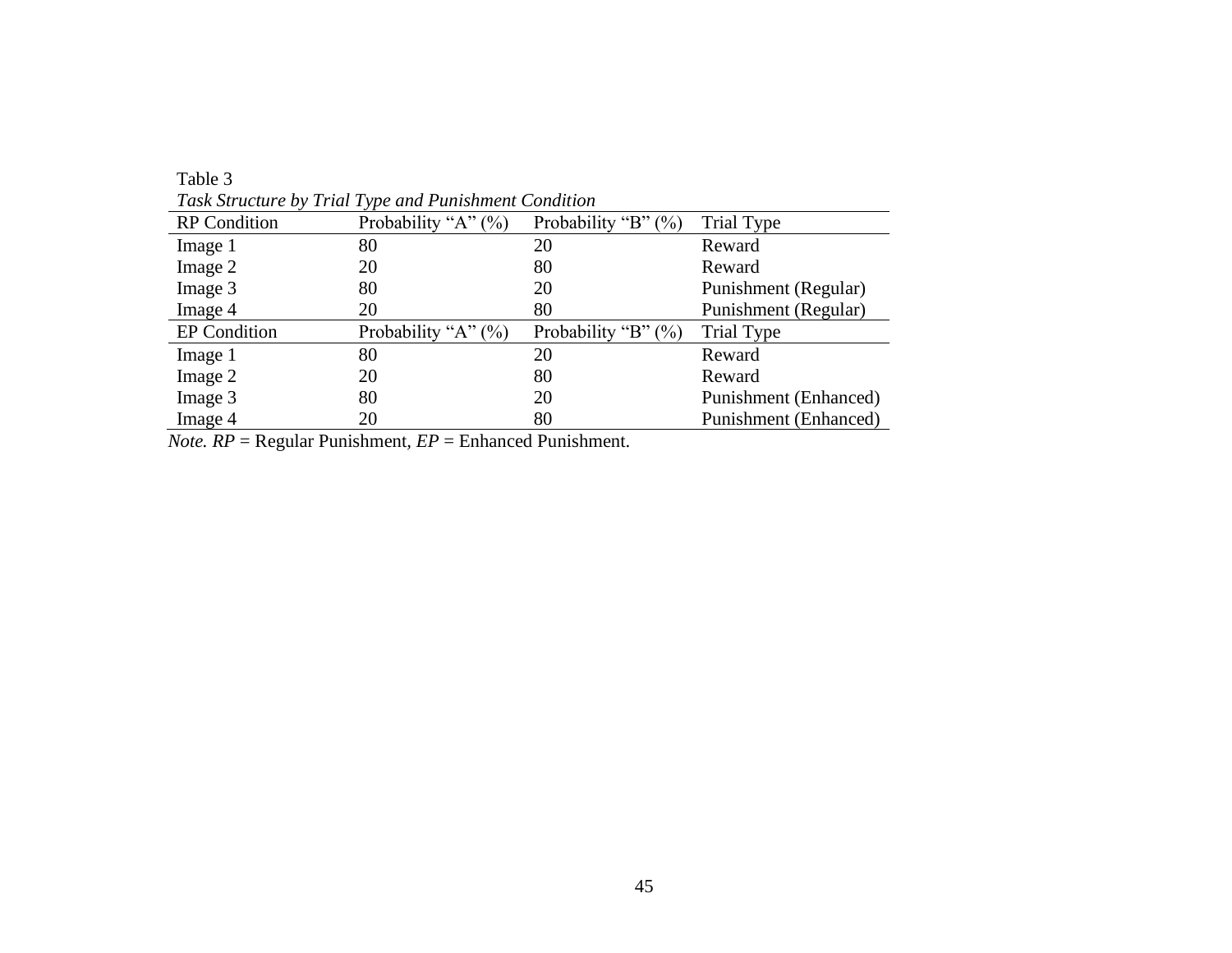Table 4 *Raw Means and Standard Deviations for Dependent Measures*

| Outcome                      | Punishment<br>Condition | Placebo<br>M(SD) | $0.15$ mg/kg MPH<br>M(SD) | $0.3 \text{ mg/kg MPH}$<br>M(SD) | $0.6 \text{ mg/kg MPH}$<br>M(SD) |
|------------------------------|-------------------------|------------------|---------------------------|----------------------------------|----------------------------------|
| Reward trial performance     | RP                      | 0.59(0.23)       | 0.62(0.21)                | 0.63(0.21)                       | 0.64(0.22)                       |
|                              | EP                      | 0.55(0.22)       | 0.58(0.20)                | 0.64(0.22)                       | 0.63(0.18)                       |
| Punishment trial performance | RP                      | 0.56(0.15)       | 0.58(0.12)                | 0.57(0.19)                       | 0.57(0.18)                       |
|                              | EP                      | 0.57(0.17)       | 0.57(0.15)                | 0.56(0.14)                       | 0.56(0.16)                       |

*Note. RP* = Regular Punishment, *EP* = Enhanced Punishment. Models were conducted on estimated marginal means. Raw means and standard deviations are presented for ease of interpretation. Means represent the average percentage of correct stimuli-category associations per session.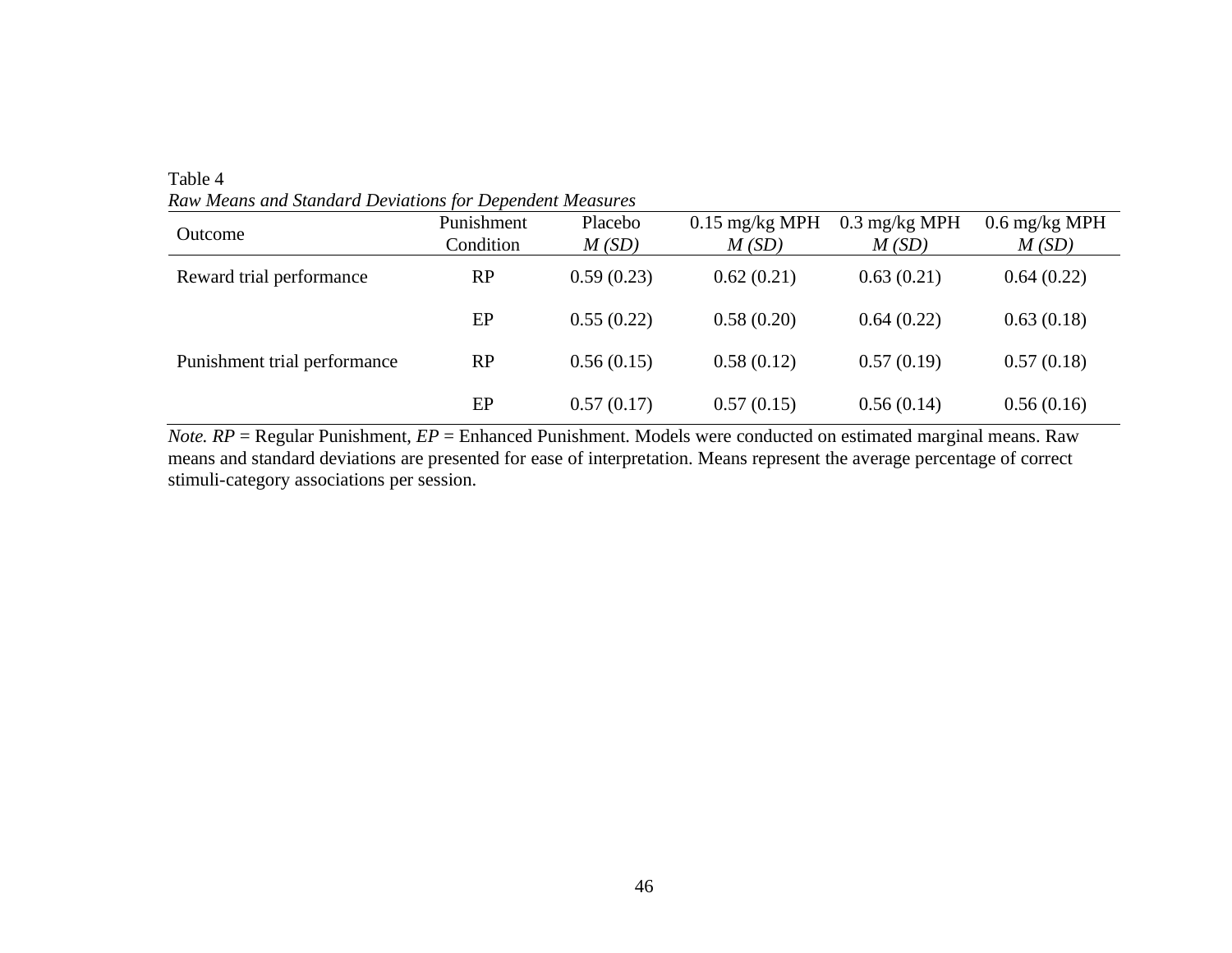| Term                                          | Estimate | SE   | t       | $\boldsymbol{p}$ | 95% CI         |
|-----------------------------------------------|----------|------|---------|------------------|----------------|
| Intercept                                     | 0.62     | 0.03 | 22.13   | < 0.001          | 0.56, 0.67     |
| Punishment Trial Type (vs. Reward)            | $-0.13$  | 0.03 | $-4.04$ | < 0.001          | $-0.19, -0.06$ |
| EP Condition (vs. RP)                         | $-0.09$  | 0.02 | $-3.26$ | < 0.01           | $-0.13, -0.03$ |
| 0.15 mg/kg MPH (vs. Placebo)                  | 0.02     | 0.02 | 0.95    | ns               | $-0.03, 0.07$  |
| 0.3 mg/kg MPH (vs. Placebo)                   | $-0.02$  | 0.02 | $-0.74$ | ns               | $-0.07, 0.03$  |
| 0.6 mg/kg MPH (vs. Placebo)                   | 0.01     | 0.03 | 0.16    | ns               | $-0.05, 0.05$  |
| Punishment Trial*EP Condition                 | 0.09     | 0.03 | 2.66    | < 0.01           | 0.02, 0.16     |
| Punishment Trial*0.15 mg/kg MPH               | $-0.01$  | 0.03 | $-0.27$ | ns               | $-0.08, 0.06$  |
| Punishment Trial*0.3 mg/kg MPH                | 0.04     | 0.03 | 1.04    | ns               | $-0.03, 0.10$  |
| Punishment Trial*0.6 mg/kg MPH                | $-0.01$  | 0.04 | $-0.01$ | ns               | $-0.07, 0.07$  |
| EP Condition* $0.15$ mg/kg MPH                | 0.01     | 0.03 | 0.04    | ns               | $-0.07, 0.07$  |
| EP Condition* $0.3 \text{ mg/kg MPH}$         | 0.11     | 0.03 | 3.17    | < 0.01           | 0.04, 0.18     |
| EP Condition* $0.6$ mg/kg MPH                 | 0.06     | 0.04 | 1.79    | < 0.10           | $-0.01, 0.13$  |
| Punishment Trial* EP Condition*0.15 mg/kg MPH | $-0.01$  | 0.05 | $-0.16$ | ns               | $-0.10, 0.09$  |
| Punishment Trial*EP Condition*0.3 mg/kg MPH   | $-0.13$  | 0.05 | $-2.65$ | < 0.01           | $-0.22, -0.03$ |
| Punishment Trial*EP Condition* 0.6 mg/kg MPH  | $-0.08$  | 0.05 | $-1.72$ | < 0.10           | $-0.18, 0.01$  |
| <b>Block</b>                                  | 0.01     | 0.01 | 1.09    | ns               | $-0.01, 0.02$  |
| <b>Punishment Trial*Block</b>                 | 0.02     | 0.01 | 2.42    | < 0.05           | 0.01, 0.03     |

Table 5 *Results of Multilevel Model for Task Performance*

*Note. SE* = standard error. *EP* = Enhanced Punishment. *RP* = Regular Punishment. All binary variables were coded as dummy variables (e.g., Punishment Trial = 0, Reward Trial = 1).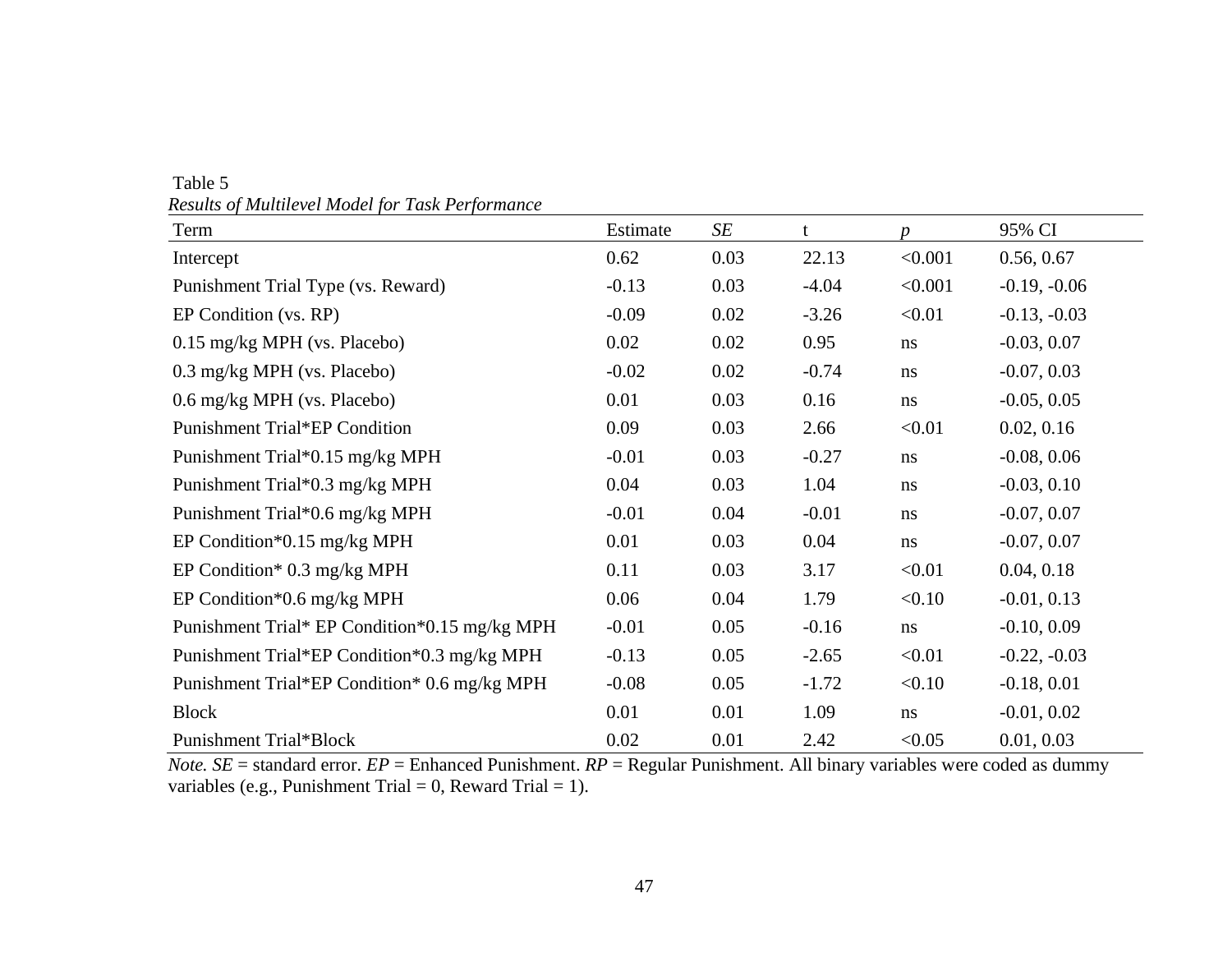|                            | a. Reward                                | b. Regular Punishment                           | c. Enhanced Punishment                                 |
|----------------------------|------------------------------------------|-------------------------------------------------|--------------------------------------------------------|
| <b>Correct Selection</b>   | $+20$<br>B<br>A<br>Your Points: 3240     | Α<br>B<br>Your Points: 3260                     | B<br>A<br>Your Points: 2940                            |
| <b>Incorrect Selection</b> | B<br>$\overline{A}$<br>Your Points: 3240 | $-20$<br>$\mathsf{A}$<br>B<br>Your Points: 3160 | <b>Target</b><br>B<br>$-100$<br>А<br>Your Points: 3040 |

Figure 1 *Task Feedback by Trial Type and Punishment Condition* 

*Note.* Accurate feedback is depicted for demonstration purposes. Sample image for Reward and Regular Punishment trials belonged to Category "B." Sample image for Enhanced Punishment trials belonged to Category "A."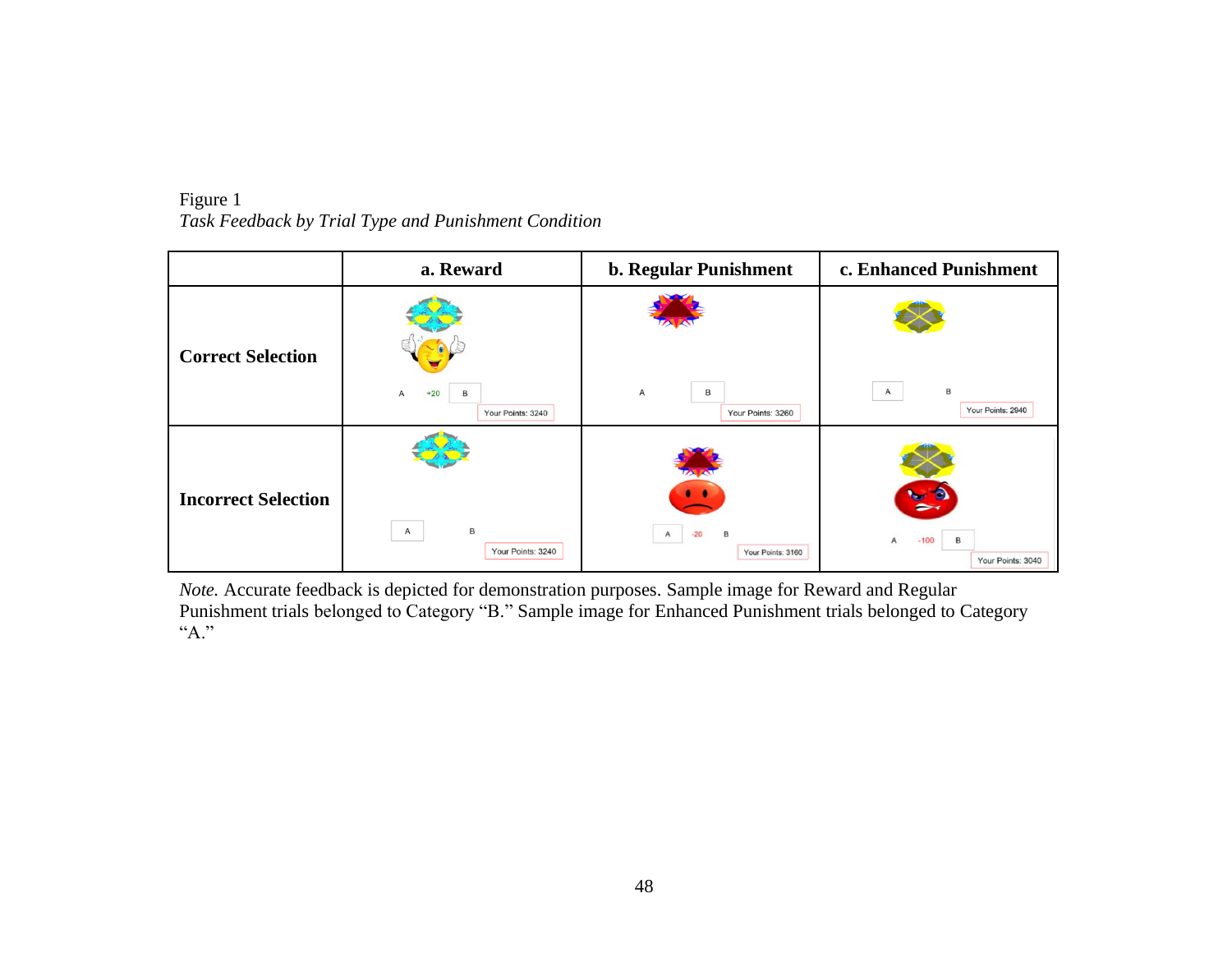

# Figure 2 *Task Learning by Punishment Condition and Trial Type*

*Note.* Task performance is measured by the percentage of correct stimuli-category associations per testing session.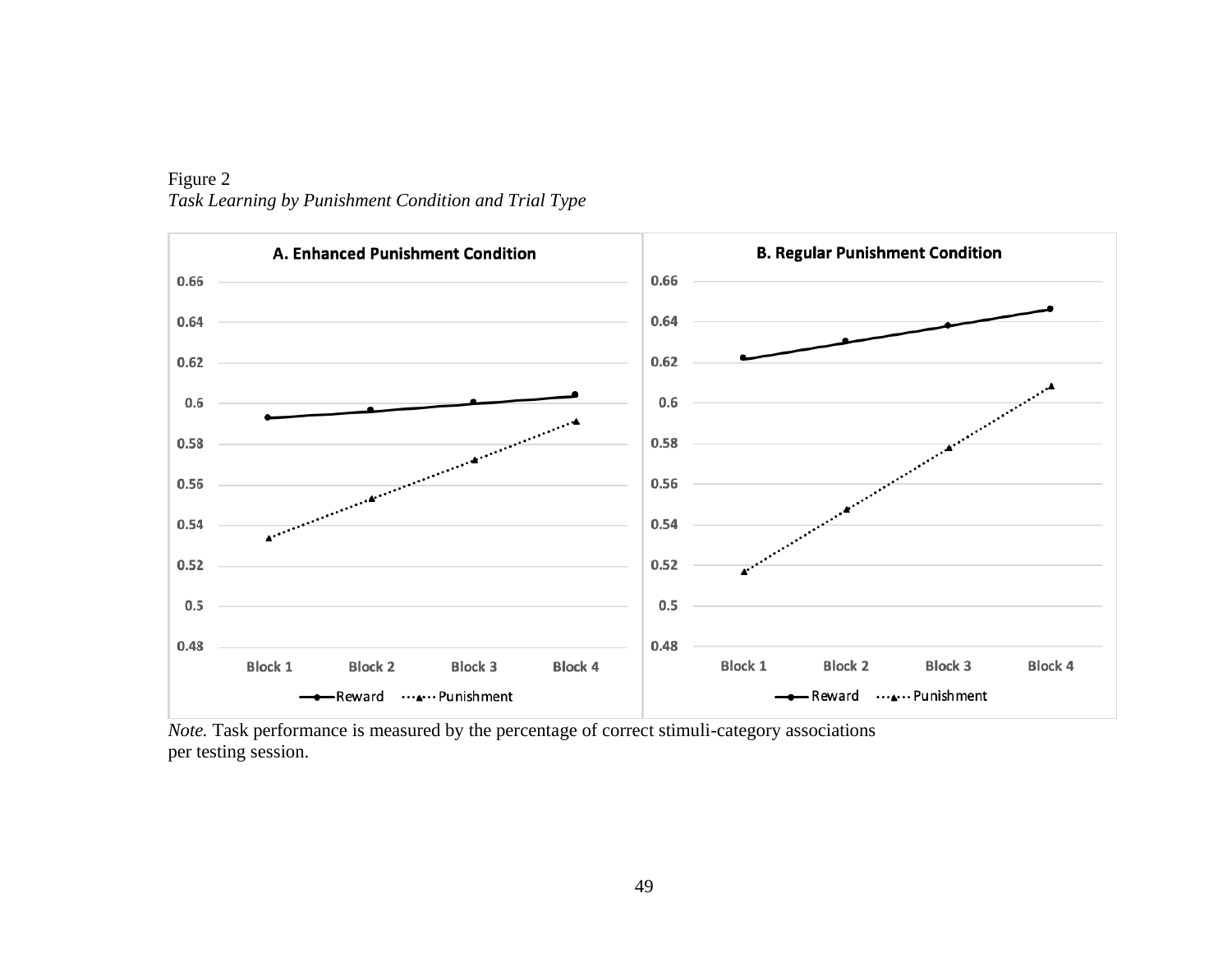![](_page_57_Figure_0.jpeg)

Figure 3 *Task Performance by Trial Type, Punishment Condition, and Medication Dose* 

*Note. RP* = Regular Punishment. *EP* = Enhanced Punishment. Task performance is measured by the percentage of correct stimuli-category associations per testing session.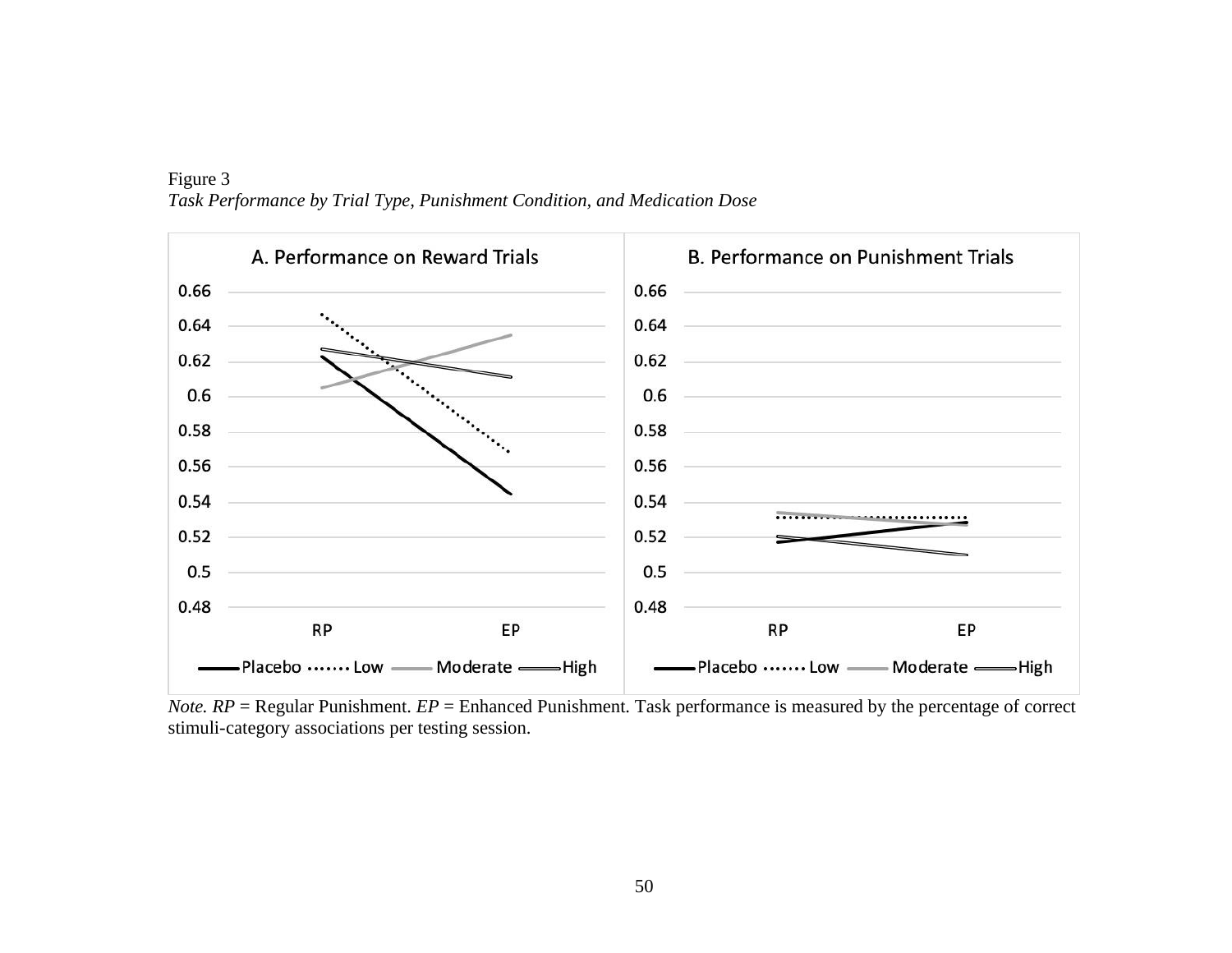# VITA

#### AMY R. ALTSZULER

<span id="page-58-0"></span>

| 2011          | B.A., Psychology (cum laude, Departmental Honors)<br>University of Miami<br>Coral Gables, Florida                                              |
|---------------|------------------------------------------------------------------------------------------------------------------------------------------------|
| 2015          | M.S., Psychology<br>Florida International University<br>Miami, Florida                                                                         |
| 2018          | Predoctoral Internship (APA Accredited)<br>Kennedy Krieger Institute/The Johns Hopkins University School<br>of Medicine<br>Baltimore, Maryland |
| $2018 - 2019$ | <b>Research Associate</b><br>Florida International University<br>Miami, Florida                                                                |

# PUBLICATIONS

Altszuler, A. R., Morrow, A. S., Merrill, B. M., Bressler, S., Macphee, F. L., Gnagy, E. M., Greiner, A. R., Coxe, S., Raiker, J. S., Coles, E. K., Pelham, W. E. (2017). The effect of stimulant medication and training on the sports competence of children with ADHD. *Journal of Clinical Child and Adolescent Psychology*, Advance Online Publication. DOI 10.1080/15374416.2016.1270829

Altszuler, A. R., Page, T. F., Gnagy, E. M., Coxe, S., Arrieta, A., Molina, B. S. G., Pelham, W. E. (2016). Financial dependence of young adults with ADHD. *Journal of Abnormal Child Psychology, 44,* 1217-1229*,* DOI 10.1007/s10802-015-0093-9.

Altszuler, A. R., Hupp, S., Pelham, W. E. (2018). Closing the research to practice gap. In S. Hupp (Ed.), *Child and adolescent psychotherapy: Components of evidence-based treatments for youth and their parents*. Cambridge University Press.

Altszuler, A. R., Macphee, F. L., Merrill, B. M., Morrow, A. S., Schatz, N. K., & Pelham, W. E. (2017). Attention-deficit hyperactivity disorder. In C. Flessner & J. Piacentini (Eds.), *Clinical handbook of psychological disorders in children and adolescents: A stepby-step treatment manual*. New York, NY: Guilford Press.

Altszuler, A. R. & Pelham, W. E. (2017, August). Secrets for Maintaining the Gains of Behavioral Parent Training. *ADDitude Online Magazine*. Retrieved from: https://www.additudemag.com/behavior-therapy-examples-common-setbacks-andsolutions/